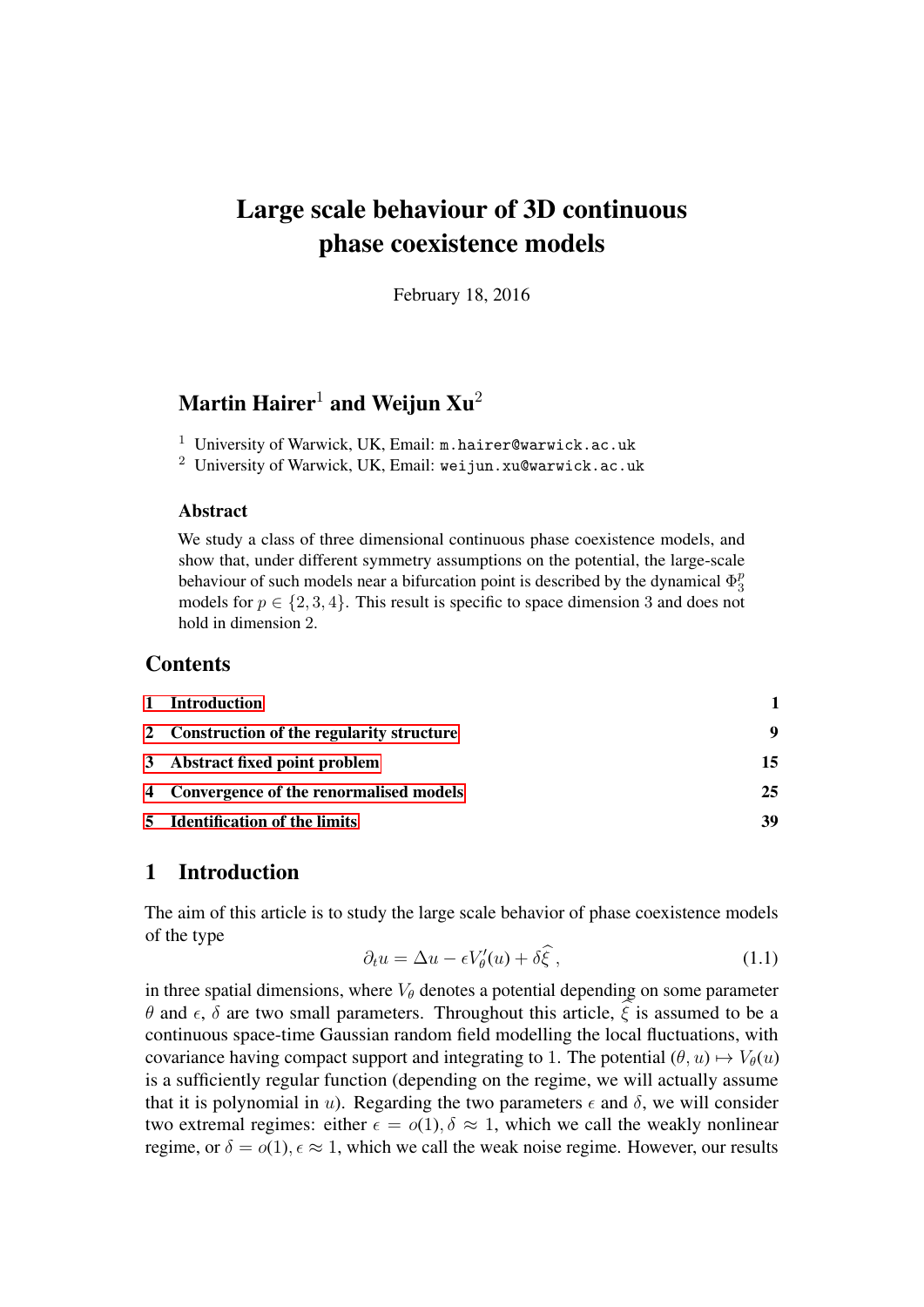would easily carry over to intermediate regimes as well. Also, the spatial domain of the process u is a large three dimensional torus whose size depends on  $\epsilon$  (see Remark [1.2](#page-3-0) for more details).

For the sake of the present discussion, consider the weakly nonlinear regime, i.e. set  $\delta = 1$  in [\(1.1\)](#page-0-1). It is then natural to consider scalings of the type  $u_{\lambda}(t, x) =$  $\lambda^{-1/2}u(t\lambda^{-2},x\lambda^{-1})$  which leave invariant the stochastic heat equation, so that  $u_{\epsilon}$ satisfies

$$
\partial_t u_{\epsilon^\alpha} = \Delta u_{\epsilon^\alpha} - \epsilon^{1 - 5\alpha/2} V_\theta'(\epsilon^{\alpha/2} u_{\epsilon^\alpha}) + \xi_{\epsilon^\alpha} \,, \tag{1.2}
$$

where  $\xi_{\bar{\epsilon}}$  denotes a suitable rescaling of  $\hat{\xi}$  which approximates space-time white noise at scales larger than  $\bar{\epsilon}$ .

**Remark 1.1.** Since the process u in [\(1.1\)](#page-0-1) itself depends on  $\epsilon$ , one should really write  $u_{\epsilon,\epsilon}$  for the rescaled process in [\(1.2\)](#page-1-0) to avoid ambiguity. However, we still write the ambiguous one  $u_{\epsilon^{\alpha}}$  here in order to keep the notations simple.

The form  $(1.2)$  suggests that if we start  $(1.1)$  with an initial condition located at a local minimum of V, then at scales of order  $\epsilon^{-1/2}$  (i.e. setting  $\alpha = \frac{1}{2}$ )  $\frac{1}{2}$  in [\(1.2\)](#page-1-0)) solutions should be well approximated by solutions to an Ornstein-Uhlenbeck process of the type

<span id="page-1-1"></span><span id="page-1-0"></span>
$$
\partial_t v = \Delta v - cv + \xi \tag{1.3}
$$

for some  $c > 0$  and  $\xi$  a space-time white noise. As we will see in Theorem [5.2](#page-42-0) below, this is in general false, unless  $V$  is harmonic to start with. Instead, one should compute from  $V_\theta$  an effective potential  $\langle V_\theta \rangle$  in the following way. Consider the space-time stationary solution  $\Psi$  to the linearised equation

<span id="page-1-3"></span>
$$
\partial_t \Psi = \Delta \Psi + \xi \,. \tag{1.4}
$$

Since we are in dimension 3, such a solution exists and is Gaussian with finite variance  $C_0$ . We then set

$$
\langle V_{\theta} \rangle(x) = \int_{\mathbf{R}} V_{\theta}(x+y) \mu(dy),
$$

where  $\mu = \mathcal{N}(0, C_0)$ . In other words,  $\langle V_{\theta} \rangle$  is the effective potential obtained by averaging V against the stationary measure of  $\Psi$ . We show in Theorem [5.2](#page-42-0) that if we start with an initial condition located at a local minimum of  $\langle V_{\theta} \rangle$ , then it is indeed the case that the behaviour at scales of order  $\epsilon^{-1/2}$  is described by [\(1.3\)](#page-1-1).

These considerations suggest that more interesting nonlinear scaling limits can arise in regimes where  $\theta \mapsto \langle V_{\theta} \rangle$  undergoes a bifurcation, and this is the main object of study of this article. In particular, if  $\langle V_{\theta} \rangle$  is symmetric and undergoes a pitchfork bifurcation at some  $\theta = \theta_0$ , then one would expect the large-scale behaviour to be described near  $\theta_0$  by the dynamical  $\Phi_3^4$  model built in [\[Hai14b\]](#page-50-0) and further investigated in [\[CC13,](#page-49-0) [Kup15\]](#page-50-1). Similarly, near a saddle-node bifurcation, one would expect the large-scale behaviour to be described by the dynamical  $\Phi_3^3$  model built in [\[EJS13\]](#page-49-1) using the techniques developed in [\[DPD02,](#page-49-2) [DPD03\]](#page-49-3).

Recall that, at least formally, the dynamical  $\Phi_3^p$  model is given by

<span id="page-1-2"></span>
$$
\partial_t \Phi = \Delta \Phi - \Phi^{p-1} + \xi,\tag{1.5}
$$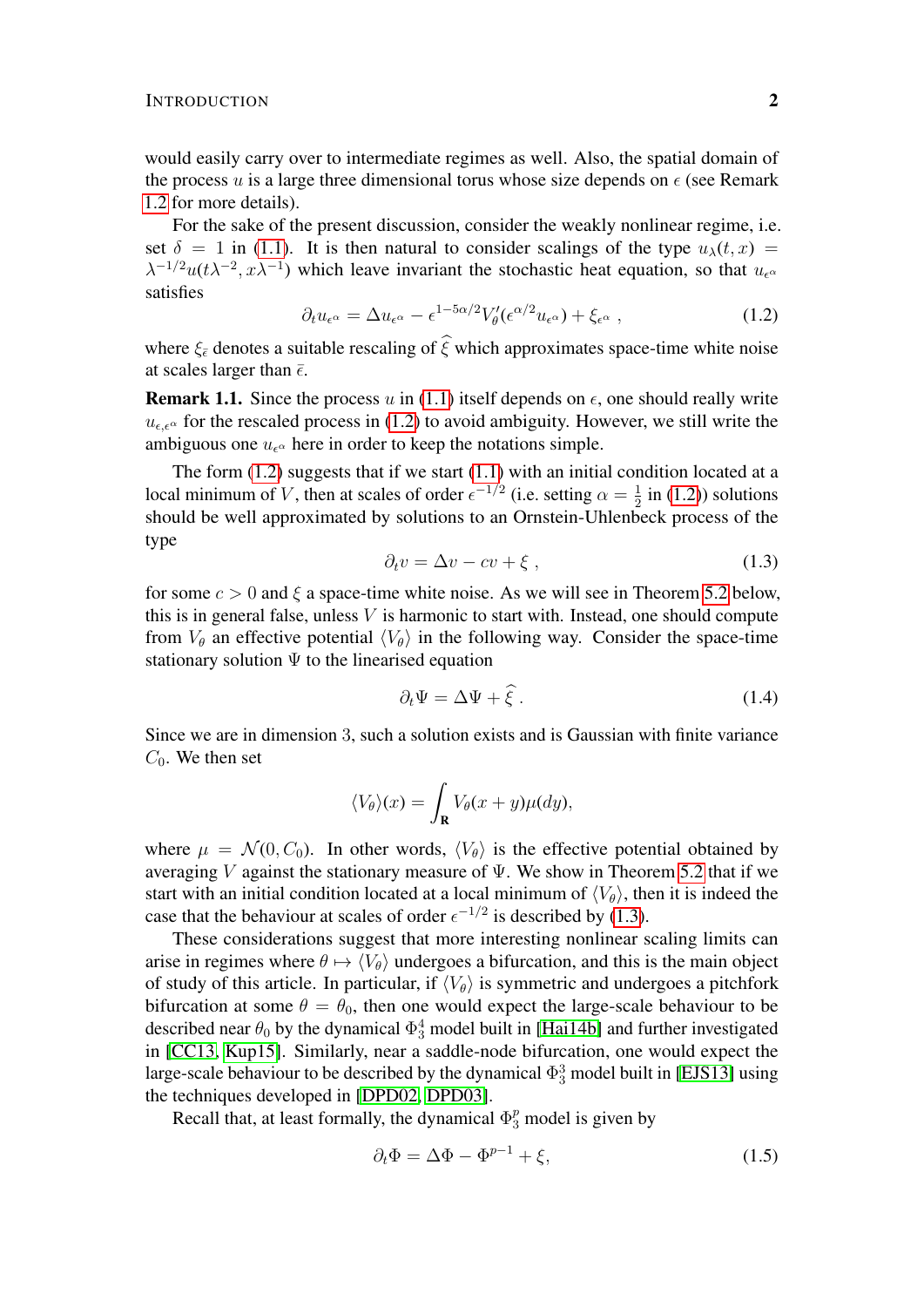where  $\xi$  is the space-time white noise, and the spatial variable belongs to the threedimensional torus  $\mathbf{T}^3$ . In this article, we will only ever consider  $p \in \{2,3,4\}$ , with  $p = 2$  corresponding to the Ornstein-Uhlenbeck process [\(1.3\)](#page-1-1). For  $p \in \{3, 4\}$ , the interpretation of [\(1.5\)](#page-1-2) is not clear a priori since solutions are distribution-valued so that the term  $\Phi^{p-1}$  lacks a canonical interpretation. However, they can be constructed as limits of solutions to

<span id="page-2-0"></span>
$$
\partial_t \Phi_{\epsilon} = \Delta \Phi_{\epsilon} - \Phi_{\epsilon}^{p-1} + C_{\epsilon} \Phi_{\epsilon}^{p-3} + \xi_{\epsilon} , \qquad (1.6)
$$

for a regularisation  $\xi_{\epsilon}$  of space-time white noise and a suitable diverging sequence of constants  $C_{\epsilon}$ . In the case  $p = 3$ , this turns the term  $\Phi^2$  into the Wick product : $\Phi^2$ : with respect to the Gaussian structure induced by the stationary solution to the corresponding linearised equation (see [\[EJS13\]](#page-49-1) for more details). In the case  $p = 4$ , the situation is more delicate and additional logarithmic divergencies arise due to higher order effects, see [\[GJ73,](#page-49-4) [Fel74,](#page-49-5) [Hai14b\]](#page-50-0).

At this stage, it is important to note that the notation [\(1.5\)](#page-1-2), even when interpreted as limit of processes of the type [\(1.6\)](#page-2-0), is really an abuse of notation: since one could always change the value of  $C_{\epsilon}$  in [\(1.6\)](#page-2-0) by a finite quantity, one actually has a one-parameter family of solutions indexed by that finite quantity, and we call the resulting family of solutions  $\Phi_3^p$  $\frac{p}{3}$  family. Let us point out that, without the presence of the diverging counterterm  $C_{\epsilon}$ , the sequence  $\Phi_{\epsilon}$  for  $p=4$  would converge to 0 in a sufficiently weak topology depending on the dimension  $d$  (see [\[HRW12\]](#page-50-2) for more details).

Formally, the equilibrium measure of the dynamics [\(1.5\)](#page-1-2) for  $p = 4$  is the measure on Schwartz distributions associated to Bosonic Euclidean quantum field theory. This can also be justified rigorously, see [\[HM15\]](#page-50-3). The construction of this measure was a major achievement of constructive field theory; see the articles [\[EO71,](#page-49-6) [Fel74,](#page-49-5) [FO76,](#page-49-7) [GJ73,](#page-49-4) [Gli68\]](#page-50-4) and references therein. In two spatial dimensions, the equation [\(1.5\)](#page-1-2) was treated in [\[AR91,](#page-49-8) [DPD03,](#page-49-3) [MW15\]](#page-50-5). For  $d \geq 4$ , one does not expect to be able to obtain any non-trivial scaling limit, see [Frö82, [Aiz82,](#page-49-10) [BBS14\]](#page-49-11).

Another reason why the dynamical  $\Phi_3^4$  is interesting is that it is expected to describe the 3D Ising model with Glauber dynamics and Kac interactions near critical temperature (as conjectured in [\[GLP99\]](#page-50-6)). In fact, the one dimensional version of this result was shown in [\[BPRS93\]](#page-49-12) at the critical temperature. The two dimensional case is more difficult, as the equation itself requires renormalisation. It was shown recently in [\[MW14\]](#page-50-7) that the 2D Kac-Ising model does rescale to  $\Phi_2^4$  near critical temperature, and the renormalisation constant has a nice interpretation as the shift of critical temperature from its mean field value. See also the article [\[GS73\]](#page-50-8) which however required a two-step procedure to obtain  $\Phi_2^4$  from an Ising model.

We now turn back to the rescaled process  $(1.2)$ . As suggested by the form of renormalisation in [\(1.6\)](#page-2-0), it is reasonable to expect that the behaviour of  $u_{\epsilon}$  at scale  $\alpha = 1$  and  $\theta$  at (or near) a pitchfork bifurcation should be well approximated by the dynamical  $\Phi_3^4$  model. However, it turns out that this is *not* true in full generality. The main result of this article is that, although  $u_{\epsilon}$  converges to  $\Phi_3^4$  for all symmetric polynomial potentials, for generic asymmetric potentials, after proper re-centering and rescaling, the large scale behaviour of the system will always be described either by  $\Phi_3^3$  or by the O.U. process of the type [\(1.3\)](#page-1-1). One way to understand this is that, as is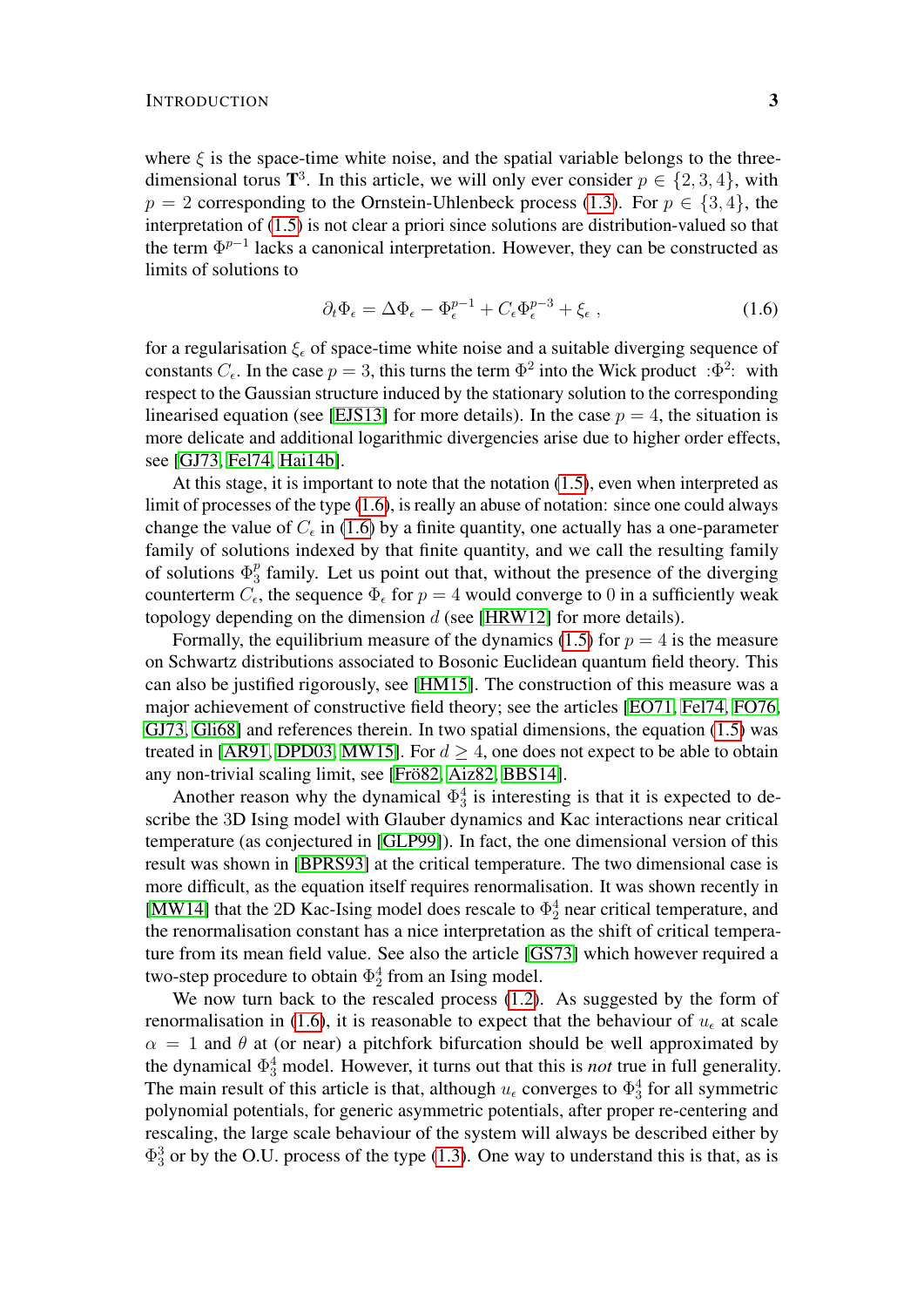well-known from dynamical systems, pitchfork bifurcations are structurally unstable: small generic perturbations tend to turn them into a saddle-node bifurcation taking place very close to a local minimum. One can then argue (this is quite clear in Wilson's renormalisation group picture which has recently been applied to the construction of the dynamical  $\Phi_3^4$  model in [\[Kup15\]](#page-50-1)) that the effective potential experienced by the process at large scale is not  $\langle V_{\theta} \rangle$  but some small perturbation thereof, thus reconciling our results with intuition.

# 1.1 Weakly nonlinear regime

We start with the weakly nonlinear regime given by

<span id="page-3-1"></span>
$$
\partial_t u = \Delta u - \epsilon V'_\theta(u) + \hat{\xi},\tag{1.7}
$$

where we assume that  $V_{\theta}$  is a *polynomial* whose coefficients depend smoothly on  $\theta$ . Defining  $\langle V_{\theta} \rangle$  as above, we thus write

$$
\langle V'_{\theta} \rangle(u) = \sum_{j=0}^{m} \widehat{a}_{j}(\theta) u^{j} ,
$$

for some smooth functions  $\hat{a}_j$ . For notational simplicity, we let  $\hat{a}_j$ ,  $\hat{a}'_j$  and  $\hat{a}''_j$  denote the value and first two derivatives of  $\hat{a}$  ( $\theta$ ) at 0. We will always assume that  $\langle V_{\alpha} \rangle$  has a the value and first two derivatives of  $\hat{a}_i(\theta)$  at 0. We will always assume that  $\langle V_{\theta} \rangle$  has a critical point at the origin (which could easily be enforced by just translating  $u$ ), so that  $\widehat{a}_0 = 0.$ 

<span id="page-3-0"></span>Remark 1.2. From now on, we will always assume that [\(1.7\)](#page-3-1) is considered on a periodic domain of the relevant size. In particular, we define  $u_{\epsilon}$  directly as the solution to [\(1.2\)](#page-1-0) on a domain of size  $\mathcal{O}(1)$  (the precise size is irrelevant, but it should be bounded and no longer depend on  $\epsilon$ ). Ideally, one would like to extend the convergence results of this article to all of  $\mathbb{R}^3$ , which would be much more canonical, but this requires some control at infinity which is lacking at present.

**Remark 1.3.** In principle, the noise  $\hat{\xi}$  appearing in [\(1.7\)](#page-3-1) also depends on  $\epsilon$ , since it is defined on a torus of size  $\epsilon^{-\alpha}$  for some  $\alpha > 0$  depending on the regime we consider. However, since we assume that its correlation function is fixed (independent of  $\epsilon$ ) and has compact support, the noises on domains of different sizes agree in law when considered on an identical patch, as long as a suitable fattening of that patch remains simply connected.

In the simplest case when  $\hat{a}_1 \neq 0$ , it is not very difficult to show that at scale  $\alpha = \frac{1}{2}$ <br>converges in probability to the O II process. Interesting phenomena occur when  $\frac{1}{2}$ ,  $u_{\epsilon}$  converges in probability to the O.U. process. Interesting phenomena occur when (0, 0) is a bifurcation point for  $\langle V_{\theta} \rangle$ , which gives the necessary bifurcation condition

<span id="page-3-2"></span>
$$
\widehat{a}_0 = \widehat{a}_1 = 0 \tag{1.8}
$$

The saddle-node bifurcation further requires that  $\hat{a}'_0 \neq 0$  and  $\hat{a}_2 \neq 0$ , and in this case one should choose  $\alpha = \frac{2}{3}$  $\frac{2}{3}$  so that as long as  $\theta = \mathcal{O}(\epsilon^{\frac{2}{3}})$ , the macroscopic process  $u_{\epsilon^{\alpha}}$  converges to  $\Phi_3^3$  family. In fact, the terms in  $V'_{\theta}(\epsilon^{\alpha/2}u_{\epsilon^{\alpha}})$  in [\(1.2\)](#page-1-0) are Hermite polynomials in  $u_{\epsilon^{\alpha}}$  whose coefficients are precisely  $\hat{a}_i(\theta)$ 's with corresponding powers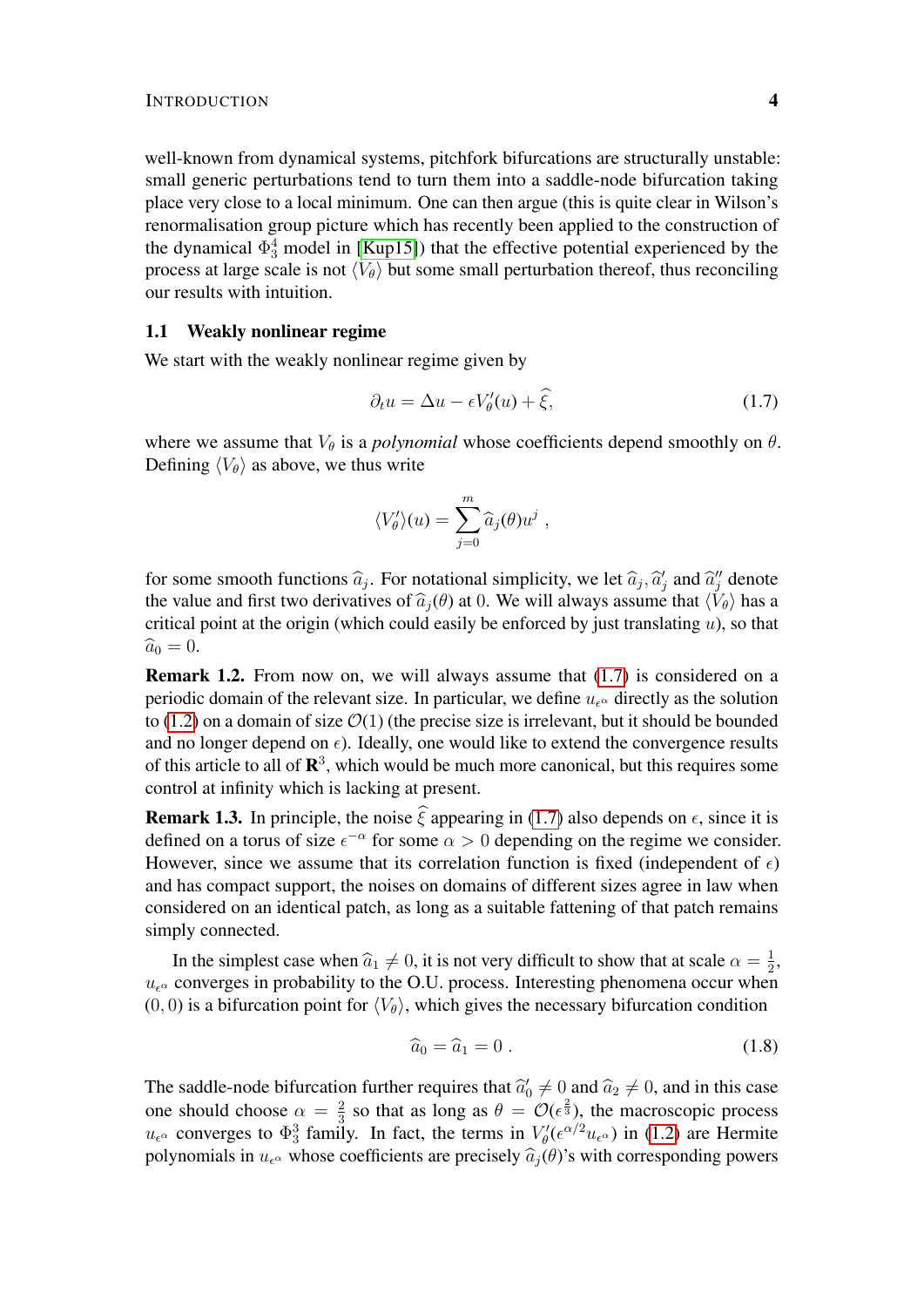of  $\epsilon$ . Thus, the Wick renormalisation is already taken account of, and this is the reason why the bifurcation assumption naturally appears for  $\langle V_{\theta} \rangle$  but not  $V_{\theta}$ .

The most interesting case arises when (0, 0) is a pitchfork bifurcation point of  $\langle V_{\theta} \rangle$ so that in addition to [\(1.8\)](#page-3-2), one has

<span id="page-4-2"></span>
$$
\hat{a}'_0 = 0, \quad \hat{a}'_1 < 0, \quad \hat{a}_2 = 0, \quad \hat{a}_3 > 0 \,. \tag{1.9}
$$

As mentioned above, from [\(1.6\)](#page-2-0), it is natural to expect that at scale  $\alpha = 1$ , and with a suitable choice of  $\theta$ , the processes  $u_{\epsilon^{\alpha}}$  should converge to the solution of the  $\Phi_3^4$  model. As already alluded to earlier, this turn out to be true if and only if the quantity

$$
A = \int P(z) \mathbf{E}(V_0'(\Psi(0))V_0''(\Psi(z)))dz \qquad (1.10)
$$

vanishes, where P is the heat kernel, z denotes the space time variable  $(t, x)$ , and the expectation is taken with respect to the stationary measure of  $\Psi$  as defined in [\(1.4\)](#page-1-3). For general  $V_0$ , this integral diverges since the heat kernel  $P$  is not integrable at large scales. It turns out however that this expression is finite provided that

<span id="page-4-1"></span>
$$
\widehat{a}_0 \widehat{a}_1 = \widehat{a}_2 = 0 ,
$$

which is certainly the case when  $\langle V_{\theta} \rangle$  has a pitchfork bifurcation at the origin. The quantity A can be written in terms of the coefficients of  $\langle V \rangle$  as

$$
A = \sum_{j=3}^{m-1} (j+1)! \cdot \widehat{a}_j \widehat{a}_{j+1} C_j,
$$
\n(1.11)

where the  $C_j$  (to be defined in Section [4](#page-24-0) below) are explicit constants depending only on the covariance of  $\hat{\xi}$ . It is clear from this expression that A vanishes if V is symmetric.

If  $A \neq 0$  then, in order to obtain a nontrivial limit, it is necessary to slightly shift the potential from the origin, so we set

<span id="page-4-0"></span>
$$
u_{\epsilon^{\alpha}}(t,x) = \epsilon^{-\frac{\alpha}{2}} \left( u(t/\epsilon^{2\alpha}, x/\epsilon^{\alpha}) - h_{\epsilon} \right), \qquad (1.12)
$$

for some small  $h_{\epsilon}$ . The process  $u_{\epsilon}$  above then satisfies the equation

$$
\partial_t u_{\epsilon^\alpha} = \Delta u_{\epsilon^\alpha} - \epsilon^{1 - 5\alpha/2} V_\theta' (\epsilon^{\alpha/2} u_{\epsilon^\alpha} + h_\epsilon) + \xi_{\epsilon^\alpha}.
$$
 (1.13)

From now on, in both weakly nonlinear and weak noise regimes, we will use  $u_{\epsilon^{\alpha}}$  to denote the re-centred process, and the process in  $(1.2)$  is a special case of  $(1.13)$  when  $h = 0$ .

If one then takes  $\theta \sim \epsilon^{\beta}$  for some  $\beta < \frac{2}{3}$ , then there are three different choices of  $h_{\epsilon}$ 's such that the shifted process  $u_{\epsilon}$ <sup> $\alpha$ </sup> converges to O.U. for  $\alpha = \frac{1+\beta}{2}$  $\frac{+\beta}{2}$ . As expected, two of the possible limiting O.U. processes are stable, and the third one is unstable. If  $\theta \sim \epsilon^{\beta}$  for some  $\beta > \frac{2}{3}$  on the other hand, then there is a unique choice of  $h_{\epsilon}$  such that at scale  $\alpha = \frac{5}{6}$  $\frac{5}{6}$ , the process  $u_{\epsilon^{\alpha}}$  converges to a stable O.U. process.

At the critical case  $\theta = c\epsilon^{\frac{2}{3}}$ , there is a constant  $c^*$  such that for  $c > c^*$  and  $c < c^*$ , at scale  $\alpha = \frac{5}{6}$  $\frac{5}{6}$ ,  $u_{\epsilon^{\alpha}}$  either converges to three O.U.'s or just one O.U., respectively. At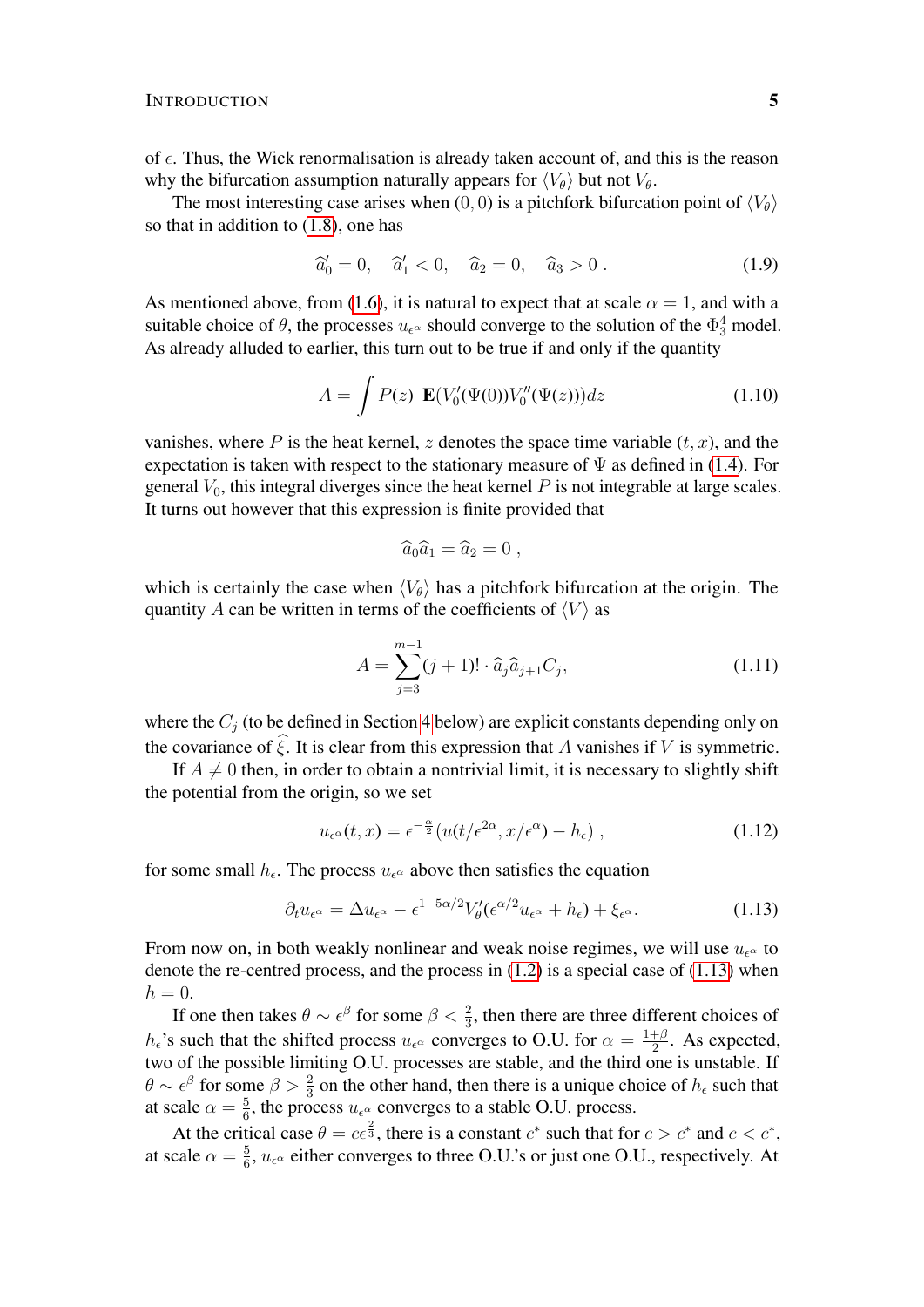$c = c^*$ , there are two possible choices of  $h_{\epsilon}$ . One of them again yields a stable O.U. process at scale  $\frac{5}{6}$  in the limit, but the other one yields  $\Phi_3^3$  at scale  $\alpha = \frac{8}{9}$  $\frac{8}{9}$ . Note that this scale is much larger than the scale  $\frac{2}{3}$  at which one obtains  $\Phi_3^3$  in the case of a simple saddle-node bifurcation. We summarise them in the following theorem.

**Theorem 1.4.** Let  $\langle V_{\theta} \rangle$  have a pitchfork bifurcation at the origin, and let  $u_{\epsilon}$  be the *solution to*  $(1.2)$  *on*  $[0, T] \times T^3$ *.* 

*If the quantity* A given by [\(1.10\)](#page-4-1) *is* 0*, then there exists*  $\mu < 0$  *such that at the distance to criticality*

$$
\theta = \mu \epsilon |\log \epsilon| + \lambda \epsilon + \mathcal{O}(\epsilon^2),
$$

*scale*  $\alpha = 1$  *and*  $h = 0$ *, the process*  $u_{\epsilon}$  *converges to the*  $\Phi_3^4$  *family indexed by*  $\lambda$ *.* If  $A \neq 0$ , then the large scale behaviour of  $u_{\epsilon}^{\alpha}$  depends on the value

$$
\theta = \rho \epsilon^{\beta}, \rho > 0.
$$

In fact, there exists  $\rho^* > 0$  such that if  $\beta < \frac{2}{3}$ , or if  $\beta = \frac{2}{3}$  $\frac{2}{3}$  and  $\rho > \rho^*$ , then there exist *three choices of*  $h_{\epsilon}$ *'s such that at scale*  $\alpha = \frac{1+\beta}{2}$  $\frac{+\beta}{2}$ , two of the resulting processes  $u_{\epsilon}$ <sub> $\alpha$ </sub> *converge to a stable OU process, and the other converges to an unstable one.*

If  $\beta > \frac{2}{3}$ , or if  $\beta = \frac{2}{3}$  $\frac{2}{3}$  and  $\rho < \rho^*$ , then there exists a choice of  $h_{\epsilon}$  such that at scale  $\alpha = \frac{5}{6}$ , the process  $u_{\epsilon}$ <sup> $\alpha$ </sup> converges to a stable OU process.

 $A$ *t* the critical value  $β = \frac{2}{3}$  $\frac{2}{3}$  and  $\rho = \rho^*$ , there exist two choices of  $h_{\epsilon}$  such that one *of the resulting processes converges to a stable OU process at scale*  $\alpha = \frac{5}{6}$  $\frac{5}{6}$ , and the *other converges to*  $\Phi_3^3$  *at scale*  $\alpha = \frac{8}{9}$  $\frac{8}{9}$ .

**Remark 1.5.** The coefficient of the Wick term  $:u^2$ : in the critical  $\Phi_3^3$  case is proportional to  $A^{\frac{1}{3}}$ . If  $A = 0$ , then the process becomes a free field, and one can then further enlarge the scale to 1, and adjust  $\theta$  and h to get  $\Phi_3^4$ .

Also, the coefficient of the term  $\Phi^{p-1}$  in the limiting equation depends on various coefficients of  $\langle V_0 \rangle$ , but we can rescale them while leaving invariant the white noise such that they all become 1.

**Remark 1.6.** In the asymmetric case ( $A \neq 0$ ), one can actually expand  $\theta$  to the second order such that in the branch containing the saddle point, the scale increases continuously from 0 up to  $\frac{8}{9}$  with respect to  $\theta$  (see Remark [5.5\)](#page-43-0). Similar results also hold in the symmetric case, but this is not important here, so we omit the details.

All these results will be formulated precisely in Section [5](#page-38-0) below.

### 1.2 Weak noise regime

There is another regime of microscopic models in which the nonlinear dynamics dominates the noise. The local mean field fluctuation is given by the equation

<span id="page-5-0"></span>
$$
\partial_t u = \Delta u - V'_{\theta}(u) + \epsilon^{\frac{1}{2}} \hat{\xi},\tag{1.14}
$$

where  $V_{\theta}$  is a potential with sufficient regularity, not necessarily a polynomial. More precisely, we assume  $V : \theta \mapsto V_{\theta}(\cdot)$  is a smooth function in the space of  $\mathcal{C}^8$  functions.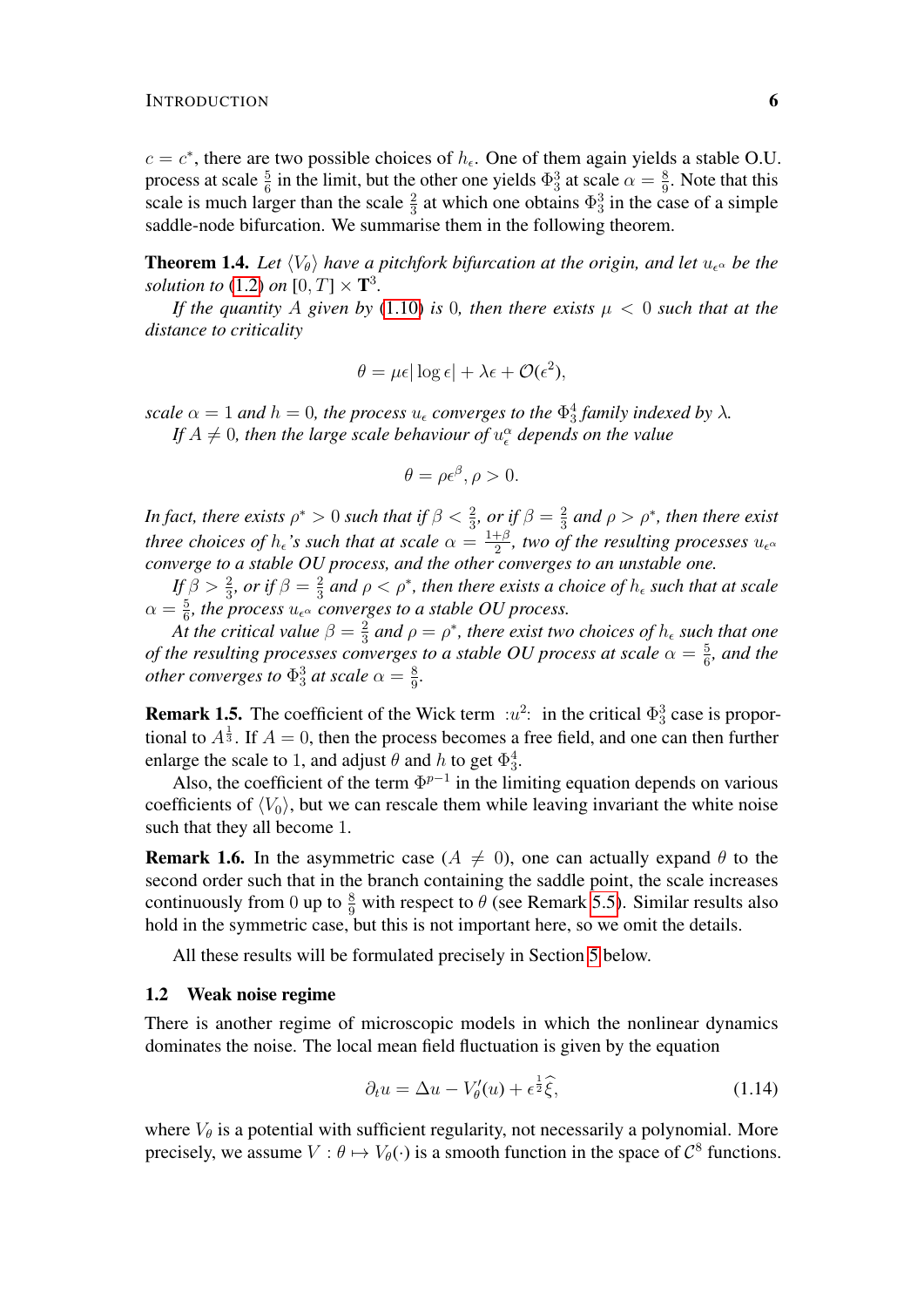Thus, we can Taylor expand  $V'_{\theta}$  around  $x = 0$  as

<span id="page-6-1"></span>
$$
V'_{\theta}(x) = \sum_{j=0}^{6} a_j(\theta)x^j + F_{\theta}(x),
$$
\n(1.15)

where  $a_j$ 's are smooth functions in  $\theta$ , and  $|F_{\theta}(x)| \lesssim |x|^7$  uniformly over  $|\theta| < 1$  and  $|x| < 1.$ 

Since the noise now has strength of order  $\epsilon^{\frac{1}{2}}$ , the large scale behaviour of [\(1.14\)](#page-5-0) is determined by the behaviour of  $V_{\theta}$  itself near the origin, and not by that of an effective potential. Again, in order to observe an interesting limit, we assume that  $V$  has a pitchfork bifurcation at (0, 0), namely one has

<span id="page-6-2"></span>
$$
a_0 = a'_0 = a_1 = a_2 = 0, \qquad a'_1 < 0, \qquad a_3 > 0,\tag{1.16}
$$

where the  $a_j(\theta)$  are the coefficients of the Taylor series of  $V'_{\theta}(\phi)$  around  $\phi = 0$ . For  $\lambda > 0$ , we set similarly to before

$$
u_{\lambda}(t,x) = \lambda^{-1}(u(t\lambda^{-2},x\lambda^{-1}) - h_{\epsilon}),
$$

where  $h_{\epsilon}$  is a small parameter as before. By setting  $\lambda = \epsilon^{\alpha}$ , we see that this time  $u_{\epsilon^{\alpha}}$ solves the PDE

<span id="page-6-0"></span>
$$
\partial_t u_{\epsilon^\alpha} = \Delta u_{\epsilon^\alpha} - \epsilon^{-(\frac{1}{2} + \frac{5\alpha}{2})} V'_\theta(\epsilon^{\frac{1}{2} + \frac{\alpha}{2}} u_{\epsilon^\alpha} + h_\epsilon) + \xi_{\epsilon^\alpha} \,. \tag{1.17}
$$

While this appears to be identical to [\(1.2\)](#page-1-0) modulo the substitution  $\alpha \mapsto \alpha + 1$ , it genuinely differs from it in that the driving noise still has correlation length  $\epsilon^{\alpha}$  and not  $\epsilon^{\alpha+1}$ . In order for  $u_{\epsilon^{\alpha}}$  to converge to  $\Phi_3^4$ , it then seems natural to choose  $\alpha = 1$ , thus guaranteeing that the coefficient of the cubic term in the Taylor expansion of  $V'_{\theta}$  is of order 1. But this creates the divergences in both linear and constant terms on the right hand side of the equation. Since  $a_0 = a_1 = 0$ , and we have two parameters  $\theta$  and h to tune, it looks like that we could kill the divergences by choosing the proper values of  $\theta$ and h and get  $\Phi_3^4$  in the limit.

Unfortunately, this turns out to be impossible. When tuning  $\theta$  to its correct value to kill the linear divergence, the terms involving the leading order of  $h$  will be precisely be canceled out so that  $h$  could only have a second order effect, which is far from enough to kill the divergence in the constant term. Thus, one cannot make both linear and constant terms convergent unless the coefficients of  $V$  itself are balanced. It turns out that similar to before, whether  $u_{\epsilon}$  converges to  $\Phi_3^4$  depends on the quantity

$$
B = a_4 + \frac{3a_0''a_3^2}{2a_1'^2} - \frac{a_2'a_3}{a_1'}.
$$

The main statement is the following.

**Theorem 1.7.** Assume  $V : \theta \mapsto V_{\theta}(\cdot)$  is a smooth function in the space of  $\mathcal{C}^8$  functions, *and exhibits a pitchfork bifurcation at the origin*  $(\theta, x) = (0, 0)$ *. Let*  $u_{\epsilon}$ *solves the PDE* [\(1.17\)](#page-6-0)*.*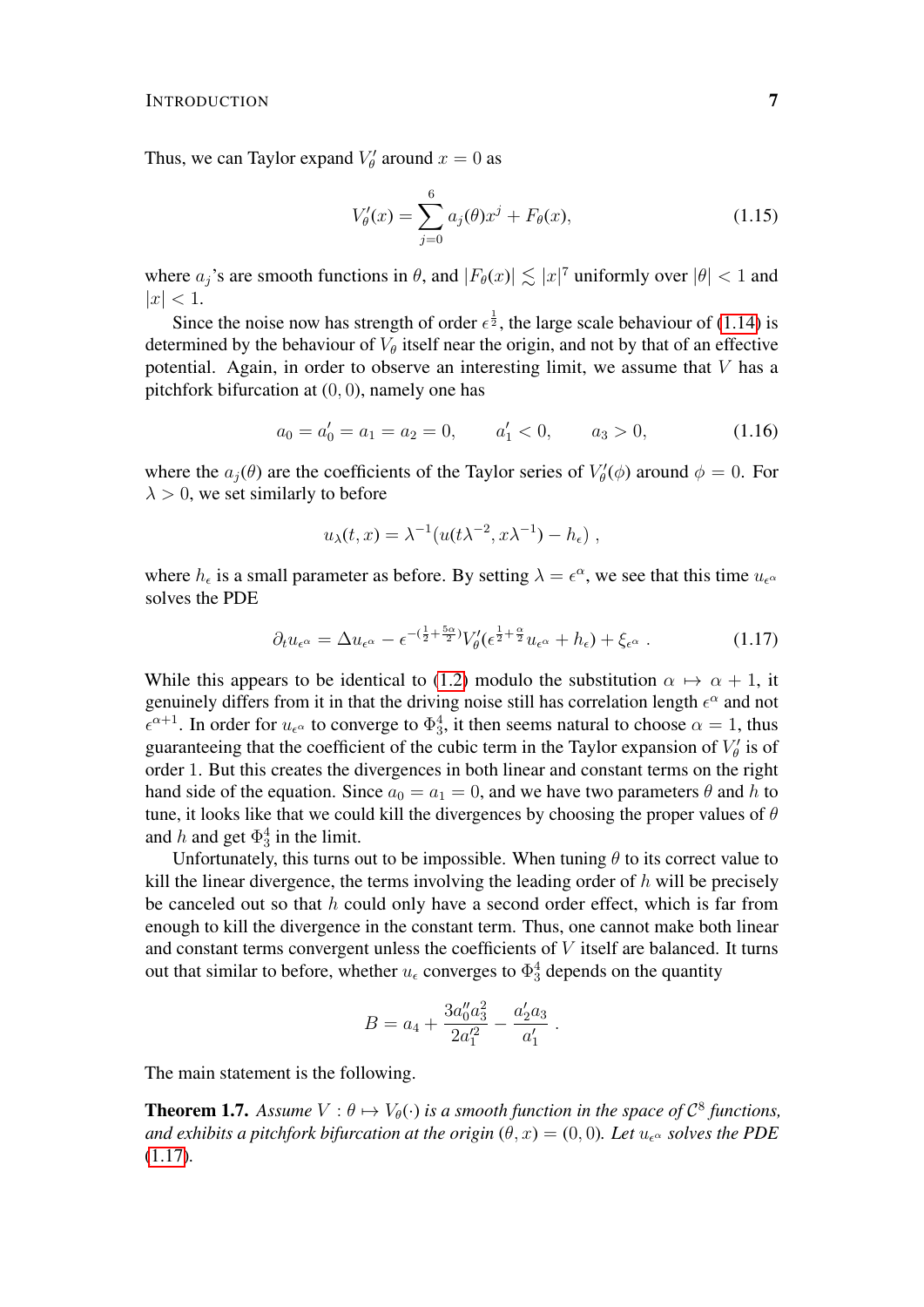*If*  $B = 0$ *, then there exist choices of*  $\theta$  *and*  $h$  *of the form* 

$$
\theta = a\epsilon + b\epsilon^2 \log \epsilon + \mathcal{O}(\epsilon^2), \qquad h = \mathcal{O}(\epsilon),
$$

such that  $u_{\epsilon^{\alpha}}$  converges to  $\Phi_3^4(a_3)$  with an additional constant in the equation. If  $B \neq 0$ , then there exist  $\rho_j^* > 0$  for  $j = 1, 2, 3$  such that if

$$
\theta = \theta^* = \rho_1^* \epsilon + \rho_2^* \epsilon^{\frac{4}{3}} + \rho_3^* \epsilon^{\frac{5}{3}} + \mathcal{O}(\epsilon^{\frac{16}{9}}),
$$

*then there exist two choices of*  $h_{\epsilon}$  *such that one of the resulting processes*  $u_{\epsilon}^{\alpha}$  *converges to*  $\Phi_3^3$  *at scale*  $\alpha = \frac{7}{9}$  $\frac{7}{9}$ , and the other one converges to a stable OU process at  $\alpha=\frac{2}{3}$  $\frac{2}{3}$ .

If  $\theta>\theta^*$  (resp.  $\check{\theta}<\theta^*$ ), then there exist three (resp. one) choices of  $h_\epsilon$  such that the *resulting*  $u_{\epsilon}$  *converge to OU processes. In the former case, two of the OU processes are stable and the last one is unstable; in the latter case the OU process is stable.*

Remark 1.8. Similar to the weakly nonlinear case, the coefficient of the Wick term for  $\Phi_3^3$  is proportional to  $B^{\frac{1}{3}}$ . Also, one could rescale the solution leaving invariant the white noise such that all the limits are of the form  $(1.5)$ .

The precise statement will be given in Theorems [5.8](#page-47-0) and [5.10.](#page-47-1)

# 1.3 Some remarks and structure of the article

Before describing the structure of this article, we discuss two possible natural generalisations of our results.

- 1. We expect that analogous results still hold when the noise  $\hat{\xi}$  is not assumed to be Gaussian, but still satisfies good enough integrability and mixing conditions. The techniques developed in [\[HS15\]](#page-50-9) should apply here as well. Note however that if the noise is asymmetric, then we do not expect to see  $\Phi_3^4$  at large scales generically, even if  $V_{\theta}$  is symmetric.
- 2. The assumption that  $V_{\theta}$  is a polynomial can probably be relaxed. It is however not clear at all at this stage how the methods in this article could be carried over to handle this case.

It turns out that, as in [\[HQ15\]](#page-50-10), the weak noise regime can be treated as a perturbation of the weakly nonlinear regime, so we will mainly focus on the latter case. The main strategy to prove the above results is the recently developed theory of regularity structures ([\[Hai14b\]](#page-50-0)), combined with the results of ([\[HQ15\]](#page-50-10)), where results analogous to ours are obtained for the KPZ equation. The idea is to lift and solve [\(1.2\)](#page-1-0) in an abstract regularity structure space that is purposed built for this equation, and then pull the solution back to the usual distribution spaces after suitable renormalisation.

The article is organised as follows. In Section [2,](#page-8-0) we construct the regularity structure as well as the renormalisation maps that allow us to treat the equations of the form [\(1.2\)](#page-1-0). Section [3](#page-14-0) is devoted to construction of the solution to the abstract equation. In Section [4,](#page-24-0) we prove the convergence of the renormalised models. Finally, in Section [5,](#page-38-0) we collect all the previous results to identify the limit of the renormalised solutions.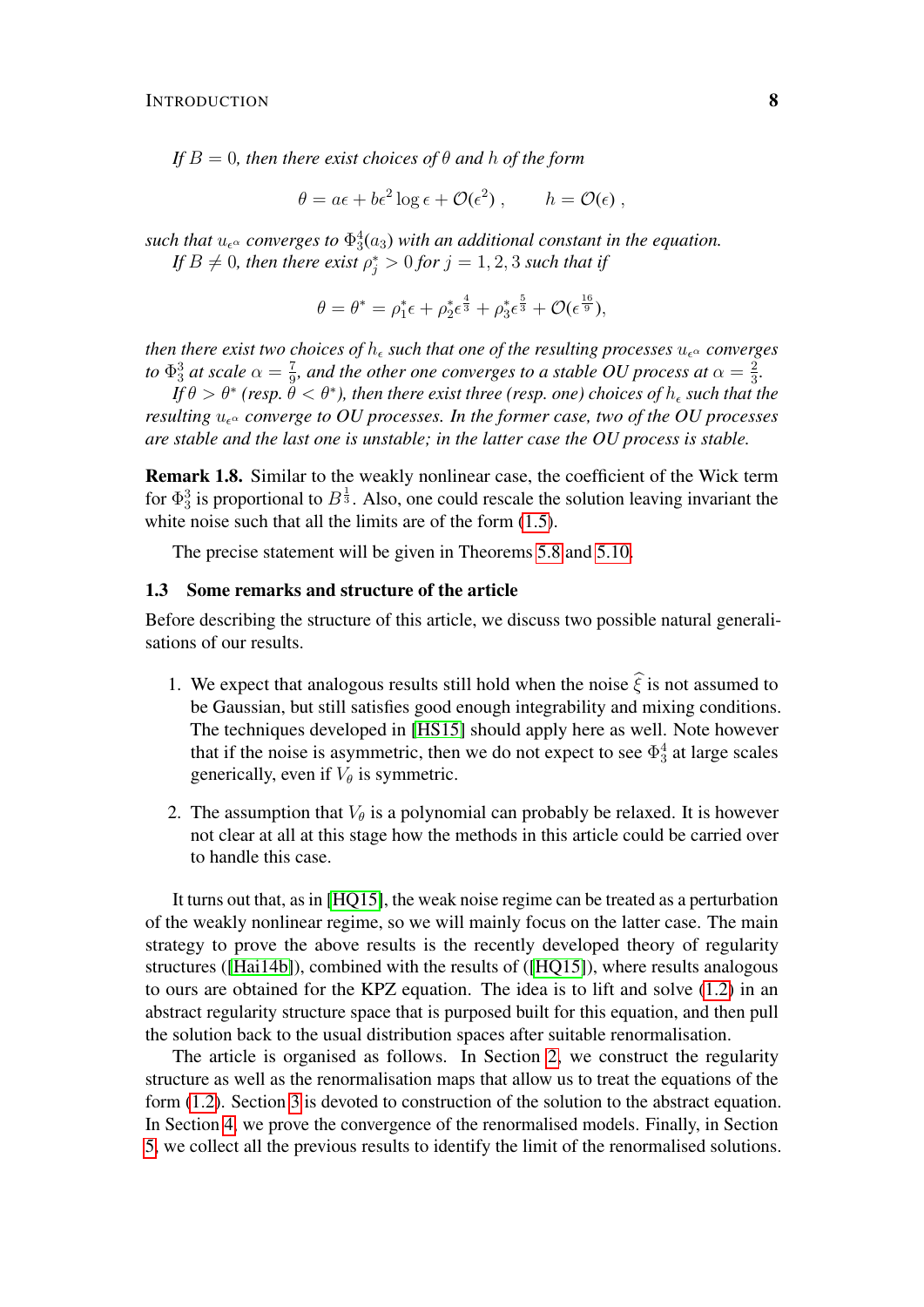#### Acknowledgements

MH gratefully acknowledges financial support from the Philip Leverhulme trust and the European Research Council.

# <span id="page-8-0"></span>2 Construction of the regularity structure

In this section, we build a regularity structure that is sufficiently rich to solve the fixed point problem for the equation

<span id="page-8-1"></span>
$$
\partial_t u_{\epsilon} = \Delta u_{\epsilon} - \epsilon^{-\frac{3}{2}} V_{\theta}^{\prime} (\epsilon^{\frac{1}{2}} u_{\epsilon}) + \xi_{\epsilon}
$$
\n(2.1)

in the abstract space of modelled distributions. Here,  $\xi_{\epsilon}$  is a mollified version of the space-time white noise  $\xi$  at scale  $\epsilon$ , and  $V'_{\theta}$  is a polynomial of degree m. Note that [\(2.1\)](#page-8-1) corresponds to the weakly nonlinear regime with scale  $\alpha = 1$ , and we do not restrict V to be symmetric here. Since this is the largest scale we will look at, all other situations (including the weak noise regime) will follow as a perturbation of the above equation.

The construction of the regularity structure mainly follows the methodologies and set up in [\[Hai14b\]](#page-50-0) and [\[HQ15\]](#page-50-10), with some slight modifications to accommodate the particular form of the equation [\(2.1\)](#page-8-1). More gentle introductions to regularity structures can be found in [\[Hai15a\]](#page-50-11), [\[Hai15b\]](#page-50-12), [\[Hai14a\]](#page-50-13) and [\[CW15\]](#page-49-13).

# 2.1 The (extended) regularity structure

Recall that a regularity structure is a pair  $(\mathcal{T}, \mathcal{G})$ , where  $\mathcal{T} = \bigoplus_{\alpha \in A} \mathcal{T}_\alpha$  is a vector space that is graded by some (bounded below, locally finite) set  $A \subset \mathbf{R}$  of homogeneities, and G is a group of linear transformations of T such that, for every  $\Gamma \in \mathcal{G}, \Gamma - \text{id}$  is strictly upper triangular with respect to the graded structure.

For the purpose of this article, we build basis vectors  $\mathcal T$  similarly to [\[HQ15\]](#page-50-10) as a collection of formal expressions built from the symbols 1,  $\Xi$ ,  $\{X_i\}_{i=0}^3$  and operators *I* and  $\mathcal{E}^{\beta}$  for *half integers*  $\beta > 0$ . As usual, we assume that all symbols and subexpressions commute and that 1 is neutral for the product, so we identify for example  $\mathcal{I}(\Xi X_1)\Xi$  and  $\Xi \mathbf{1} \mathcal{I}(X_1 \Xi)$ . Given a multi-index  $k = (k_0, \dots, k_3)$ , we also write  $X^k$  as a shorthand for  $X_0^{k_0} \cdots X_3^{k_3}$  (with the convention  $X_i^0 = 1$ ), and  $|k| = 2k_0 + \sum_{i=1}^3 k_i$ for its parabolic degree.

With these notations, we define two sets  $U$  and  $V$  of such expressions as the smallest sets such that  $X^k \in \mathcal{U}, \Xi \in \mathcal{V}$ , and such that for every  $k \in \{1, \ldots, m-3\}$ ,

$$
\{\tau_1, \cdots, \tau_k\} \subset \mathcal{U} \qquad \Rightarrow \qquad \{\tau_1 \tau_2 \tau_3, \ \mathcal{E}^{\frac{k}{2}}(\tau_1 \cdots \tau_{k+3})\} \subset \mathcal{V} \ , \qquad (2.2)
$$

$$
\tau \in \mathcal{V} \qquad \Rightarrow \qquad \mathcal{I}(\tau) \in \mathcal{U} \ .
$$

We then set  $W = U \cup V$  and we associate to each element of W a homogeneity in the following way. We set

<span id="page-8-2"></span>
$$
|\Xi| = -\frac{5}{2} - \kappa, \qquad |X^k| = |k| \;,
$$

where  $\kappa$  is a small positive number to be fixed later, and we extend this to every formal expression in  $W$  by

$$
|\tau\bar{\tau}| = |\tau| + |\bar{\tau}|, \quad |\mathcal{I}(\tau)| = |\tau| + 2, \quad |\mathcal{E}^{\beta}(\tau)| = \beta + |\tau| \,. \tag{2.3}
$$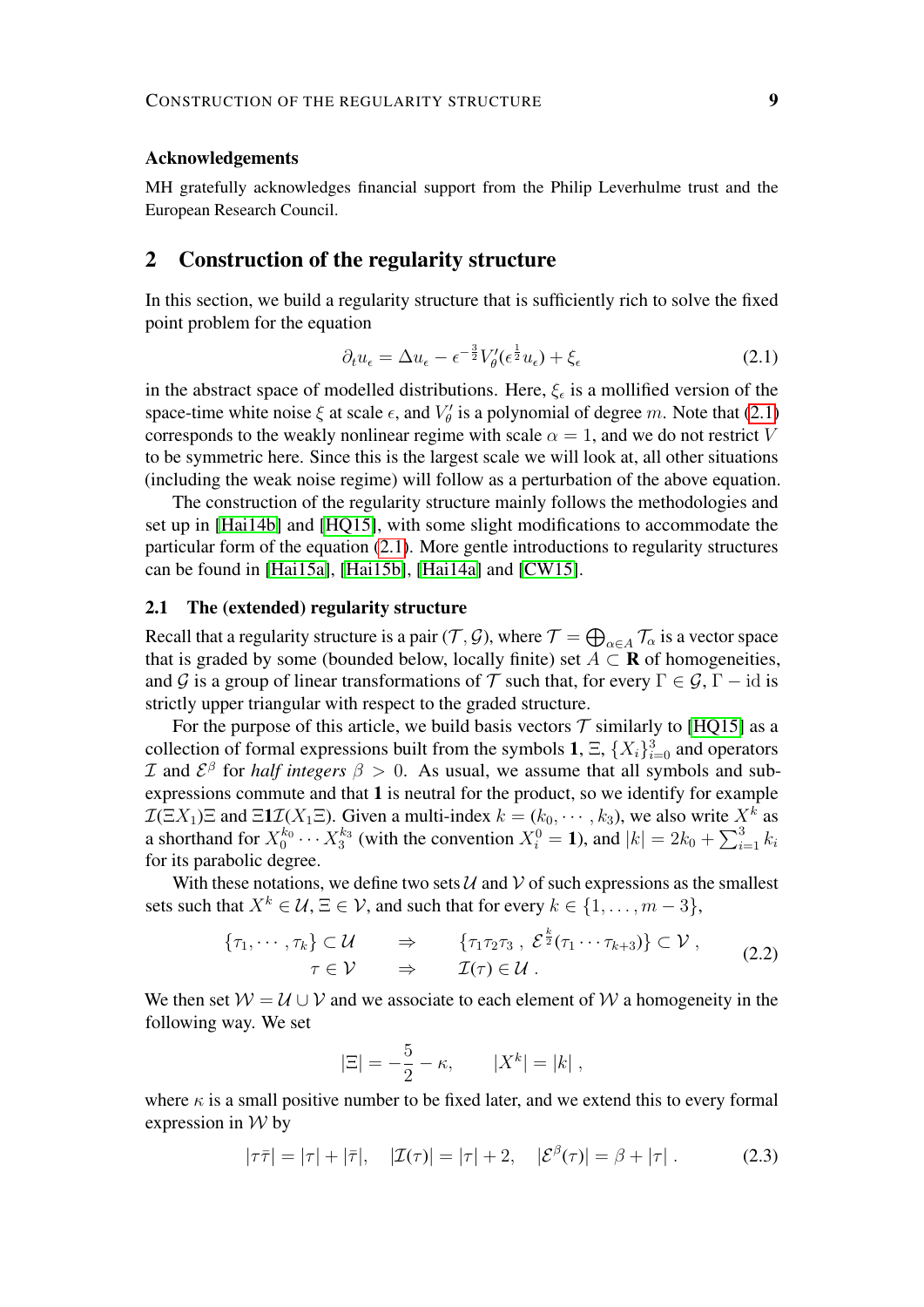We then write  $\mathcal{T}_{\alpha}$  for the free vector space generated by  $\{\tau \in \mathcal{W} : |\tau| = \alpha\}$ . In this article, we will only ever use basis vectors with homogeneity less than 2, we therefore take for  $T$  the space of all finite linear combinations of elements of  $W$  of homogeneity less than 2, i.e.  $\mathcal{T} = \bigoplus_{\alpha < 2} \mathcal{T}_\alpha$ .

The main reason for introducing  $\mathcal{E}^{\beta}$  as in [\(2.2\)](#page-8-2) rather than treating  $\epsilon$  as a fixed real number is the following crucial fact. It reflects that  $(2.1)$  is subcritical under the scaling reflected by our regularity structure.

**Lemma 2.1.** *If*  $\kappa < \frac{1}{8m}$ , then for every  $\gamma > 0$ , the set  $\{\tau \in \mathcal{W} : |\tau| < \gamma\}$  is finite.

As in [\[HQ15\]](#page-50-10), it will be convenient to consider  $\mathcal{E}^{\beta}$  as a linear map such that  $\mathcal{E}^{\beta}$ :  $\tau \mapsto \mathcal{E}^{\beta}(\tau)$ . The problem is that the product  $\tau_1 \cdots \tau_{\ell+3}$  appearing in [\(2.2\)](#page-8-2) does in general not belong to  $\mathcal T$ . Just as in [\[HQ15\]](#page-50-10), one way to circumvent this problem is to introduce the extended regularity structure  $\mathcal{T}_{ex}$ , given by the linear span of

$$
\mathcal{W}_{\mathrm{ex}} = \mathcal{W} \cup \{\tau_1 \cdots \tau_m : \tau_j \in \mathcal{U}\}.
$$

In this way, we can view  $\mathcal{E}^{\beta}$  as a linear map defined on (a subspace of)  $\mathcal{T}_{ex}$ .

We now start to describe the structure group  $\mathcal G$  for  $\mathcal T_{\text{ex}}$ . For this, we introduce the following three sets of formal symbols:

$$
\mathcal{F}_1 = \{1, X\}, \qquad \mathcal{F}_2 = \{ \mathcal{J}_{\ell}(\tau) : \ \tau \in \mathcal{W} \setminus \{X^k\}, \ |\tau| + 2 > \ell \},
$$
\n
$$
\mathcal{F}_3 = \{ \mathcal{E}_{\ell}^{\frac{k}{2}}(\tau_1 \cdots \tau_{k+3}) : \ \tau_j \in \mathcal{U}, \ \frac{k}{2} + \sum_j |\tau_j| > |\ell| \ge \sum_j |\tau_j| \}.
$$
\n(2.4)

We then let  $\mathcal{T}_+$  be the commutative algebra generated by the elements in  $\mathcal{F}_1 \cup \mathcal{F}_2 \cup \mathcal{F}_3$ and we define a linear map  $\Delta : \mathcal{T} \to \mathcal{T} \otimes \mathcal{T}_+$  in the same way as in [\[HQ15,](#page-50-10) Section 3.1].

For any linear functional  $g : \mathcal{T}_+ \to \mathbf{R}$ , one obtains a linear map  $\Gamma_g : \mathcal{T} \to \mathcal{T}$  by  $\Gamma_q \tau = (\text{id} \otimes g) \Delta \tau$ . Denoting by  $\mathcal{G}_+$  the set of multiplicative linear functionals g on  $\mathcal{T}_+$ , we then set

$$
\mathcal{G}_+ = \{ g \in \mathcal{T}_+^* : g(\tau \bar{\tau}) = g(\tau)g(\bar{\tau}), \ \forall \tau, \bar{\tau} \in \mathcal{T}_+ \},
$$

and we define  $\mathcal G$  by

$$
\mathcal{G} = \{\Gamma_g : g \in \mathcal{G}_+\} \tag{2.5}
$$

It is straightforward to verify that  $G$  has the desired properties, including the fact that its elements respect the product structure of T in the sense that  $\Gamma(\tau \bar{\tau}) = \Gamma \tau \cdot \Gamma \bar{\tau}$ . Furthermore,  $\mathcal G$  preserves not only  $\mathcal T_{\text{ex}}$ , but also  $\mathcal T$ , so that it also serves as the structure group for  $\mathcal T$ .

### <span id="page-9-0"></span>2.2 Admissible models

We now start to introduce a class of admissible models for our regularity structure. As in [\[Hai14b\]](#page-50-0), we fix a truncation  $K$  of the heat kernel which coincides with it near the origin and annihilates polynomials of degree up to 3. The existence of such a kernel  $K$ is easy to show, and can be found, for example, in [\[Hai14b,](#page-50-0) Sec. 5.1].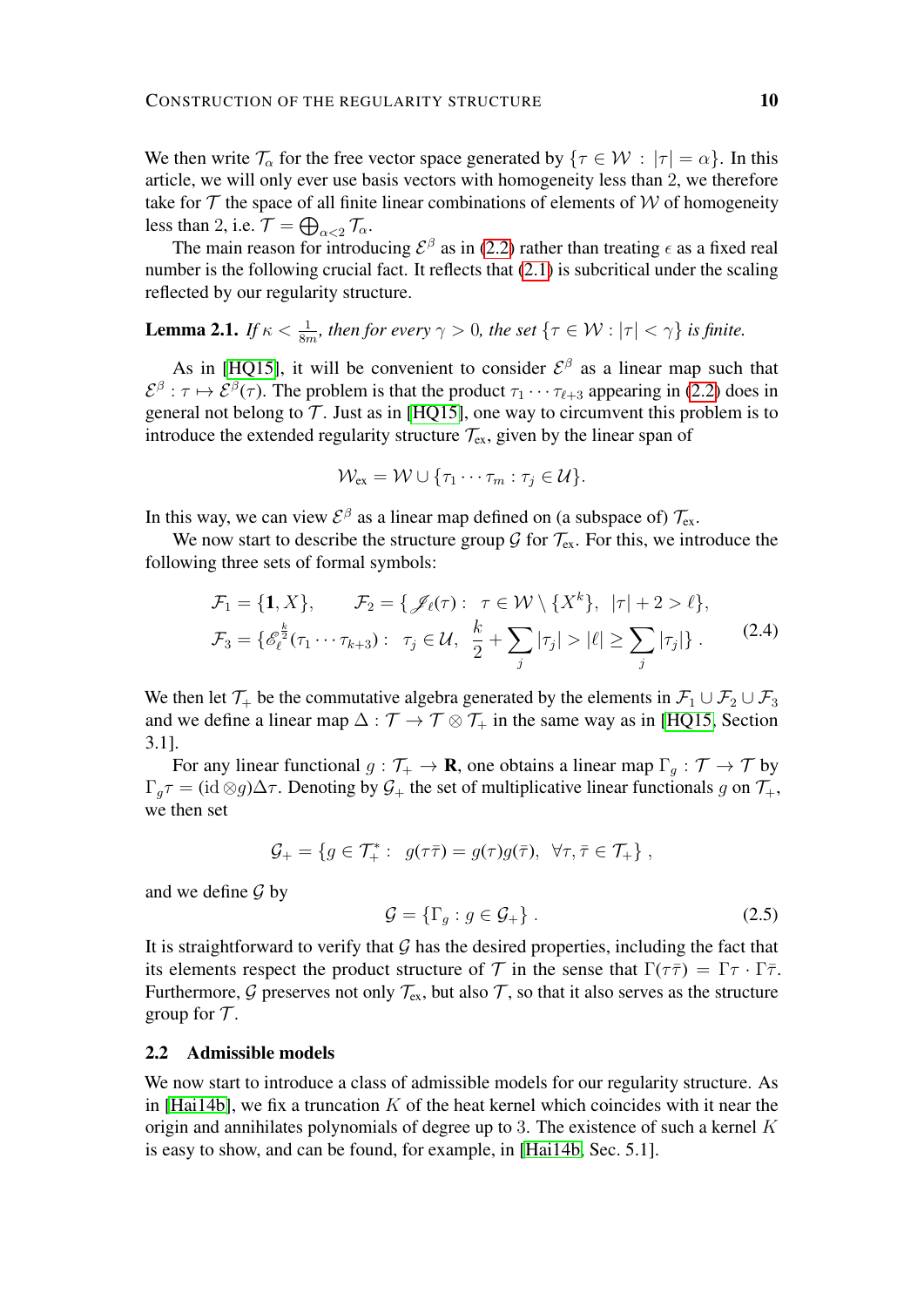We let  $\mathcal{D}'$  denote the space of Schwartz distributions on  $\mathbb{R}^{1+3}$  and  $\mathcal{L}(\mathcal{T}, \mathcal{D}')$  the space of linear maps from  $\mathcal T$  to  $\mathcal D'$ . Furthermore, for any test function  $\varphi : \mathbf{R}^{1+3} \to \mathbf{R}$ , any  $z \in \mathbf{R}^{1+3}$  and  $\lambda \in \mathbf{R}^+$ , we use  $\varphi_z^{\lambda}$  to denote  $\varphi_z^{\lambda}(z') = \lambda^{-5} \varphi((t'-t)\lambda^{-2}, (x'-x)\lambda^{-1})$ . We also write B for the set of smooth functions  $\varphi \colon \mathbf{R}^4 \to \mathbf{R}$  that are compactly supported in  $\{|z| \leq 1\}$  whose derivatives up to order three (including the value of the function) are uniformly bounded by 1.

Recall that a model for  $(\mathcal{T}, \mathcal{G})$  consists of a pair  $(\Pi, F)$  of functions

$$
\Pi: \mathbf{R}^{1+3} \to \mathcal{L}(\mathcal{T}, \mathcal{D}')
$$

$$
F: \mathbf{R}^{1+3} \to \mathcal{G}
$$

$$
z \mapsto \Pi_z
$$

$$
z \mapsto F_z
$$

satisfying the identity

$$
\Pi_z F_z^{-1} = \Pi_{\bar{z}} F_{\bar{z}}^{-1}, \qquad \forall z, \bar{z}, \qquad (2.6)
$$

as well as the bounds

<span id="page-10-0"></span>
$$
|(\Pi_z \tau)(\varphi_z^{\lambda})| \lesssim \lambda^{|\tau|}, \qquad |\Gamma_{z,\bar{z}} \tau|_{\sigma} \lesssim |z-\bar{z}|^{|\tau|-|\sigma|} \tag{2.7}
$$

uniformly over all  $\varphi \in \mathcal{B}$ , all space-time points  $z, \bar{z}$  in compact domains and every  $\tau \in W$ , where we used the shorthand  $\Gamma_{z,\bar{z}} = F_z^{-1} \circ F_{\bar{z}}$ , and the proportionality constant depends on the compact domain  $\hat{\mathcal{R}}$ . We will write  $f_z$  for the element in  $\mathcal{G}_+$  such that  $F_z = \Gamma_{f_z}$ . We will give explicit expressions for  $f_z$ , and will write the notation  $(\Pi, f)$ for a model frequently. We also write  $|\tau|_{\sigma}$  for the norm of the component of  $\tau$  in  $\mathcal{T}_{\sigma}$  (the precise choice of norm does not matter since these spaces are all finite-dimensional). We define the norm of a model  $\mathfrak{M} = (\Pi, f)$  to be the smallest constant that makes both bounds in [\(2.7\)](#page-10-0) to hold, and denote it by  $\|\mathfrak{M}\|_{\mathfrak{K}}$ . Since in most of the situations, F is completely determined by  $\Pi$ , we sometimes also write  $\|\Pi\|$  instead of  $\|\mathfrak{M}\|$ , and we omit the domain  $\hat{\mathcal{R}}$  wherever no confusion may arise. With these notations, we can define what we mean by an *admissible* model.

Definition 2.2. *A model* (Π, f) *is admissible if for every multi-index* k*, one has*

<span id="page-10-2"></span><span id="page-10-1"></span>
$$
(\Pi_z X^k)(\bar{z}) = (\bar{z} - z)^k, \qquad f_z(X^k) = (-z)^k \tag{2.8}
$$

*and for every*  $\tau \in W$  *with*  $\mathcal{I}(\tau) \in \mathcal{T}$ *, one has* 

$$
f_z(\mathcal{J}_{\ell}\tau) = -\int D^{\ell}K(z-\bar{z})(\Pi_z\tau)(d\bar{z}), \qquad |\ell| < |\tau| + 2
$$
  

$$
\Pi_z \mathcal{I}(\tau)(\bar{z}) = (K \ast \Pi_z \tau)(\bar{z}) + \sum_{\ell} \frac{(\bar{z}-z)^{\ell}}{\ell!} \cdot f_z(\mathcal{J}_{\ell}\tau).
$$
 (2.9)

*Here, we set*  $\mathcal{J}_{\ell} \tau = 0$  *if*  $|\ell| \ge |\tau| + 2$ *, so the sum is always finite.* 

See [\[Hai14b\]](#page-50-0) for the correct way of interpreting these identities in case  $\Pi_z$  contains distributions that are not functions.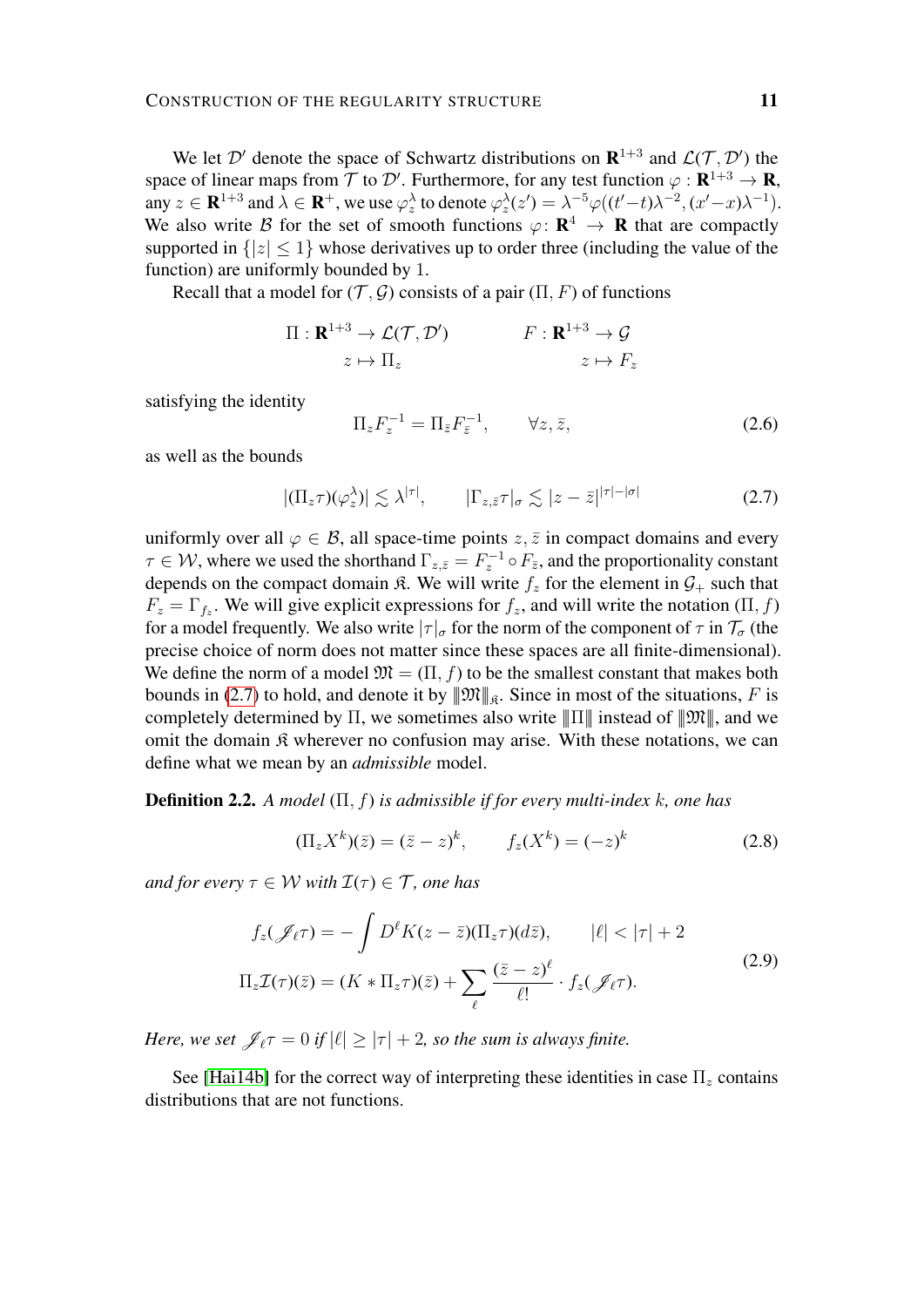# <span id="page-11-2"></span>2.3 Canonical lift to  $\mathcal{T}_{ex}$

Given any *smooth* space-time function  $\hat{\xi}$  and any real number  $\epsilon$ , there is a canonical way to build an admissible model  $\mathcal{L}_{\epsilon}(\xi) = (\Pi^{\epsilon}, f^{\epsilon})$  for the regularity structure  $(\mathcal{T}_{ex}, \mathcal{G})$ as follows. We first set

$$
(\Pi_z^{\epsilon} \Xi)(\bar{z}) = \widehat{\xi}(\bar{z}),
$$

independent of  $\epsilon$  and the base point z. We then define  $\Pi_z^{\epsilon}\tau$  recursively for other  $\tau \in \mathcal{W}$ by [\(2.9\)](#page-10-1) as well as the identities

$$
(\Pi_z^{\epsilon}\tau\bar{\tau})(\bar{z}) = (\Pi_z^{\epsilon}\tau)(\bar{z}) \cdot (\Pi_z^{\epsilon}\bar{\tau})(\bar{z})
$$
\n(2.10)

<span id="page-11-0"></span>and

$$
f_z^{\epsilon}(\mathcal{E}_{\ell}^{\beta}\tau) = -\epsilon^{\beta}(D^{\ell}(\Pi_z^{\epsilon}\tau))(z),
$$
  
\n
$$
(\Pi_z \mathcal{E}^{\beta}\tau)(\bar{z}) = \epsilon^{\beta}(\Pi_z^{\epsilon}\tau)(\bar{z}) + \sum_{\ell} \frac{(\bar{z}-z)^{\ell}}{\ell!} \cdot f_z^{\epsilon}(\mathcal{E}_{\ell}^{\beta}\tau).
$$
\n(2.11)

Here, we again adopt the convention  $\mathscr{E}_{\ell}^{\beta}$  $\ell_{\ell}^{\beta\beta}(\tau) = 0$  if  $|\ell| \ge \beta + |\tau|$ . This construction makes sense only when  $\Pi_z \tau$  is sufficiently regular, and this is indeed the case if  $\hat{\xi}$  is smooth. We then have the following fact, the proof of which can be found in [\[HQ15\]](#page-50-10).

**Proposition 2.3.** Let  $\widehat{\xi}$  be a smooth space-time function, and  $\epsilon > 0$ . Then, the canonical *model*  $\mathscr{L}_{\epsilon}(\xi) = (\Pi^{\epsilon}, f^{\epsilon})$  *defined via the identities*  $(2.8) - (2.11)$  $(2.8) - (2.11)$  $(2.8) - (2.11)$  *is an admissible model.* 

Later on, we will consider the situation where  $\xi = \xi_{\epsilon}$ , a regularised version of the space-time white noise  $\xi$ , so we are led to the canonical model  $\mathscr{L}_{\varepsilon}(\xi_{\varepsilon})$ . However, it is important to note that at this stage nothing forces the values of the two  $\epsilon$ 's to be identical: it is perfectly legitimate to consider the model  $\mathscr{L}_{\epsilon}(\xi_{\delta})$  for any pair of  $(\epsilon, \delta)$ .

Also, one would like the linear map  $\mathcal{E}^{\beta}$  to represent the multiplication by  $\epsilon^{\beta}$ . This is however not quite true in view of [\(2.11\)](#page-11-0), and it suggests that we should introduce a new map  $\hat{\mathcal{E}}^{\beta}$  on the  $\mathcal{D}^{\gamma}$  space of modelled distributions (see Section 3 in [\[Hai14b\]](#page-50-0) for a definition) by

$$
(\widehat{\mathcal{E}}^{\beta}U)(z) = \mathcal{E}^{\beta}U(z) - \sum_{\ell} \frac{X^{\ell}}{\ell!} f_z(\mathscr{E}_{\ell}^{\beta}(U(z))).
$$
\n(2.12)

Then, as long as the model is admissible and satisfies [\(2.11\)](#page-11-0), the map  $\hat{\mathcal{E}}^{\beta}$  does indeed represent multiplication by  $\epsilon^{\beta}$  in the sense that  $R\hat{\mathcal{E}}^{\beta}U = \epsilon^{\beta}RU$  for R the reconstruction operator.

# <span id="page-11-1"></span>2.4 Renormalisation

The aim of this section is to build a group  $\Re$  of transformations that we can use to "renormalise" our models. It is crucial for our purpose that such a renormalisation procedure satisfies the following three properties:

1. R acts on the space M of *admissible* models.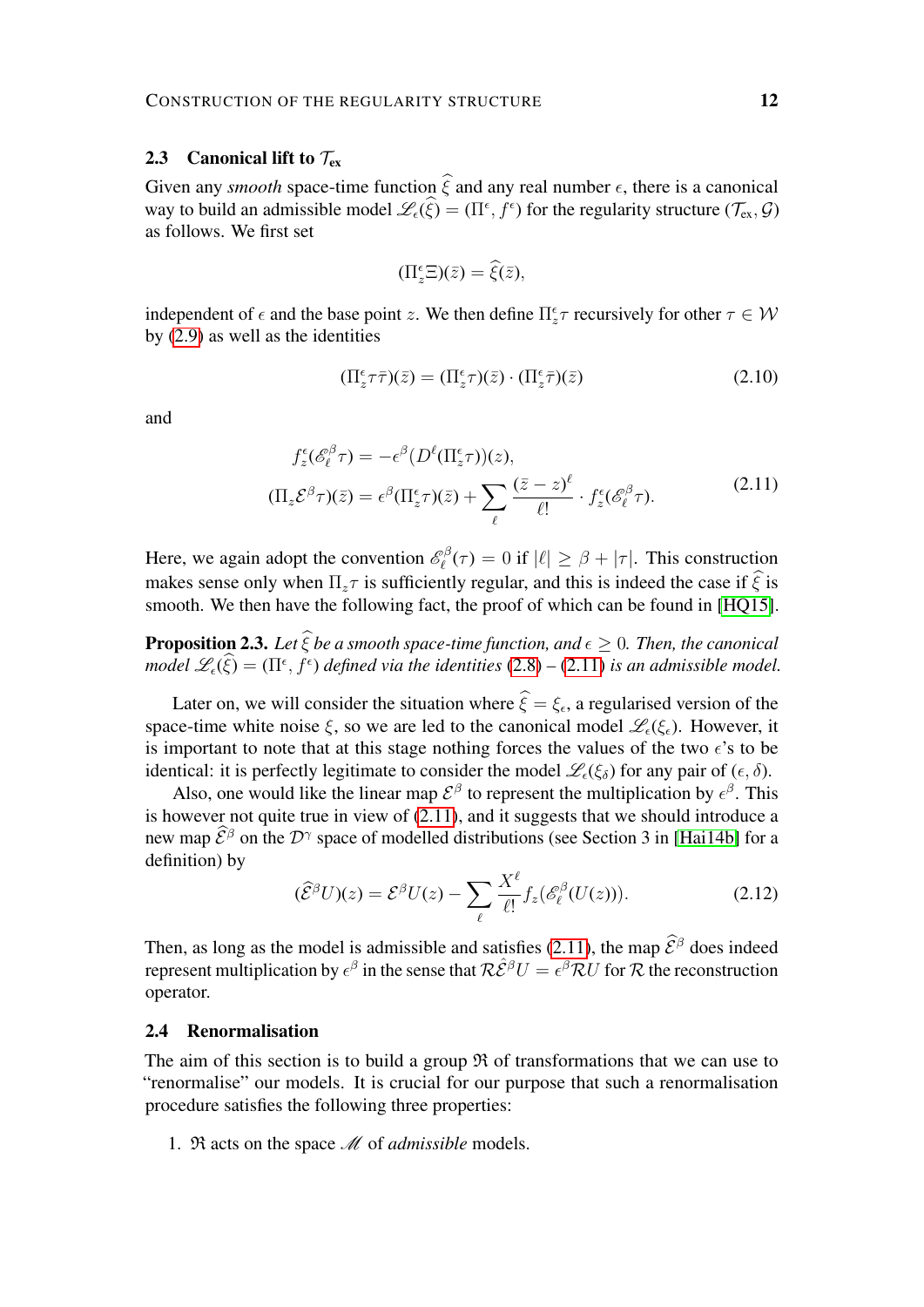- 2. R is sufficiently rich so that one can find elements  $M_{\epsilon} \in \mathfrak{R}$  such that  $M_{\epsilon} \mathcal{L}_{\epsilon}(\xi_{\epsilon})$ converges to a limit in  $\mathcal{M}$ , where  $\mathcal{L}_{\epsilon}$  denotes the "canonical lift" of the regularised noise  $\xi_{\epsilon}$ .
- 3. Solving the fixed point problem [\(3.1\)](#page-14-1) for a model of the type  $M\mathcal{L}_{\epsilon}(\eta)$  for a smooth space-time function  $\eta$  and  $M \in \mathfrak{R}$  leads to the solution of a modified PDE.

The transformations  $M \in \mathfrak{R}$  we consider here will be composed by two linear maps  $M_0$  and  $M^{\text{Wick}}$  on  $\mathcal{T}_{\text{ex}}$ . The map  $M^{\text{Wick}}$  encodes "Wick renormalisation", while  $M_0$  has the interpretation as mass renormalisation in the quantum field theory. From now on, we will use the shorthand  $\Psi = \mathcal{I}(\Xi)$ . We start with the standard Wick renormalisation map  $M^{\text{Wick}}$  on  $\mathcal{T}_{\text{ex}}$ . Define the generator  $L^{\text{Wick}}$  by

$$
LWick \Xi = LWick Xk = 0, \qquad LWick \Psik = \begin{pmatrix} k \\ 2 \end{pmatrix} \Psik-2,
$$

and extend this to the whole of  $\mathcal{T}_{ex}$  by

$$
L^{\text{Wick}}(\tau \mathcal{I}(\bar{\tau})) = L^{\text{Wick}}(\tau) \mathcal{I}(\bar{\tau}) + \tau \mathcal{I}(L^{\text{Wick}}\bar{\tau}),
$$

for  $\bar{\tau} \neq \Xi$ , as well as

$$
L^{\text{Wick}}\mathcal{I}(\tau)=\mathcal{I}(L^{\text{Wick}}\tau),\quad L^{\text{Wick}}(\mathcal{E}^{\beta}\tau)=\mathcal{E}^{\beta}(L^{\text{Wick}}\tau),\quad L^{\text{Wick}}(X^{k}\tau)=X^{k}L^{\text{Wick}}\tau.
$$

The map  $M^{\text{Wick}}$  :  $\mathcal{T}_{\text{ex}} \to \mathcal{T}_{\text{ex}}$  is then defined by

$$
M^{\text{Wick}} = \exp(-C_1 L^{\text{Wick}}) \tag{2.13}
$$

The definition of  $L^{\text{Wick}}$  ensures that  $M^{\text{Wick}}$  commutes with  $X^k$  as well as with the abstract integration maps  $\mathcal I$  and  $\mathcal E^{\beta}$ .  $M^{\text{wick}}$  has the interpretation as Wick renormalisation in the sense that

$$
M^{\text{Wick}}\Psi^k = C_1^{\frac{k}{2}}H_k(\Psi/\sqrt{C_1}) =: H_k(\Psi; C_1) , \qquad (2.14)
$$

where  $H_k(\cdot)$  is the k-th Hermite polynomial whose leading order coefficient is normalised to 1. For example, we have

$$
H_1(\Psi; C_1) = \Psi, \qquad H_2(\Psi; C_1) = \Psi^2 - C_1, \qquad H_3(\Psi; C_1) = \Psi^3 - 3C_1\Psi.
$$

Note that although we will always consider the case where  $C_1 \geq 0$ , the above expression  $H_k(\Psi; C_1)$  actually does not require  $C_1$  to be positive.

We now describe the effect of  $M^{Wick}$  on the canonical model ( $\Pi$ ,  $f$ ). Following [\[Hai14b,](#page-50-0) [HQ15\]](#page-50-10), for the map  $M^{\text{Wick}}$  defined above, there is a unique pair of linear maps

$$
\Delta^{\text{Wick}} : \mathcal{T}_{ex} \to \mathcal{T}_{ex} \otimes \mathcal{T}_{+}, \qquad \widehat{M}^{\text{Wick}} : \mathcal{T}_{+} \to \mathcal{T}_{+}
$$

satisfying

<span id="page-12-0"></span>
$$
\widehat{M}^{\text{Wick}} \mathscr{J}_{\ell} = \mathcal{M}(\mathscr{J}_{\ell} \otimes \text{id}) \Delta^{\text{Wick}},
$$
\n
$$
\widehat{M}^{\text{Wick}} \mathscr{E}_{\ell}^{\beta} = \mathcal{M}(\mathscr{E}_{\ell}^{\beta} \otimes \text{id}) \Delta^{\text{Wick}},
$$
\n
$$
(\text{id} \otimes \mathcal{M})(\Delta \otimes \text{id}) \Delta^{\text{Wick}} = (M^{\text{Wick}} \otimes \widehat{M}^{\text{Wick}}) \Delta,
$$
\n
$$
\widehat{M}^{\text{Wick}}(\tau_1 \tau_2) = (\widehat{M}^{\text{Wick}} \tau_1)(\widehat{M}^{\text{Wick}} \tau_2), \qquad \widehat{M}^{\text{Wick}} X^k = X^k,
$$
\n(2.15)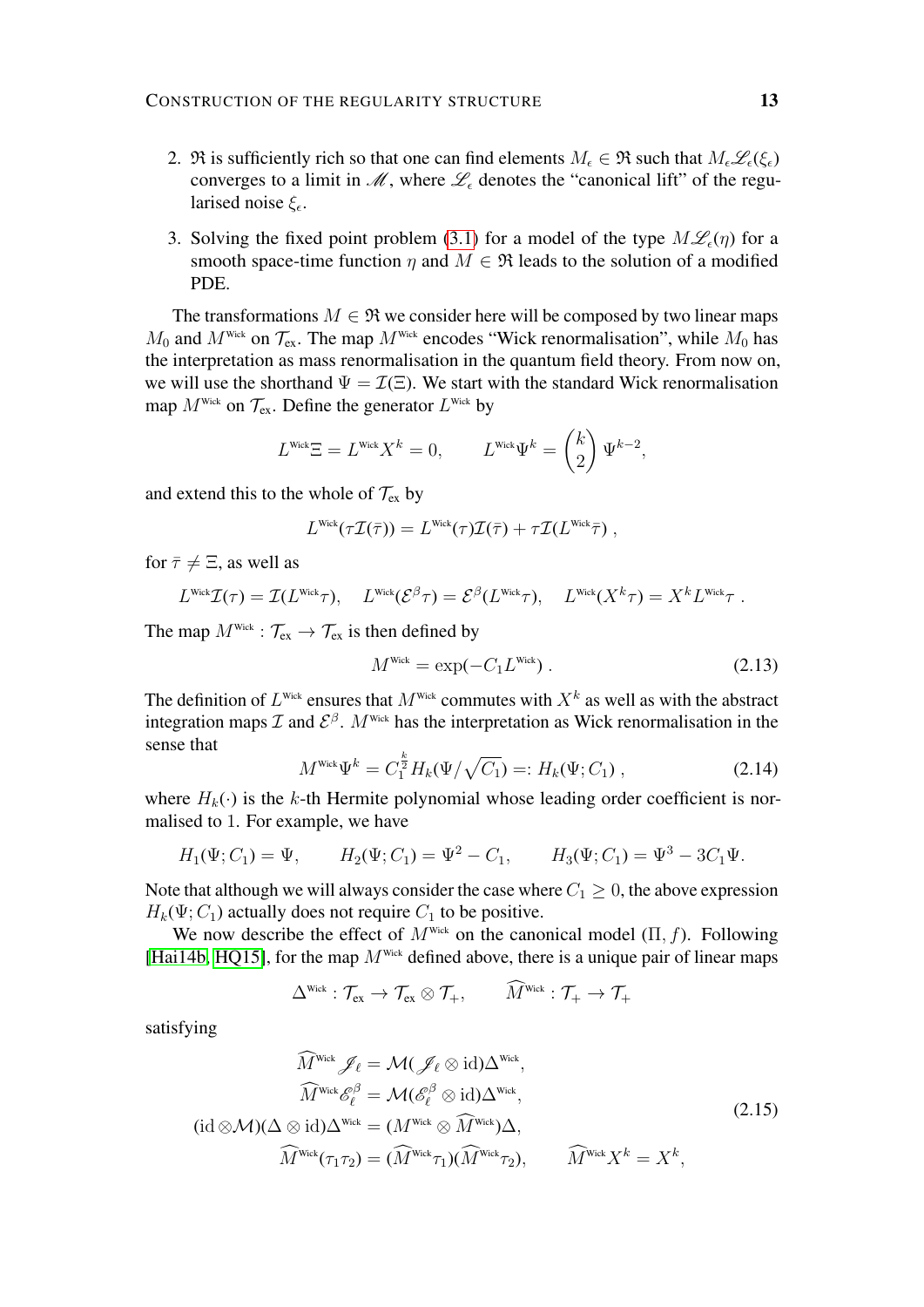where  $M : \mathcal{T}_+ \to \mathcal{T}_+$  denotes the multiplication in the Hopf algebra  $\mathcal{T}_+$ . As in [\[HQ15,](#page-50-10) Sec. 5], one can verify that both  $\widehat{M}^{\text{Wick}}$  and  $\Delta^{\text{Wick}}$  have the relevant triangular structure, so that if, given an admissible model  $(\Pi, f)$ , we define  $(\Pi^{\text{Wick}}, f^{\text{Wick}})$  by

$$
\Pi_z^{\text{Wick}} \tau = (\Pi_z \otimes f_z) \Delta^{\text{Wick}} \tau, \qquad f_z^{\text{Wick}}(\sigma) = f_z(\widehat{M}^{\text{Wick}} \sigma) , \qquad (2.16)
$$

then  $(\Pi^{\text{Wick}}, f^{\text{Wick}})$  is again an admissible model. Furthermore, as a consequence of the second identity in [\(2.15\)](#page-12-0) and the fact that  $M^{\text{Wick}}$  commutes with  $\mathcal{E}^{\beta}$ , if  $(\Pi, f)$  satisfies [\(2.11\)](#page-11-0) for some  $\epsilon$ , then so does ( $\Pi^{\text{Wick}}$ ,  $f^{\text{Wick}}$ ).

We now turn to describing the map  $M_0$ . For  $n \geq 2$ , we define linear maps  $L_n$  and  $L'_n$  on  $\mathcal{T}_{\text{ex}}$  by setting

$$
L_n: \qquad \mathcal{E}^{\frac{n}{2}-1}(\Psi^n \mathcal{I}(\mathcal{E}^{\frac{n}{2}-1}\Psi^n)) \mapsto n! \cdot \mathbf{1},
$$
  

$$
\mathcal{E}^{\frac{n}{2}-1}(\Psi^n \mathcal{I}(\mathcal{E}^{\frac{n}{2}-1}\Psi^{n+1})) \mapsto (n+1)! \cdot \Psi,
$$
  

$$
\mathcal{E}^{\frac{n}{2}-\frac{1}{2}}(\Psi^n \mathcal{I}(\mathcal{E}^{\frac{n}{2}-\frac{3}{2}}\Psi^n)) \mapsto n! \cdot \mathbf{1}, \quad n \ge 3,
$$
  

$$
\mathcal{E}^{\frac{n}{2}-\frac{1}{2}}(\Psi^{n+1} \mathcal{I}(\mathcal{E}^{\frac{n}{2}-\frac{3}{2}}\Psi^n)) \mapsto (n+1)! \cdot \Psi, \quad n \ge 3,
$$
  

$$
L'_n: \qquad \mathcal{E}^{\frac{n}{2}-1}(\Psi^n \mathcal{I}(\mathcal{E}^{\frac{n}{2}-\frac{3}{2}}\Psi^n)) \mapsto n! \cdot 1, \quad n \ge 3,
$$

(we use the convention  $\mathcal{E}^0 = id$ ) and  $L_n \tau = 0$ ,  $L'_n \tau = 0$  for any other basis vector  $\tau \in \mathcal{W}$ . Given these maps, we then consider maps on  $\mathcal{T}_{ex}$  of the form

$$
M_0 := \exp\bigg(-\sum_{n\geq 2} C_n L_n - \sum_{n\geq 2} C'_n L'_n\bigg).
$$

As we will see in [\(3.15\)](#page-24-1), at the level of abstract equation,  $M_0$  has the simple effect of adding a linear term to the right hand side of the equation. Actually,  $M_0$  is equivalently given by

$$
M_0 = id - \sum_{n \ge 2} C_n L_n - \sum_{n \ge 2} C'_n L'_n.
$$

Furthermore, it commutes with G in the sense that  $M_0\Gamma\tau = \Gamma M_0\tau$  for any  $\tau \in \mathcal{T}$  and  $\Gamma \in \mathcal{G}$ . As a consequence, given an admissible model  $(\overline{\Pi}, \overline{f})$ , if we set

$$
\bar{\Pi}_z^{M_0} \tau := \bar{\Pi}_z M_0 \tau, \qquad \bar{f}_z^{M_0} \sigma = \bar{f}_z(\sigma) , \qquad (2.17)
$$

then  $(\bar{\Pi}^{M_0}, \bar{f}^{M_0})$  is also an admissible model. Given  $M = (M_0, M^{\text{Wick}})$  with  $M_0$  and  $M^{\text{Wick}}$  as above, we then define the renormalised model  $(\Pi^M, f^M)$  by

$$
\Pi_z^M \tau = (\Pi_z \otimes f_z) \Delta^{\text{Wick}} (M_0 \tau), \qquad f_z^M(\sigma) = f_z^{\text{Wick}} (\widehat{M}^{\text{Wick}} \sigma). \tag{2.18}
$$

**Remark 2.4.** Note that although in many cases one has  $(\Pi_z^M \tau)(z) = (\Pi_z M \tau)(z)$ , this is in general not true. For example, for  $\tau = \mathcal{E}\Psi^4$ , we have  $(\Pi_z^M \tau)(z) = \epsilon(\hat{\xi}^4(z) - \hat{\xi}^3)$  $6C_1 \hat{\xi}^2(z) + 3C_1^2$ , while  $(\Pi_z M \tau)(z) = \epsilon(\hat{\xi}^4(z) - 6C_1 \hat{\xi}^2(z)).$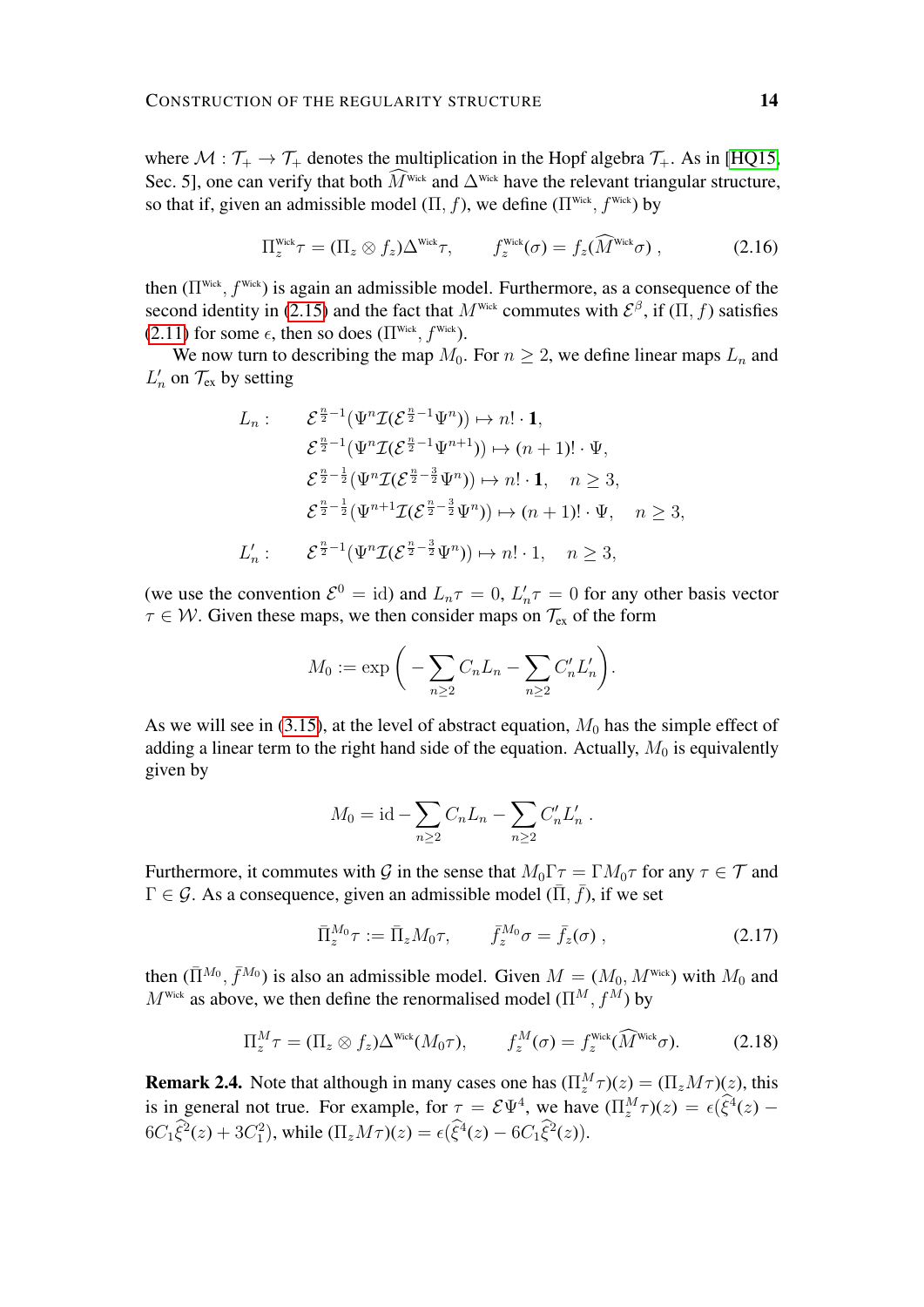# <span id="page-14-0"></span>3 Abstract fixed point problem

In this section, we translate [\(1.2\)](#page-1-0) into a fixed point problem in a suitable space of modelled distributions. It is natural to consider the fixed point problem

$$
\Phi = \mathcal{P}\mathbf{1}_{+}\left(\Xi - \sum_{j=4}^{m} \lambda_{j} \mathcal{Q}_{\leq 0} \widehat{\mathcal{E}}^{\frac{j-3}{2}} (\mathcal{Q}_{\leq 0}(\Phi^{j})) - \sum_{j=0}^{3} \lambda_{j} \mathcal{Q}_{\leq 0}(\Phi^{j})\right) + \widehat{P}u_{0},\qquad(3.1)
$$

where  $\mathcal{Q}_{\leq \alpha}$  denote the projection onto the subspace  $\bigoplus_{\beta \leq \alpha} \mathcal{T}_{\beta}$  in  $\mathcal{T}_{ex}$ ,  $Pu_0$  is the canonical lift of the solution to the deterministic heat equation with initial data  $u_0$  to the regularity structure, and  $P$  denotes the operator given by

<span id="page-14-1"></span>
$$
\mathcal{P}=\mathcal{K}+R\mathcal{R},
$$

where  $K$  is the abstract integration operator defined from the truncated heat kernel  $K$ as in [\[Hai14b,](#page-50-0) Sec.4],  $\mathcal R$  is the reconstruction operator, and  $\hat Ru$  is the Taylor expansion of the smooth function  $(P - K) * u$  up to order  $\gamma$ .

To solve such a fixed point problem, at first glance, it seems that one can simply follow the procedure in [\[Hai14b,](#page-50-0) Sec. 7] to obtain a unique solution to [\(3.1\)](#page-14-1) in a space  $\mathcal{D}^{\gamma,\eta}$  as in [\[Hai14b,](#page-50-0) Sec. 6] for suitable  $\gamma$  and  $\eta$ . Unfortunately, as in [\[HQ15\]](#page-50-10), this argument only works for sufficiently regular initial data (it needs to be "almost continuous" for large values of m). Since the dynamical  $\Phi_3^4$  model only has regularity  $\mathcal{C}^\eta$  for  $\eta<-\frac{1}{2}$  $\frac{1}{2}$ , this would prevent us from using a continuation argument to control the convergence of our models on any fixed time interval. In addition, such a continuation argument also requires one to be able to evaluate the reconstructed solution  $\mathcal{R}\Phi$  in a suitable space of distributions at any fixed time. However, as one can easily see, the solution to [\(3.1\)](#page-14-1) contains the term  $\Psi = \mathcal{I}(\Xi)$  which has negative homogeneity, and a priori there is no clear way to give meaning to  $\mathcal{R}\Psi$  at any fixed time t. The second issue is not a serious problem here since, for the natural model constructed from space-time white noise,  $\mathcal{R}\Psi$  can indeed be regarded as a continuous function (in time) in a suitable space of distributions. (See for example [\[Hai14b,](#page-50-0) [EJS13\]](#page-49-1).)

To resolve the first issue, we introduce  $\epsilon$ -dependent norms to enforce suitable control on both our admissible models and the initial condition as  $\epsilon \to 0$ . In a way, this allows us to "trade" the singularities near  $t = 0$  and at small scales for powers of  $\epsilon$ .

In what comes below, we will mainly follow [\[HQ15\]](#page-50-10) to build such weighted spaces. It turns out that the algebraic structure of these spaces are essentially the same as those in introduced in [\[HQ15\]](#page-50-10), except that the values of  $\gamma$  and  $\eta$  are different. We will therefore mostly give statements and refer to [\[HQ15\]](#page-50-10) for detailed proofs.

#### 3.1 The  $\epsilon$ -dependent spaces and models

Below, we use  $\varphi$  to denote a space-time test function belonging to  $\beta$ ,  $\phi$  to denote such a test function that furthermore integrates to 0, and  $\psi$  to denote a test function that annihilates affine functions of the spatial variables.

Recall that our definition of an admissible model in the previous section does not specify any relationship between its actions on  $\tau$  and  $\mathcal{E}^{\beta}(\tau)$ . In order to formulate the cancellation of the singularity in time by the small parameter  $\epsilon$  in the limiting process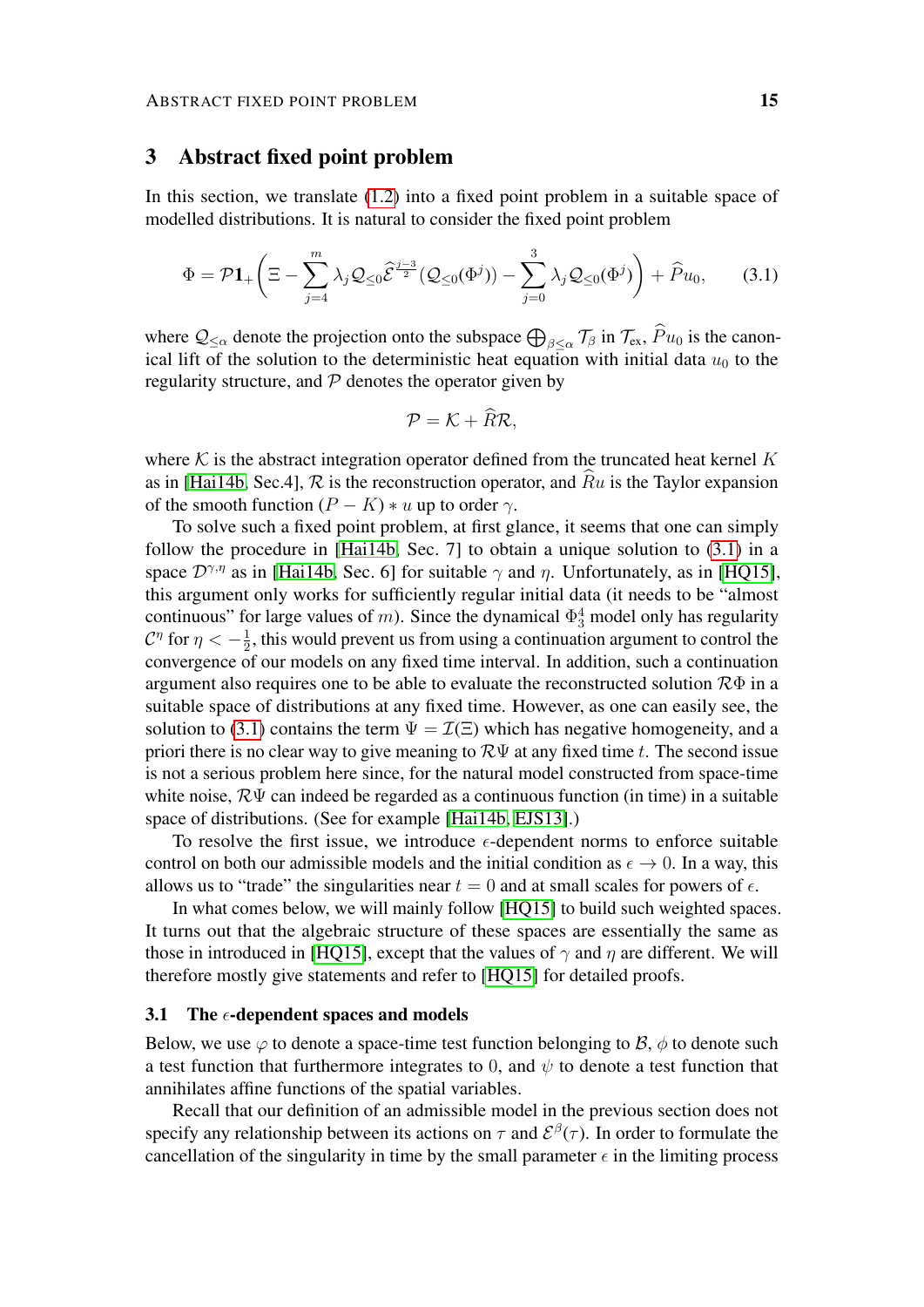$\epsilon \to 0$ , we introduce the space of models  $\mathcal{M}_{\epsilon}$  which consists of all *admissible models*  $(\Pi, f)$  with the further restriction that

$$
|f_z(\mathscr{E}_{\ell}^{\beta}(\tau))| \lesssim \epsilon^{\beta - |\ell| + |\tau|}, \qquad \tau \in \mathcal{W},
$$
  

$$
|\langle \Pi_z \tau, \psi_z^{\lambda} \rangle| \lesssim \lambda^{\zeta} \cdot \epsilon^{|\tau| - \zeta}, \qquad \tau \in \mathcal{U}, \ \zeta = \frac{6}{5}.
$$
 (3.2)

Here, all the bounds are to hold uniformly over all space-time points  $z$  in compact sets, all  $\lambda \in (0, \epsilon)$  and all test functions  $\psi \in \mathcal{B}$  that annihilate affine functions. We also require that, for some sufficiently large  $\eta < -\frac{1}{2}$  $\frac{1}{2}$  (to be fixed below),

<span id="page-15-0"></span>
$$
\sup_{t\in[0,1]}\|\Pi_0\Psi(t,\cdot)\|_{\mathcal{C}^\eta}<+\infty.
$$

We will verify later in Section 5 that the models considered in this article do indeed belong to  $\mathcal{M}_{\epsilon}$  with uniform controls as  $\epsilon \to 0$ .

We let  $\|\Pi\|_{\epsilon}$  denote the smallest proportionality constant for both bounds in [\(3.2\)](#page-15-0), and define a "norm" on  $\mathcal{M}_{\epsilon}$  by

$$
\|\Pi\|_{\epsilon} := \|\Pi\| + \|\Pi\|_{\epsilon} + \sup_{t \in [0,1]} \|\Pi_0 \Psi(t, \cdot)\|_{\mathcal{C}^{\eta}},
$$

where  $\|\Pi\|$  is the usual "norm" on admissible models introduced in Section [2.2.](#page-9-0) Again, these norms all depend on the compact set  $\mathfrak K$  where the supremum of z is taken over, which we have omitted for notational simplicity.

**Remark 3.1.** This is of course an abuse of notation since  $\|\Pi\|$  and  $\|\Pi\|_{\epsilon}$  both depend not only on Π but also on F, and F can in general not be recovered uniquely from Π and the knowledge that the model is admissible (unlike in the situations considered in [\[Hai14b\]](#page-50-0)). We chose to nevertheless keep this notation for the sake of conciseness. Also, the norm  $\|\Pi\|_{\epsilon}$  depends not only on  $\epsilon$  but also on  $\eta$ . Since we will fix the value  $\eta < -\frac{1}{2}$  $\frac{1}{2}$  below, we omit  $\eta$  in the notation.

We compare two models in  $\mathcal{M}_{\epsilon}$  by

$$
\|\Pi;\bar{\Pi}\|_{\epsilon} = \|\Pi;\bar{\Pi}\| + \|\Pi - \bar{\Pi}\|_{\epsilon} + \sup_{t \in [0,1]} \|\Pi_0 \Psi(t,\cdot) - \bar{\Pi}_0 \Psi(t,\cdot)\|_{\mathcal{C}^{\eta}}.
$$

We also denote by  $\mathcal{M}_0$  the class of admissible models such that  $f_z(\mathscr{E}_{\ell}^{\beta})$  $\mathcal{L}^{\circ\beta}(\tau)$   $\equiv$  0. It is natural to compare two elements  $(\Pi^{(\epsilon)}, \Gamma^{(\epsilon)}) \in \mathscr{M}_{\epsilon}$  and  $(\Pi, \Gamma) \in \mathscr{M}_{0}$  by

$$
\|\Pi^{(\epsilon)};\Pi\|_{\epsilon;0}=\|\Pi^{(\epsilon)};\Pi\|+\|\Pi^{(\epsilon)}\|_{\epsilon}+\sup_{t\in[0,1]}\|\Pi^{(\epsilon)}_0\Psi(t,\cdot)-\Pi_0\Psi(t,\cdot)\|_{\mathcal{C}^{\eta}}.
$$

Note that  $\mathcal{M}_{\epsilon}$  and  $\mathcal{M}_{\epsilon'}$  consists of exactly the same class of models for each  $\epsilon, \epsilon' > 0$ , but with different scales on their norms. The point here is that we will consider models with  $\|\Pi^{(\epsilon)}; \Pi\|_{\epsilon;0} \to 0$  for some limiting model  $\Pi$ . We first give a useful lemma.

<span id="page-15-2"></span>**Lemma 3.2.** *There exists*  $C > 0$  *such that, for*  $\Pi \in \mathcal{M}_{\epsilon}$  *and*  $\tau \in \mathcal{U}$ *, we have* 

<span id="page-15-1"></span>
$$
|\langle \Pi_z \tau, \varphi_z^{\lambda} \rangle| < C \|\Pi\|_{\epsilon} \epsilon^{|\tau|} \,, \qquad |\langle \Pi_z \tau, \phi_z^{\lambda} \rangle| < C \|\Pi\|_{\epsilon} \lambda \epsilon^{|\tau|-1} \,, \tag{3.3}
$$

*uniformly over all*  $\lambda < \epsilon < 1$ *, all space-time points z in compact sets and all test functions*  $\varphi, \varphi \in \mathcal{B}$  *with the further restriction that*  $\varphi$  *integrates to* 0*.*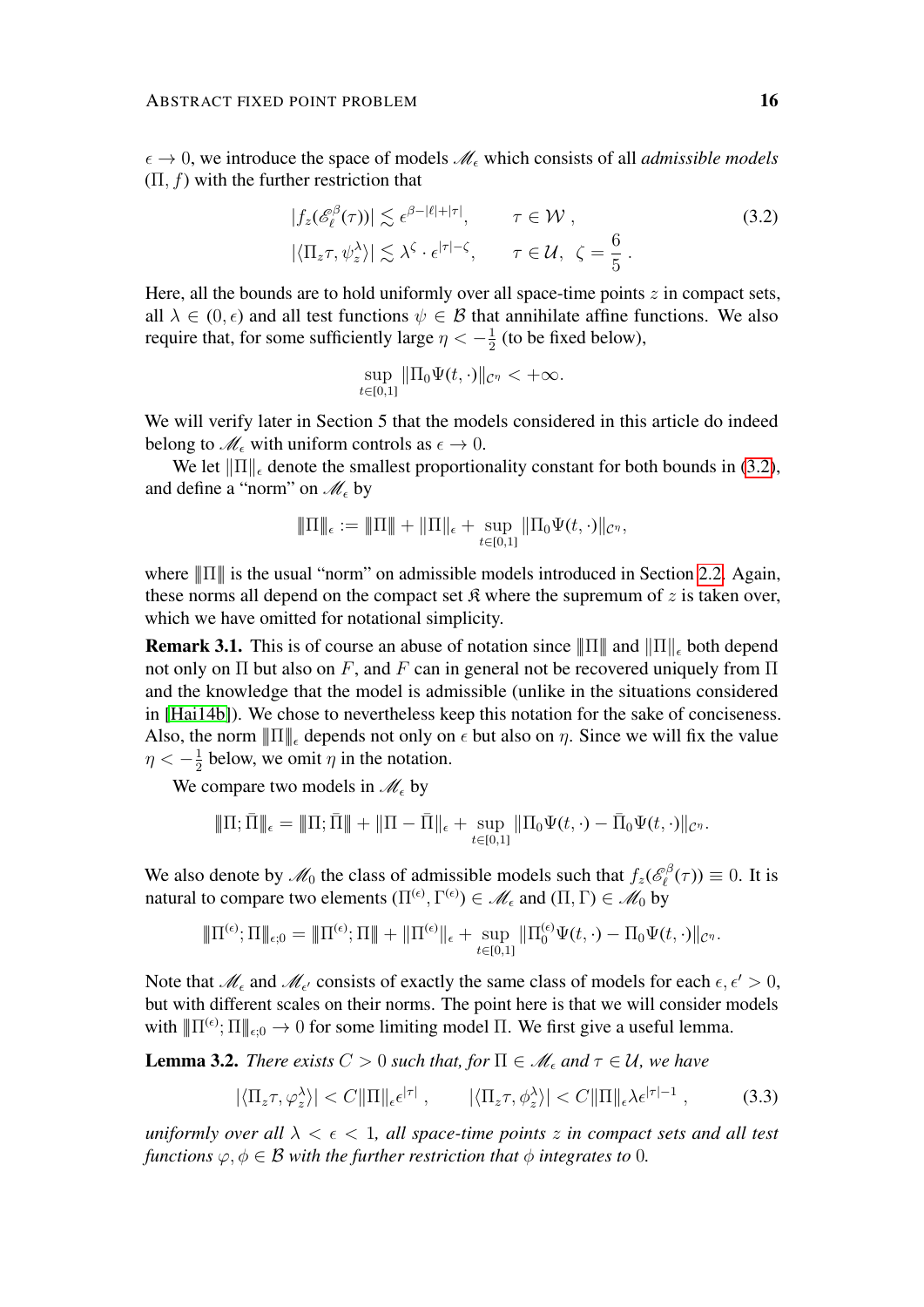*Proof.* We first prove the second bound. Let  $\phi$  be a test function integrating to 0, let  $\lambda \in (0, 1]$ , and let N be the integer such that

$$
\lambda \cdot 2^N \le \epsilon < \lambda \cdot 2^{N+1}.\tag{3.4}
$$

We then write  $\phi_z^{\lambda}$  as a telescope sum by

$$
\phi_z^{\lambda} = \sum_{k=0}^{N-1} (2^{-k} \phi_z^{\lambda \cdot 2^k} - 2^{-(k+1)} \phi_z^{\lambda \cdot 2^{k+1}}) + 2^{-N} \cdot \phi_z^{\lambda \cdot 2^N} =: \sum_{k=0}^{N-1} \delta \phi_z^{\lambda \cdot k} + 2^{-N} \cdot \phi_z^{\lambda \cdot 2^N}.
$$

For each k appearing in this sum,  $\delta \phi_x^{\lambda,k}$  is localised at scale  $\lambda \cdot 2^k < \epsilon$  and integrates to 0 since the function  $\phi$  does. Furthermore, the factor  $2^{-k}$  is chosen such that the integral of  $2^{-k}\phi_z^{\lambda \cdot 2^k}$  $\lambda^{2k}$  against linear functions does not depend on k, so that  $\delta \phi^{\lambda,k}_z$  annihilates all affine functions. Thus, we can use the second bound in  $(3.2)$  to deduce that for each k, we have

$$
|\langle \Pi_z \tau, \delta \phi_z^{\lambda, k} \rangle| < C \|\Pi\|_{\epsilon} 2^{-k} (\lambda 2^k)^{\zeta} \cdot \epsilon^{|\tau| - \zeta} \, .
$$

Summing over k from 0 to  $N-1$ , and using the fact that  $\zeta > 1$  and  $\lambda \cdot 2^N \sim \epsilon$ , we conclude that  $\sum_{k=0}^{N-1} \langle \Pi_z \tau, \delta \phi_z^{\lambda, k} \rangle < C \|\Pi\|_{\epsilon} \lambda \bar{\epsilon}^{|\tau|-1}$ . The same bound holds for the term  $2^{-N} \cdot \phi_z^{\lambda_2}$  as a direct consequence of [\(2.7\)](#page-10-0), so we obtain the second bound in [\(3.3\)](#page-15-1).

To prove the first one, fix a test function  $\varphi$ , and write it as

$$
\varphi_z^{\lambda} = \sum_{k=0}^{N-1} (\varphi_z^{\lambda \cdot 2^k} - \varphi_z^{\lambda \cdot 2^{k+1}}) + \varphi_z^{\lambda \cdot 2^N}.
$$
 (3.5)

This time, each function in the parenthesis integrates to 0 so we can use the second bound just proved above, and the first one follows easily.  $\Box$ 

We now turn to dealing with the irregularity of the initial data. At this point, our definitions start to differ from those in [\[HQ15\]](#page-50-10) in order to encode the regularities of terms in [\(3.1\)](#page-14-1). We first introduce a new space for the initial condition  $u_0$ .

**Definition 3.3.** Let  $\gamma \in (1, 2)$ ,  $\eta < 0$  and  $\epsilon > 0$ . The space  $\mathcal{C}_{\epsilon}^{\gamma, \eta}$  consists of  $\mathcal{C}^{\gamma}$  functions  $f: \mathbf{R}^3 \to \mathbf{R}$  with norm

<span id="page-16-1"></span><span id="page-16-0"></span>
$$
||f||_{\gamma,\eta;\epsilon} = ||f^{(\epsilon)}||_{\mathcal{C}^{\eta}} + \epsilon^{-\eta} ||f^{(\epsilon)}||_{\infty} + \epsilon^{\gamma-\eta} \sup_{|x-y| < \epsilon} \frac{|Df^{(\epsilon)}(x) - Df^{(\epsilon)}(y)|}{|x-y|^{\gamma-1}}.
$$
 (3.6)

*Furthermore, we set*  $C_0^{\gamma,\eta} = C^{\eta}$ . The distance between two elements  $f^{(\epsilon)} \in C_{\epsilon}^{\gamma,\eta}$  and  $f \in \mathcal{C}^{\eta}$  is defined by

$$
||f^{(\epsilon)};f||_{\gamma,\eta;\epsilon} = ||f^{(\epsilon)} - f||_{\mathcal{C}^{\eta}} + \epsilon^{-\eta} ||f^{(\epsilon)}||_{\infty} + \epsilon^{\gamma-\eta} \sup_{|x-y| < \epsilon} \frac{|Df^{(\epsilon)}(x) - Df^{(\epsilon)}(y)|}{|x-y|^{\gamma-1}}. \tag{3.7}
$$

The reason we do not include a bound on  $||Df^{(\epsilon)}||_{\infty}$  on the right hand side is that such a bound follows the bounds on  $||f^{(\epsilon)}||_{\infty}$  and  $||Df^{(\epsilon)}||_{\mathcal{C}^{\gamma-1}}$ . More precisely, one has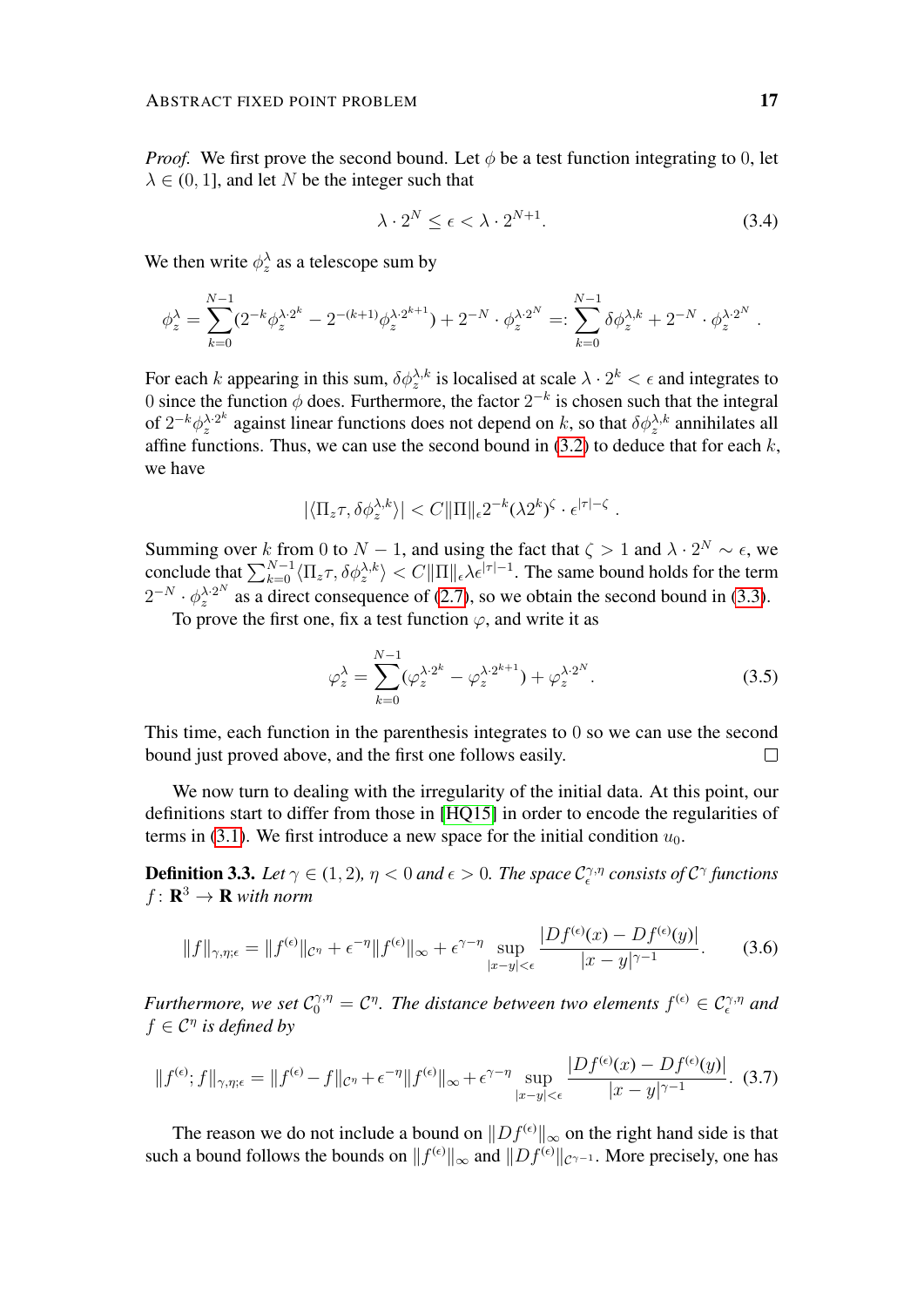**Lemma 3.4.** *There exists a constant* C *such that, for every*  $f^{(\epsilon)} \in C_{\epsilon}^{\gamma,\eta}$  *one has* 

$$
||Df^{(\epsilon)}||_{\infty} < C||f^{(\epsilon)}||_{\gamma,\eta;\epsilon} \cdot \epsilon^{\eta-1} \tag{3.8}
$$

*Proof.* The proof is straightforward and we leave it as an exercise.

One should think of functions in  $C_{\epsilon}^{\gamma,\eta}$  as behaving like elements of  $C^{\eta}$  at large scales, while being of class  $C^{\gamma}$  at small scales, with  $\epsilon$  determining where the cutoff between "small" and "large" lies. The reason why only  $f^{(\epsilon)}$  appears in the last two terms of [\(3.7\)](#page-16-0) is that these two quantities are not even finite for general  $f \in \mathcal{C}^{\eta}$ .

Following [\[HQ15,](#page-50-10) Sec. 3.5], we define  $\mathcal{D}^{\gamma,\eta}$  space to be the set of functions U taking values in  $T$  with norm

$$
||U||_{\gamma,\eta} := \sup_{z} \sup_{|\tau| < \gamma} |U(z)|_{\tau} + \sup_{z} \sup_{|\tau| < \gamma} \frac{|U(z)|_{\tau}}{\sqrt{|t|^{(\eta - |\tau|)/0}}} + \sup_{|z - z'| < \sqrt{|t|/|t'|}} \sup_{|\tau| < \gamma} \frac{|U(z) - \Gamma_{z,z'}U(z')|_{\tau}}{|z - z'|^{\gamma - |\tau|} \sqrt{|t| \wedge |t'|}^{\eta - \gamma}}.
$$

Note that this definition is slightly different from the original one in [\[Hai14b\]](#page-50-0) in the sense that it allows  $U(z)$  to have components in  $\mathcal{T}_{\geq \gamma}$ . We now introduce the weighted spaces  $\mathcal{D}_{\epsilon}^{\gamma,\eta}$  that are suitable for our fixed point problem.

<span id="page-17-0"></span>**Definition 3.5.** *For each*  $\epsilon, \gamma, \eta$ *, and each model*  $(\Pi, \Gamma) \in \mathcal{M}_{\epsilon}$ *, the space*  $\mathcal{D}_{\epsilon}^{\gamma, \eta}$  consists *of modelled distributions* U *with norm given by*

$$
||U||_{\gamma,\eta;\epsilon} = ||U||_{\gamma,\eta} + \sup_z \sup_\tau \frac{|U(z)|_\tau}{\epsilon^{(\eta-|\tau|)\wedge 0}} + \sup_{(z,z')\in D_\epsilon} \sup_{|\tau|<\gamma} \frac{|U(z)-\Gamma_{z,z'}U(z')|_\tau}{|z-z'|^{\gamma-|\tau|}\epsilon^{\eta-\gamma}}
$$

*Here, the supremum is taken over all space-time points*  $(z, z') \in D_{\epsilon}$ , *defined by* 

$$
D_{\epsilon} = \{(z, z'): |z - z'| < \epsilon \wedge \sqrt{|t| \wedge |t'|}\},\,
$$

*where*  $z = (t, x)$ ,  $z' = (t', x')$ , and  $\|\cdot\|_{\gamma, \eta}$  *is the norm of the usual*  $\mathcal{D}^{\gamma, \eta}$  *spaces introduced in [\[Hai14b,](#page-50-0) Sec. 6].*

In short, the above definition says that modelled distributions U in  $\mathcal{D}_{\epsilon}^{\gamma,\eta}$  satisfy the bounds

$$
|U(z)|_{\tau} \lesssim (\epsilon + \sqrt{|t|})^{(\eta - |\tau|)\wedge 0},
$$
  

$$
|U(z) - \Gamma_{z,z'}U(z')|_{\tau} \lesssim |z - z'|^{\gamma - |\tau|} (\epsilon + \sqrt{|t| \wedge |t'|})^{\eta - \gamma}.
$$

Note that  $\mathcal{D}_{\epsilon}^{\gamma,\eta}$  is a linear space once the model is fixed, and so the distance between two elements can be simply compared by  $||U - \overline{U}||_{\gamma, \eta; \epsilon}$ . Also, in all the cases we consider below,  $\eta$  is always smaller than the regularity of the sector in consideration. Thus, we will have  $\eta < |\tau|$ , and can simply replace  $(\eta - |\tau|) \wedge 0$  by  $\eta - |\tau|$  in all the situations below. Similar as before, we compare two elements  $U^{(\epsilon)} \in \mathcal{D}_\epsilon^{\gamma,\eta}$  and  $U \in \mathcal{D}^{\gamma,\eta}$  by

$$
||U^{(\epsilon)};U||_{\gamma,\eta;\epsilon} = ||U^{(\epsilon)};U||_{\gamma,\eta} + \sup_{z} \sup_{\tau} \frac{|U^{(\epsilon)}(z)|_{\tau}}{\epsilon^{(\eta-|\tau|)\wedge 0}} + \sup_{(z,z')\in D_{\epsilon}|\tau|<\gamma} \frac{|U^{(\epsilon)}(z) - \Gamma_{z,z'}U^{(\epsilon)}(z')|}{|z-z'|^{\gamma-|\tau|}\epsilon^{\eta-\gamma}}.
$$

 $\Box$ 

.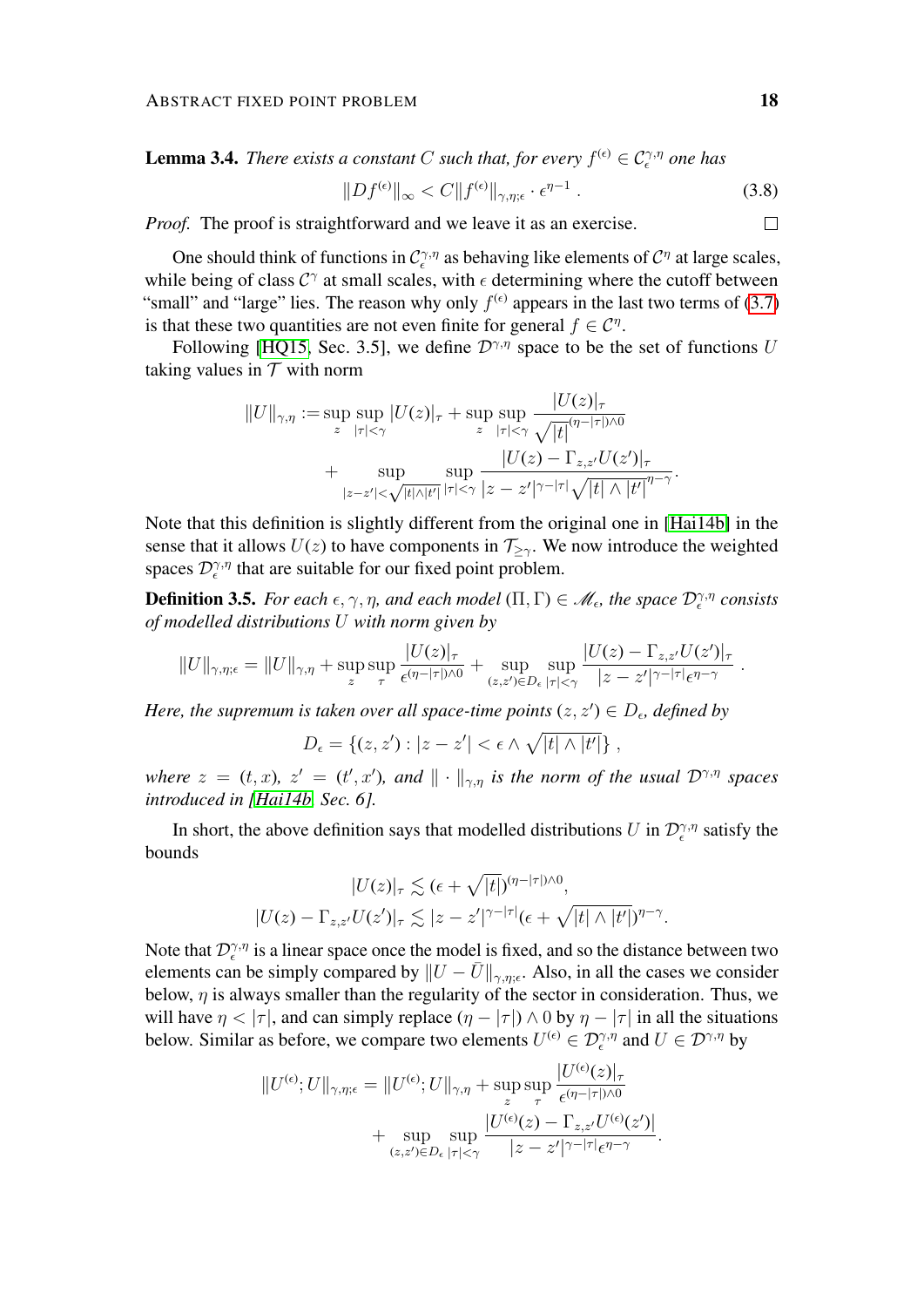The reason why only  $U^{(\epsilon)}$  appears on the latter two terms on the right hand side above is the same as before: these quantities are in general not finite for  $U \in \mathcal{D}^{\gamma,\eta}$ . The main motivation for the introduction of these  $\epsilon$ -dependent spaces is that they contain the solution to the heat equation with initial condition in  $\mathcal{C}^{\gamma,\eta}_{\epsilon}$ , with bounds independent of  $\epsilon$ . This is the content of the following proposition, the proof of which is identical to that of [\[HQ15,](#page-50-10) Prop. 4.7], so we do not repeat the details here.

<span id="page-18-0"></span>**Proposition 3.6.** *Let*  $\eta < 0, \gamma \in (1, 2), \epsilon \in (0, 1]$ *, and*  $u \in C^{\gamma, \eta}_{\epsilon}$ *. Let*  $\widehat{P}u$  *denote the canonical lift of the harmonic extension of* u *via its truncated Taylor expansion of order*  $\gamma$ *. Then,*  $\widehat{P}u \in \mathcal{D}_{\epsilon}^{\gamma,\eta}$  *and one has* 

$$
\|\widehat{P}u\|_{\gamma,\eta;\epsilon} < C\|u\|_{\gamma,\eta;\epsilon}.
$$

*Furthermore, if*  $u^{(\epsilon)} \in C^{\gamma, \eta}_\epsilon$  and  $u \in C^\eta$ , then one has

$$
\|\widehat{P}u^{(\epsilon)};\widehat{P}u\|_{\gamma,\eta;\epsilon}
$$

The following proposition will be needed later when we continue local solutions up to their (potential) explosion time. It says that the initial data of the restarted solution still belongs to the  $C_{\epsilon}^{\gamma,\eta}$  space with norms uniform in  $\epsilon$ .

<span id="page-18-1"></span>**Proposition 3.7.** *Let*  $\gamma \in (1, \frac{6}{5})$  $(\frac{6}{5})$ *, and*  $\eta \in (-\frac{m+1}{2m+1}, -\frac{1}{2})$  $(\prod^{\epsilon}, f^{\epsilon}) \in \mathcal{M}_{\epsilon}$ . Let U be a sector of the regularity structure as defined in  $(2.2)$ . If  $\mathcal{R}^{\epsilon}$  is the associated *reconstruction map for*  $\mathcal{D}_{\epsilon}^{\gamma,\eta}(\mathcal{U})$  *and*  $U^{(\epsilon)} \in \mathcal{D}_{\epsilon}^{\gamma,\eta}(\mathcal{U})$  *is the abstract solution to* [\(3.1\)](#page-14-1), then for every  $t > 0$ ,  $u_t^{(\epsilon)}$  $t^{(\epsilon)}_t:=\mathcal{R}^\epsilon U^{(\epsilon)}(t,\cdot)$  belongs to  $\mathcal{C}^{\gamma,\eta}_\epsilon$  with

$$
\|u^{(\epsilon)}_t\|_{\gamma,\eta;\epsilon}
$$

*If*  $(\Pi, f)$  *is another such model with reconstruction operator*  $\mathcal{R}$ *, and*  $U \in \mathcal{D}^{\gamma, \eta}$  *solves* [\(3.1\)](#page-14-1) *based on*  $\Pi$ *, then*  $u_t := \mathcal{R}U(t, \cdot)$  *belongs to*  $\mathcal{C}^{\eta}$  *and one has* 

$$
||u_{t}^{(\epsilon)};u_{t}||_{\gamma,\eta;\epsilon} \lesssim ||U^{(\epsilon)};U||_{\gamma,\eta;\epsilon}(\|\Pi\|+\|\Pi^{\epsilon}\|_{\epsilon})+\|\Pi^{\epsilon};\Pi\|_{\epsilon,0}(||U^{(\epsilon)}|_{\gamma,\eta;\epsilon}+||U||_{\gamma,\eta}).
$$

*Proof.* We first prove the first claim of the proposition. For that, we bound separately the three terms appearing in the definition [\(3.6\)](#page-16-1) of the spaces  $\mathcal{C}^{\gamma,\eta}_{\epsilon}$ . We first notice that any solution  $U^{(\epsilon)}$  to [\(3.1\)](#page-14-1) is necessarily of the form

$$
U^{(\epsilon)}(z) = \Psi + V^{(\epsilon)}(z) .
$$

Since the structure group acts trivially on  $\Psi$ , the constant function  $\Psi$  belongs to all spaces  $\mathcal{D}_{\epsilon}^{\gamma,\eta}$ , so that if  $U^{(\epsilon)} \in \mathcal{D}_{\epsilon}^{\gamma,\eta}$ , then so does  $V^{(\epsilon)}$ . Since, in the above decomposition,  $V^{(\epsilon)}(z)$  belongs to the linear span of  $\{1\} \cup \{\tau : |\tau| > 0\}$ , the desired bound for  $\|\mathcal{R}^{\epsilon}V(t,\cdot)\|_{\mathcal{C}^{\eta}}$  follows from [\[Hai14b,](#page-50-0) Prop. 3.28]. Regarding the term  $\Psi$ , one has  $\mathcal{R}^{\epsilon}\Psi = \Pi_0^{\epsilon}\Psi$  so that, by the definition of  $\mathscr{M}_{\epsilon}$ , we have

$$
\sup_{t\in[0,1]}\|(\mathcal{R}^{\epsilon}\Psi)(t,\cdot)\|_{\mathcal{C}^{\eta}}
$$

and the required bound for  $||u_t^{(\epsilon)}||_{\mathcal{C}^{\eta}}$  thus follows.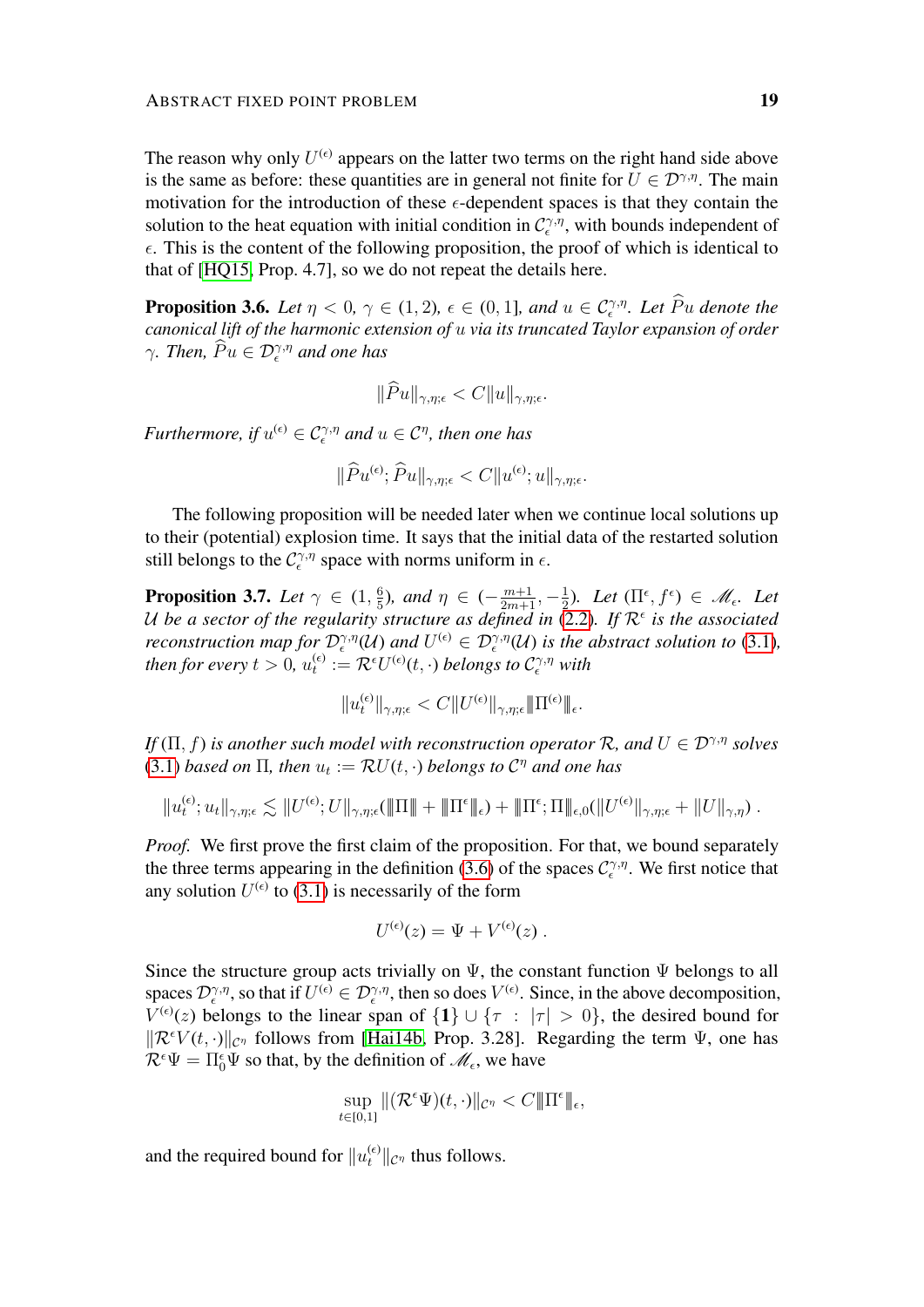For the remaining two terms on the right hand side of [\(3.6\)](#page-16-1), we will prove a stronger bound by showing  $u^{(\epsilon)} = \mathcal{R}^{\epsilon} U^{(\epsilon)}$  is a space-time function with desired regularity, rather just being a function in space for fixed time.

For the second term, since the lowest homogeneity in  $\mathcal{U}$  is  $-\frac{1}{2} - \kappa$ , an application of the reconstruction theorem together with Lemma [3.2](#page-15-2) gives

$$
\sup_{\lambda < \epsilon} \sup_z \sup_{\varphi \in \mathcal{B}} |\langle u^{(\epsilon)}, \varphi_z^{\lambda} \rangle| < C \| U^{(\epsilon)} \|_{\gamma, \eta; \epsilon} \| \Pi^{\epsilon} \|_{\epsilon} \cdot \epsilon^{-\frac{1}{2} - \kappa}.
$$

On the other hand, it follows directly from the definition of a model that

$$
\sup_{\lambda \geq \epsilon} \sup_z \sup_{\varphi \in \mathcal{B}} \lambda^{\frac{1}{2}+\kappa} |\langle u^{(\epsilon)}, \varphi_z^{\lambda} \rangle| < C \| U^{(\epsilon)} \|_{\gamma, \eta; \epsilon} \| \Pi^{\epsilon} \|_{\epsilon}.
$$

Combining the above two bounds and using the fact that  $\kappa$  is arbitrarily small so that  $\eta < -\frac{1}{2} - \kappa$ , we conclude that  $u^{(\epsilon)}$  is a continuous function with

$$
\epsilon^{-\eta} \|u^{(\epsilon)}\|_{\infty} < C \epsilon^{-\eta - \frac{1}{2} - \kappa} \cdot \|U^{(\epsilon)}\|_{\gamma, \eta; \epsilon} \| \Pi^{\epsilon} \|_{\epsilon}.
$$

We now turn to the third term on the right hand side of  $(3.6)$ . In order to show  $Du^{(\epsilon)} \in \mathcal{C}^{\gamma-1}$ , we test it against test functions that integrate to 0. Using the definition of the distributional derivative and then the triangle inequality, we get

$$
\lambda^{1-\gamma} |\langle Du^{(\epsilon)}, \phi_z^{\lambda} \rangle| \leq \lambda^{-\gamma} |\langle \Pi_z^{\epsilon} U^{(\epsilon)}(z), (D\phi_z^{\lambda} \rangle| + \lambda^{-\gamma} |\langle u^{(\epsilon)} - \Pi_z^{\epsilon} U^{(\epsilon)}(z), (D\phi_z^{\lambda} \rangle|.
$$

It follows from the reconstruction theorem that the second term on the right hand side above is uniformly bounded by a constant. For the first term, since the assumption that  $\phi$  integrates to 0 implies  $D\phi$  annihilates affine functions, we can use the second bound in [\(3.2\)](#page-15-0) to obtain

$$
\lambda^{-\gamma} \big| \big\langle \Pi_z^\epsilon U^{(\epsilon)}(z), (D\phi)_z^\lambda \big\rangle \big| < C \big\| U^{(\epsilon)} \big\|_{\gamma, \eta; \epsilon} \big\| \Pi^\epsilon \big\|_\epsilon \cdot \lambda^{\zeta - \gamma} \epsilon^{-\frac{1}{2} - \kappa - \zeta},
$$

where we again used the fact that the lowest homogeneity in  $\mathcal{U}$  is  $-\frac{1}{2} - \kappa$ . The desired bound then follows immediately.

For the second claim, the only problematic term is  $||u_t^{(\epsilon)}||$  $_t^{(\epsilon)}$ ;  $u_t ||_{\mathcal{C}^{\eta}}$ , but again the desired bound for this term follows in the same way as  $||u_t^{(\epsilon)}||_{\mathcal{C}^{\eta}}$ .  $\Box$ 

Before we proceed to further properties of the  $\mathcal{D}_{\epsilon}^{\gamma,\eta}$  spaces, we first make a few remarks about these spaces and our notation.

- The set  $D_{\epsilon}$  in Definition [3.5](#page-17-0) is taken to be  $\{|z-z'| < \epsilon \wedge \sqrt{|t| \wedge |t'|}\}\$ . This is sufficient since for the pairs  $(z, z')$  such that  $\epsilon \leq |z - z'| < \sqrt{|t| \wedge |t'|}$ , we have  $\epsilon + \sqrt{|t| \wedge |t'|} < 2\sqrt{|t| \wedge |t'|}$ , so the bound on the last term in Definition [3.5](#page-17-0) follows automatically from the bound on  $\|\cdot\|_{\gamma,\eta}$ .
- We use the notation  $||F \bar{F}||_{\gamma, \eta; \epsilon}$  to compare two functions in the *same*  $\mathcal{D}_{\epsilon}^{\gamma, \eta}$ space with the *same* underlying model. On the other hand, whenever we write  $\Vert F; \bar{F} \Vert_{\gamma,\eta;\epsilon}$ , it should be understood that we are comparing  $F \in \mathcal{D}_\epsilon^{\gamma,\eta}$  with  $F \in \mathcal{D}^{\gamma,\eta}$ , typically based on a different model. As we will never compare two functions belonging to  $\mathcal{D}_{\epsilon}^{\gamma,\eta}$  spaces with the same  $\epsilon$  but different underlying models, these notations are sufficient.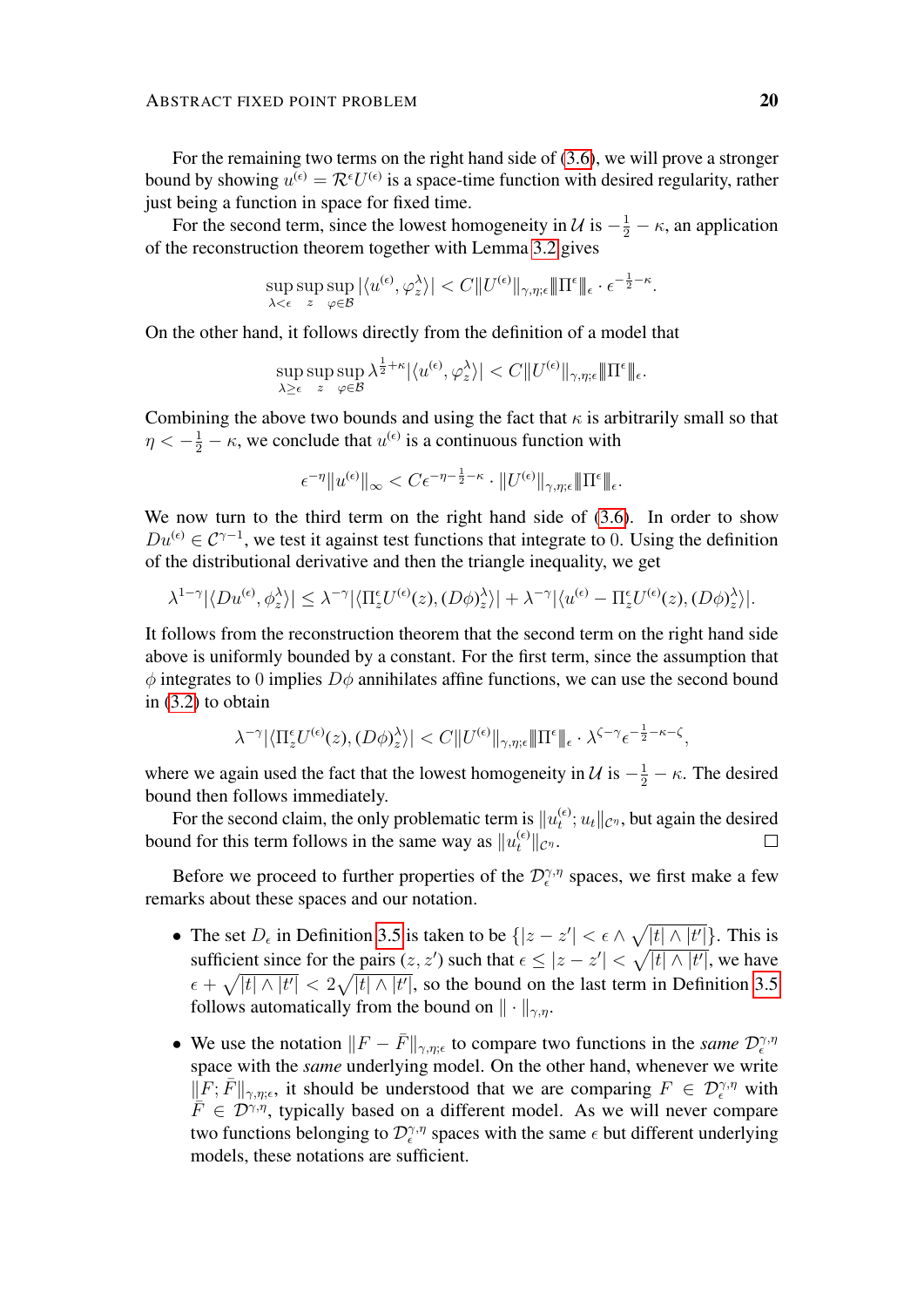It turns out that these spaces behave as expected under multiplication and action of  $\hat{\mathcal{E}}^k$  and  $\hat{\mathcal{P}}$ . We state a few of the properties we will be using later; most of the proofs can be found in [\[HQ15\]](#page-50-10).

<span id="page-20-2"></span>**Proposition 3.8.** Let  $U_i \in \mathcal{D}_{\epsilon}^{\gamma_i, \eta_i}(V^{(i)})$  for  $i = 1, 2$ , where  $V^{(1)}$  and  $V^{(2)}$  are sectors of *respective regularities*  $\alpha_1$  *and*  $\alpha_2$ *. If* 

$$
\gamma = (\gamma_1 + \alpha_2) \wedge (\gamma_2 + \alpha_1), \qquad \eta = (\eta_1 + \alpha_2) \wedge (\eta_2 + \alpha_1) \wedge (\eta_1 + \eta_2),
$$

*then their pointwise product*  $U = U_1 U_2$  *is in*  $\mathcal{D}^{\gamma,\eta}_\epsilon$  *with* 

$$
||U||_{\gamma,\eta;\epsilon} < C||U_1||_{\gamma_1,\eta_1;\epsilon}||U_2||_{\gamma_2,\eta_2;\epsilon}.
$$

*Furthermore, if*  $\bar{U}_i \in \mathcal{D}_\epsilon^{\gamma_i, \eta_i}$ , then  $\bar{U} = \bar{U}_1 \bar{U}_2 \in \mathcal{D}^{\gamma, \eta}$  with the same  $\eta, \gamma$  as above, and *we have*

$$
||U; \overline{U}||_{\gamma,\eta;\epsilon} < C(||U_1; \overline{U}_1||_{\gamma,\eta;\epsilon} + ||U_2; \overline{U}_2||_{\gamma,\eta;\epsilon} + ||\Gamma - \overline{\Gamma}||),
$$

where C is proportional to  $\sum_i (||U_i|| + ||\bar{U}_i||) + ||\Gamma|| + ||\bar{\Gamma}||$ .

<span id="page-20-0"></span>**Proposition 3.9.** Let  $U \in \mathcal{D}_{\epsilon}^{\gamma,\eta}$  with  $\eta \leq \gamma$ . If  $\alpha \geq \gamma$ , then  $\mathcal{Q}_{\leq \alpha}U \in \mathcal{D}_{\epsilon}^{\gamma,\eta}$  with

 $\|\mathcal{Q}_{\leq \alpha}U\|_{\gamma,\eta;\epsilon} \lesssim \|U\|_{\gamma,\eta;\epsilon}.$ 

<span id="page-20-3"></span>**Proposition 3.10.** Let  $U \in \mathcal{D}_{\epsilon}^{\gamma,\eta}$  with  $\gamma \in (-\beta, 1-\beta)$ . Then  $\widehat{\mathcal{E}}^{\beta}U \in \mathcal{D}_{\epsilon}^{\gamma',\eta'}$  with

$$
\gamma' = (\gamma + \beta) \wedge \inf_{|\tau| < \gamma} (\gamma - |\tau|), \qquad \eta' = \eta + \beta,
$$

*and we have the bound*

$$
\|\widehat{\mathcal{E}}^{\beta}U\|_{\gamma',\eta';\epsilon} < C(1 + \|\Pi\|_{\epsilon})\|U\|_{\gamma,\eta;\epsilon}.
$$

*In addition, if*  $\overline{U} \in \mathcal{D}^{\gamma,\eta}$  *with model*  $\overline{\Pi} \in \mathcal{M}_0$ *, we have* 

 $\|\widehat{\mathcal{E}}^{\beta}U;\widehat{\mathcal{E}}^{\beta}\bar{U}\|_{\gamma',\eta';\epsilon} < C(1 + \|\Pi\|_{\epsilon})(\|U;\bar{U}\|_{\gamma,\eta;\epsilon} + \|\Pi;\bar{\Pi}\|_{\epsilon;0})$ 

*with the same*  $\gamma'$  *and*  $\eta'$ *.* 

<span id="page-20-1"></span>**Proposition 3.11.** Let  $U \in \mathcal{D}_{\epsilon}^{\gamma,\eta}(V)$ , where V is a sector of regularity  $\alpha$  with  $-2 < \epsilon$  $\eta < \gamma \wedge \alpha$ . Then, provided that  $\gamma$  and  $\eta$  are not integers, we have  $\mathcal{P} U \in \mathcal{D}^{\bar{\gamma},\bar{\eta}}_{\epsilon}$  with  $\bar{\gamma} = \gamma + 2$  *and*  $\bar{\eta} = \eta + 2$ *, and we have the bound* 

$$
\|\mathcal{P}U\|_{\bar{\gamma},\bar{\eta};\epsilon} < C\|U\|_{\gamma,\eta;\epsilon}.
$$

Furthermore, if  $\bar U\in \mathcal{D}^{\gamma,\eta}_0$ , then we also have

$$
\|\mathcal{P}U;\mathcal{P}\bar{U}\|_{\bar{\gamma},\bar{\eta};\epsilon} < C(\|U;\bar{U}\|_{\gamma,\eta;\epsilon} + \|\Pi,\bar{\Pi}\|_{\epsilon}).
$$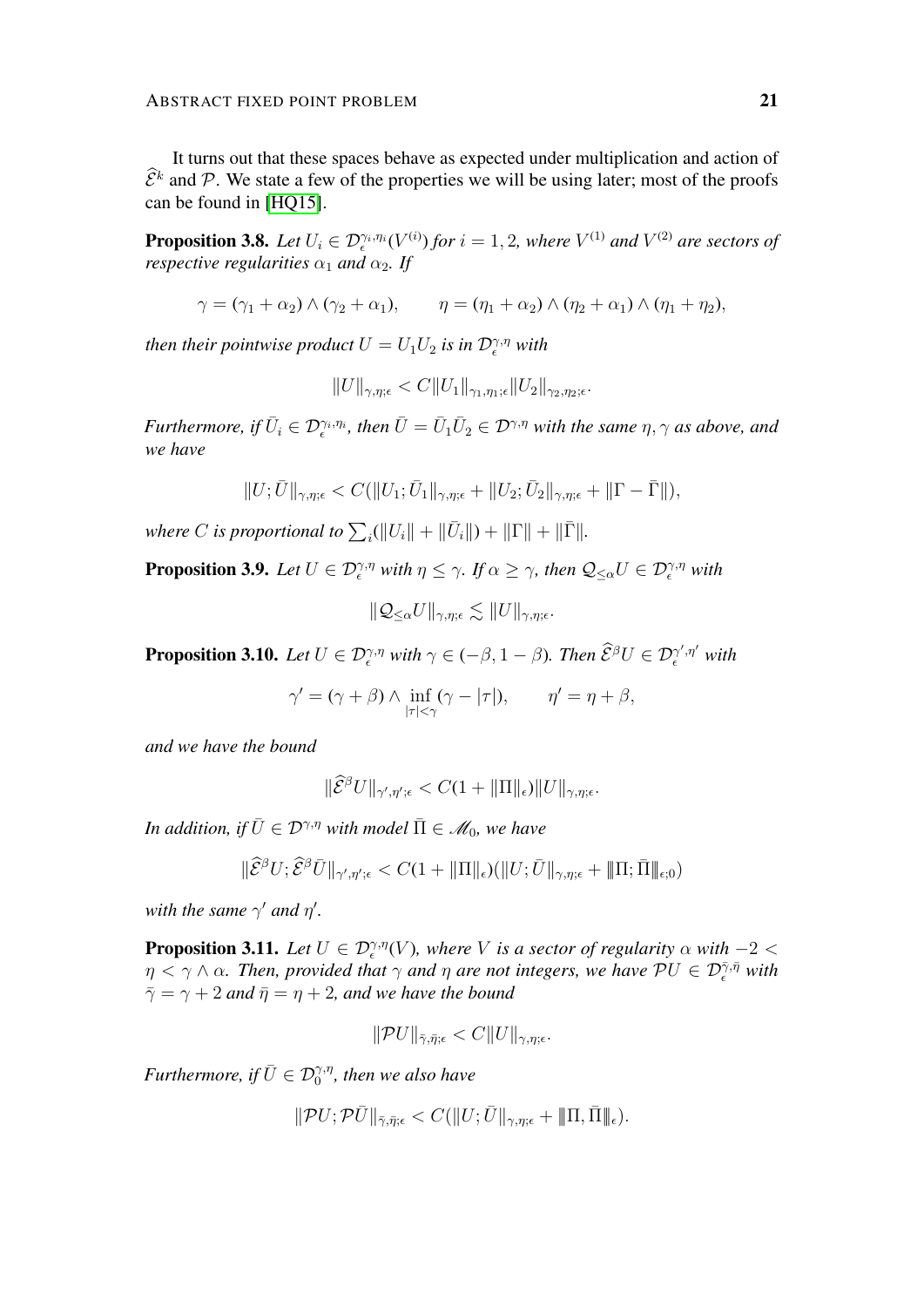#### 3.2 Solution to the fixed point problem and convergence

We now have all the ingredients in place to build our solution with uniform (in  $\epsilon$ ) bounds in suitable  $\mathcal{D}_{\epsilon}^{\gamma,\eta}$  spaces. The equation we consider is of a general form that it sufficiently flexible to cover all the concrete cases to be considered later. We first show the existence and uniqueness of local solutions.

<span id="page-21-1"></span>**Theorem 3.12.** *Let*  $m \ge 1$ ,  $\gamma \in (1, \frac{6}{5})$  $\frac{6}{5}$ ),  $\eta \in \big(-\frac{m+1}{2m+1}, -\frac{1}{2}\big)$  $(\frac{1}{2})$ , and  $\kappa > 0$  be sufficiently *small. Let*  $\phi_0 \in C_{\epsilon}^{\gamma, \eta}$ *, and consider the equation* 

<span id="page-21-0"></span>
$$
\Phi = \mathcal{P}\mathbf{1}_{+}\left(\Xi - \sum_{j=4}^{m} \lambda_j \mathcal{Q}_{\leq 0} \widehat{\mathcal{E}}^{\frac{j-3}{2}} (\mathcal{Q}_{\leq 0} \Phi^j) - \sum_{j=0}^{3} \lambda_j \mathcal{Q}_{\leq 0} (\Phi^j) \right) + \widehat{P}\phi_0.
$$
 (3.9)

Then, for every sufficiently small  $\epsilon$  and every model in  $\mathscr{M}_{\epsilon}$ , there exists  $T > 0$  such *that the equation* [\(3.9\)](#page-21-0) *has a unique solution in*  $\mathcal{D}_{\epsilon}^{\gamma,\eta}$  *up to time* T. Moreover, T can be chosen uniformly over any fixed bounded set of initial data in  $\mathcal{C}^{\gamma,\eta}_\epsilon$ , any bounded set of models in  $\mathscr{M}_{\epsilon}$ , any bounded set of parameters  $\lambda_j^{(\epsilon)}$  $j^{(\epsilon)}$ , and all sufficiently small  $\epsilon$ .

Let  $\phi_0^{(\epsilon)}$  be a sequence of elements in  $\mathcal{C}^{\gamma,\eta}_\epsilon$  such that  $\|\phi_0^{(\epsilon)}\|$  $\phi_0^{(\epsilon)}$ ;  $\phi_0\Vert_{\gamma,\eta;\epsilon}\to 0$  for some  $\phi_0 \in \mathcal{C}^{\eta}, \Pi^{\epsilon} \in \mathscr{M}_{\epsilon}, \Pi \in \mathscr{M}_0$  be models such that  $\|\Pi^{\epsilon}; \Pi\|_{\epsilon;0} \to 0$ , and let  $\lambda_j^{(\epsilon)} \to \lambda_j$  for *each* j. If  $\Phi \in \mathcal{D}^{\gamma,\eta}$  *solves the fixed point problem* [\(3.9\)](#page-21-0)*with model*  $\Pi$ *, initial data*  $\phi_0$ *and coefficients*  $\lambda_j$  *up to time* T, *then for all small enough*  $\epsilon$ *, there is a unique solution*  $\Phi^{(\epsilon)} \in \mathcal{D}^{\gamma,\eta}_\epsilon$  to [\(3.9\)](#page-21-0) with  $\Pi^\epsilon, \phi_0^{(\epsilon)}$  and  $\lambda_j^{(\epsilon)}$  $j_j^{(\epsilon)}$  up to the same time T, and we have

$$
\lim_{\epsilon \to 0} \|\Phi^{(\epsilon)}; \Phi\|_{\gamma, \eta; \epsilon} \to 0.
$$

*Proof.* We first prove that the fixed point problem [\(3.9\)](#page-21-0) can be solved in  $\mathcal{D}_{\epsilon}^{\gamma,\eta}$  with local existence time uniform in  $\epsilon$ . Let  $\mathcal{M}_T^{(\epsilon)}$  denote the map

$$
\mathcal{M}_T^{(\epsilon)}(\Phi) = \mathcal{P}\mathbf{1}_+\left(\Xi - \sum_{j=4}^m \lambda_j \mathcal{Q}_{\leq 0} \hat{\mathcal{E}}^{\frac{j-3}{2}}(\mathcal{Q}_{\leq 0}\Phi^j) - \sum_{j=0}^3 \lambda_j \mathcal{Q}_{\leq 0}(\Phi^j)\right) + \widehat{P}\phi_0.
$$
 (3.10)

We will show that, for T sufficiently small,  $\mathcal{M}_T^{(\epsilon)}$  is a contraction mapping a centered ball in  $\mathcal{D}_{\epsilon}^{\gamma,\eta}$  of a large enough radius  $\Omega$  into a ball of radius  $\frac{\Omega}{2}$ . In what follows, we will omit the subscript T and simply write the map as  $\mathcal{M}^{(\epsilon)}$ .

We first show that  $\mathcal{M}^{(\epsilon)}$  maps  $\mathcal{D}_{\epsilon}^{\gamma,\eta}$  into itself. By Proposition [3.6,](#page-18-0) we have  $\widehat{P}\phi_0^{(\epsilon)} \in \mathbb{R}$  $\mathcal{D}_{\epsilon}^{\gamma,\eta}$ . In addition, the noise term  $\mathcal{P}1_+\Xi$  also belongs to  $\mathcal{D}_{\epsilon}^{\gamma,\eta}$ . As for the non-linearity, if  $j \le 3$ , it is straightforward to see that  $\Phi^j \in \mathcal{D}_{\epsilon}^{\delta,3\eta}$  for some positive  $\delta$ . We can choose  $\delta$  small enough so that there is no basis vectors with homogeneity between 0 and  $2\delta$ , and Proposition [3.9](#page-20-0) implies that  $\mathcal{Q}_{\leq 0}(\Phi^j) = \mathcal{Q}_{\leq 2\delta}(\Phi^j) \in \mathcal{D}_{\epsilon}^{\delta,3\eta}$ . It is then an immediate application of Proposition [3.11](#page-20-1) to see that the map

$$
\Phi \mapsto \mathcal{P}{\bf 1}_{+}\bigg(\sum_{j=0}^2\lambda_j\mathcal{Q}_{\leq 0}(\Phi^j)\bigg)
$$

is locally Lipschitz from  $\mathcal{D}_{\epsilon}^{\gamma,\eta}$  into itself with a Lipschitz constant bounded by  $(T+\epsilon)^6$ for some positive  $\theta$ .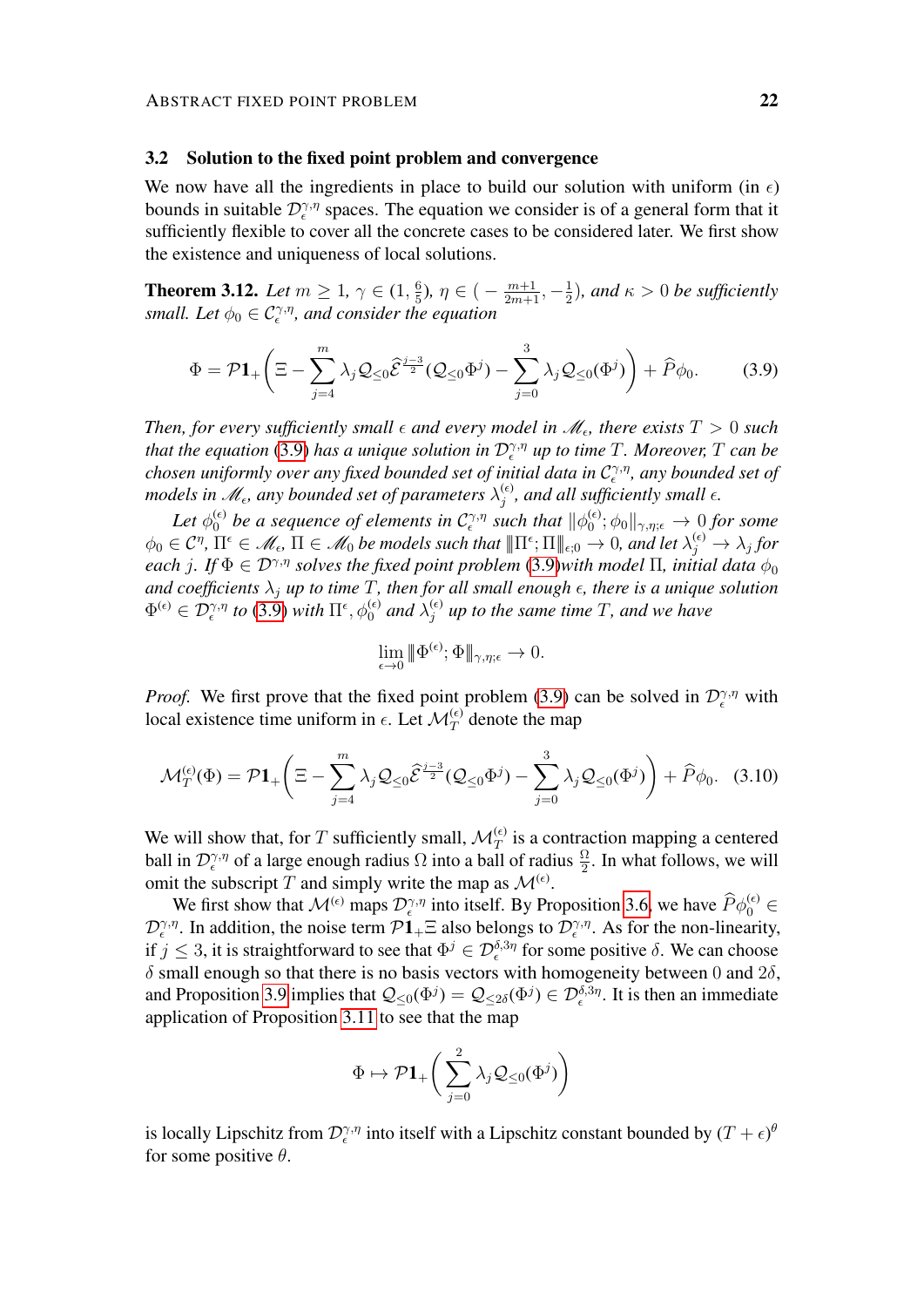We now turn to the nonlinear term  $\mathcal{P}1_+(\mathcal{Q}_{\leq 0}\hat{\mathcal{E}}^{\frac{j-3}{2}}\mathcal{Q}_{\leq 0}(\Phi^j))$  for  $j \geq 4$ . Let

$$
\gamma_j = \gamma - \frac{j-1}{2} - (j-1)\kappa, \qquad \eta_j = j\eta, \qquad \bar{\eta}_j = j\eta + \frac{j-3}{2}.
$$

Then by Propositions [3.8](#page-20-2) and [3.9,](#page-20-0) we have  $\mathcal{Q}_{\leq 0}(\Phi^j) \in \mathcal{D}_{\epsilon}^{\gamma_j, \eta_j}$  with

$$
\|\mathcal{Q}_{\leq 0}(\Phi^j)\|_{\gamma_j,\eta_j;\epsilon}
$$

The assumption  $\gamma > 1$  implies  $\gamma_j > -\frac{j-3}{2}$  $\frac{-3}{2}$  if  $\kappa$  is sufficiently small, so applying Proposi-tion [3.10](#page-20-3) with  $\beta = \frac{j-3}{2}$  $\frac{-3}{2}$ , we know that there exists  $\delta > 0$  such that  $\widehat{\mathcal{E}}^{\frac{j-3}{2}}\mathcal{Q}_{\leq 0}(\Phi^j) \in \mathcal{D}_{\epsilon}^{\delta, \bar{\eta}_j}$ with

$$
\|\widehat{\mathcal{E}}^{\frac{j-3}{2}}\mathcal{Q}_{\leq 0}(\Phi^j)\|_{\delta,\bar{\eta}_j;\epsilon} < C(1+\|\Pi\|_{\epsilon})\|\Phi\|_{\gamma,\eta;\epsilon}^j.
$$

Similar as before, we can again choose  $\delta$  to be small enough so that  $\mathcal{Q}_{\leq 0}\hat{\mathcal{E}}^{\frac{j-3}{2}}\mathcal{Q}_{\leq 0}(\Phi^j) =$  $\mathcal{Q}_{\leq 2\delta}\hat{\mathcal{E}}^{\frac{j-3}{2}}\mathcal{Q}_{\leq 0}(\Phi^j)$  also belongs to  $\mathcal{D}_{\epsilon}^{\delta,\bar{\eta}_j}$  with the same bound. Since  $\bar{\eta}_j > -2$ , and application of Proposition [3.11](#page-20-1) implies that there exists  $\theta > 0$  such that

$$
\|\mathcal{P} \mathbf{1}_{+} \widehat{\mathcal{E}}^{\frac{j-3}{2}}(\mathcal{Q}_{\leq 0}(\Phi^j))\|_{\gamma,\eta;\epsilon} < C(T+\epsilon)^{\theta} (1+\|\Pi\|_{\epsilon}) \|\Phi\|_{\gamma,\eta;\epsilon}^{j+2}
$$

This shows  $\mathcal{M}^{(\epsilon)}$  indeed maps  $\mathcal{D}_{\epsilon}^{\gamma,\eta}$  into itself. In particular, if  $\Lambda$  is big enough with

$$
\|\Phi\|_{\gamma,\eta;\epsilon} < \Lambda, \qquad \|u_0^{(\epsilon)}\|_{\gamma,\eta;\epsilon} < \frac{\Lambda}{C},
$$

then we can choose T small enough depending on  $\Lambda$ ,  $\|\Pi\|_{\epsilon}$  and  $\lambda_j^{(\epsilon)}$  $j^{(\epsilon)}$ 's only such that

$$
\|{\cal M}^{(\epsilon)}(\Phi)\|_{\gamma,\eta;\epsilon}<\frac{\Lambda}{2}.
$$

In order to show  $\mathcal{M}^{(\epsilon)}$  is also a contraction for small T, we first note that since there is only one model concerned in  $\mathcal{M}_{\epsilon}$ , we can simply compare the difference  $\mathcal{M}^{(\epsilon)}(\Phi) - \mathcal{M}^{(\epsilon)}(\tilde{\Phi})$  for two elements  $\Phi, \tilde{\Phi} \in \mathcal{D}_{\epsilon}^{\gamma,\eta}$ . In fact, we have

$$
\mathcal{M}^{(\epsilon)}(\Phi) - \mathcal{M}^{(\epsilon)}(\tilde{\Phi}) = -\sum_{j=4}^{m} \sum_{k=0}^{j-1} \lambda_j \mathcal{P} \mathbf{1}_{+} \mathcal{Q}_{\leq 0} \widehat{\mathcal{E}}^{\frac{j-3}{2}} \mathcal{Q}_{\leq 0}((\Phi - \tilde{\Phi}) \Phi^{j-1-k} \tilde{\Phi}^k) - \mathcal{Q}_{\leq 0}(\Phi - \tilde{\Phi}) (\lambda_3 (\Phi^2 + \Phi \tilde{\Phi} + \tilde{\Phi}^2) + \lambda_2 (\Phi + \tilde{\Phi}) + \lambda_1).
$$

By linearity,  $\Phi - \tilde{\Phi} \in \mathcal{D}_\epsilon^{\gamma,\eta}$ , so all the bounds obtained above also apply for  $\mathcal{M}^{(\epsilon)}(\Phi)$  –  $\mathcal{M}^{(\epsilon)}(\tilde{\Phi})$  except that one power of  $\|\Phi\|_{\gamma,\eta;\epsilon}$  is replaced by  $\|\Phi-\tilde{\Phi}\|_{\gamma,\eta;\epsilon}$ . Thus, we get

$$
\|\mathcal{M}^{(\epsilon)}(\Phi) - \mathcal{M}^{(\epsilon)}(\tilde{\Phi})\|_{\gamma,\eta;\epsilon} < C(T+\epsilon)^{\theta} \|\Phi - \tilde{\Phi}\|_{\gamma,\eta;\epsilon} (1 + \|\Pi\|_{\epsilon})(1 + \|\Phi\|_{\gamma,\eta;\epsilon} + \|\tilde{\Phi}\|_{\gamma,\eta;\epsilon})^{m-1}.
$$

Again, if we restrict ourselves to centered balls with radius  $\Lambda$  in  $\mathcal{D}_\epsilon^{\gamma,\eta}$ , then as soon as we choose

$$
(T+\epsilon)^{\theta} < \frac{1}{C(1+\|\Pi\|_{\epsilon})(1+2\Lambda)^{m-1}},\tag{3.11}
$$

.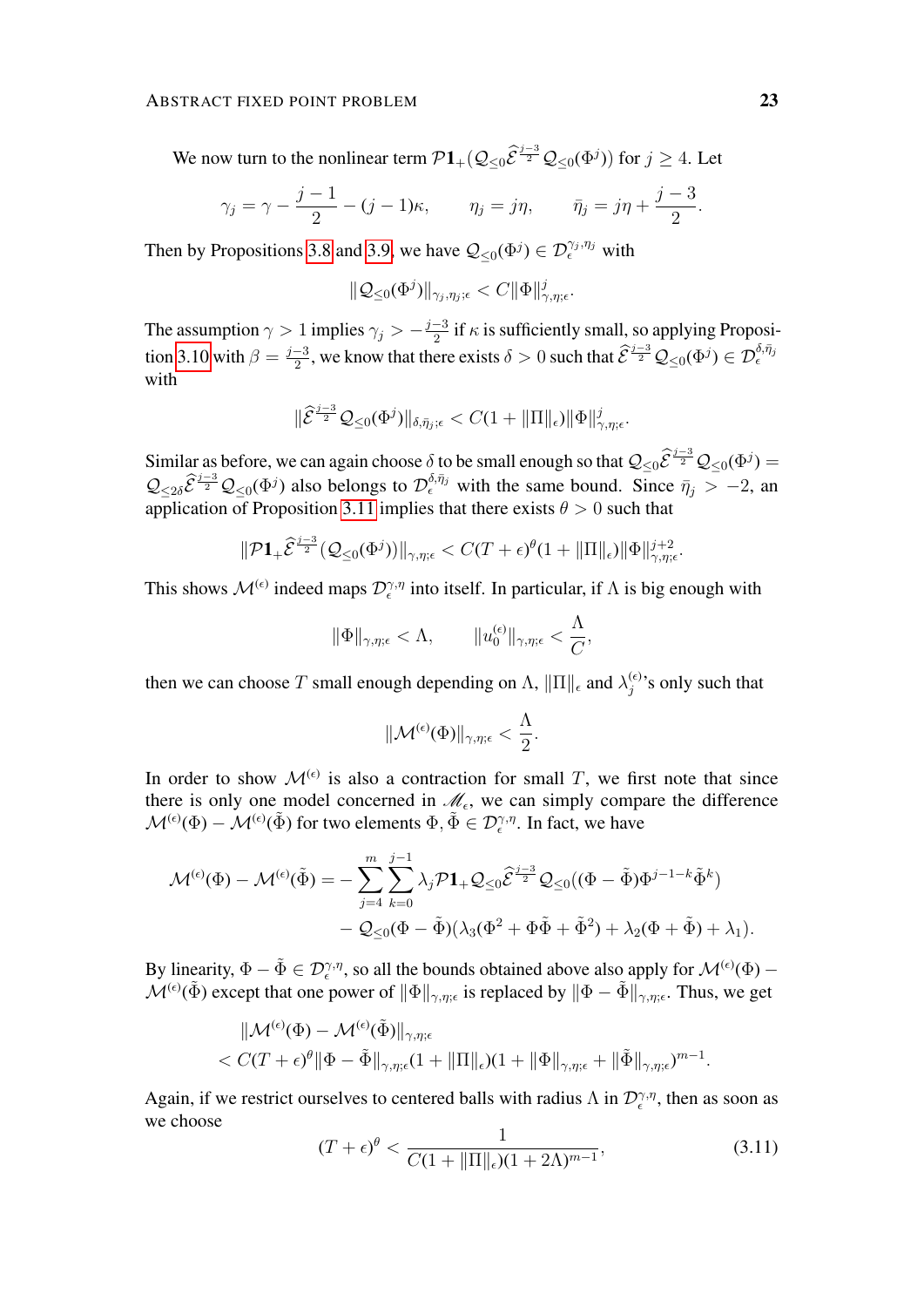the map  $\mathcal{M}^{(\epsilon)} = \mathcal{M}^{(\epsilon)}_T$  is a contraction and there is a unique solution to [\(3.9\)](#page-21-0). This is possible for all small  $\epsilon$ . In addition, it is clear that if the coefficients  $\lambda_j^{(\epsilon)}$  $j^{(\epsilon)}$ 's, the norms  $\|\Pi\|_{\epsilon}$  and  $\|u_0^{(\epsilon)}\|_{\gamma,\eta;\epsilon}$  are uniformly bounded as  $\epsilon \to 0$ , then this short existence time T could be chosen independent of  $\epsilon$  provided  $\epsilon$  is small enough.

We now turn to the second part of the theorem, namely the convergence of local solutions  $\Phi^{(\epsilon)}$  to  $\Phi$  up to the time T when  $\Phi$  is defined. By the arguments above, there exists a time  $S < T$  such that [\(3.9\)](#page-21-0) has a fixed point solution  $\Phi^{(\epsilon)}$  in  $\mathcal{D}_{\epsilon}^{\gamma,\eta}$  up to time S for all small  $\epsilon$ . We first show the convergence of  $\Phi^{(\epsilon)}$  to  $\Phi$  up to time S, and iterate the relative bounds to get existence and convergence to time T.

Let  $\mathcal{M}^{(\epsilon)}: \mathcal{D}^{\gamma,\eta}_{\epsilon} \to \mathcal{D}^{\gamma,\eta}_{\epsilon}$  denote the map

$$
\mathcal{M}:\Phi\mapsto\mathcal{P}{\bf 1}_{+}\bigg(\Xi-\sum_{j=4}^{m}\lambda_{j}^{(\epsilon)}\mathcal{Q}_{\leq0}\widehat{\mathcal{E}}^{\frac{j-3}{2}}(\mathcal{Q}_{\leq0}(\Phi^{j}))-\sum_{j=0}^{3}\lambda_{j}^{(\epsilon)}\mathcal{Q}_{\leq0}(\Phi^{j})\bigg)+\widehat{P}\phi_{0}^{(\epsilon)}.
$$

up to time S, and  $\mathcal{M}: \mathcal{D}^{\gamma,\eta} \to \mathcal{D}^{\gamma,\eta}$  be the map of the same form except that  $\lambda_j^{(\epsilon)}$  $j^{(\epsilon)}$  and  $\phi_0^{(\epsilon)}$  $\binom{6}{0}$  are replaced by  $\lambda_j$  and  $\phi_0$ . Following the same line of argument as in the proof for the first half, we have

$$
\|{\cal M}^{(\epsilon)}(\Phi^{(\epsilon)});{\cal M}(\Phi)\|_{\gamma,\eta;\epsilon}\\ \lesssim(S+\epsilon)^\theta\|\Phi^{(\epsilon)};\Phi\|_{\gamma,\eta;\epsilon}+\sup_j|\lambda_j^{(\epsilon)}-\lambda_j|+\|\Pi^{(\epsilon)};\Pi\|_{\epsilon,0}+\|\phi_0^{(\epsilon)};\phi_0\|_{\gamma,\eta;\epsilon},
$$

where the proportionality constant depends on the norm of the relevant models, the size of the ball in  $\mathcal{D}_{\epsilon}^{\gamma,\eta}$ , the initial data and the coefficients. For small enough S, using the knowledge that  $\Phi^{(\epsilon)}$  and  $\Phi$  are the fixed points in  $\mathcal{D}_{\epsilon}^{\gamma,\eta}$  and  $\mathcal{D}_{0}^{\gamma,\eta}$  $\int_0^{\gamma,\eta}$  respectively, we easily get

$$
\|\Phi^{(\epsilon)};\Phi\|_{\gamma,\eta;\epsilon} \lesssim \sup_j |\lambda_j^{(\epsilon)} - \lambda_j| + \|\Pi^{(\epsilon)};\Pi\|_{\epsilon,0} + \|u_0^{(\epsilon)};u_0\|_{\gamma,\eta;\epsilon}.
$$
 (3.12)

This gives the desired convergence of  $\|\Phi^{(\epsilon)}; \Phi\|_{\gamma, \eta; \epsilon}$  to 0 up to time S. We now need to extend the solutions to time T, up to when the solution  $\Phi$  to [\(3.9\)](#page-21-0) is defined with model  $\Pi \in \mathcal{M}_0$ . It suffices to have bounds for  $\mathcal{R}^{(\epsilon)}\Phi^{(\epsilon)}(t,\cdot)$  and  $\mathcal{R}^{(\epsilon)}\Phi^{(\epsilon)}(t,\cdot) - (\mathcal{R}\Phi)(t,\cdot)$  in  $C_{\epsilon}^{\gamma,\eta}$  so that we can restart the solution from time t. In fact, these are precisely what we obtained in Proposition [3.7.](#page-18-1) Thus, one could iterate  $(3.12)$  up to time T, and this completes the proof.  $\Box$ 

#### 3.3 Renormalised equation

We now turn to studying the effect of the renormalisation maps defined in Section [2.4](#page-11-1) on the solutions to the fixed point problem [\(3.9\)](#page-21-0). For simplicity, we write

<span id="page-23-0"></span>
$$
\mathcal{F}:=\sum_{j=3}^m\lambda_j\mathcal{E}^{\frac{j-3}{2}}\Psi^j,
$$

and, for  $n \geq 1$ , we define the *n*-th 'derivative' of F to be

$$
\mathcal{F}^{(n)} := \sum_{j=3}^m j(j-1)\cdots(j-n+1)\lambda_j \mathcal{E}^{\frac{j-3}{2}} \Psi^{j-n}.
$$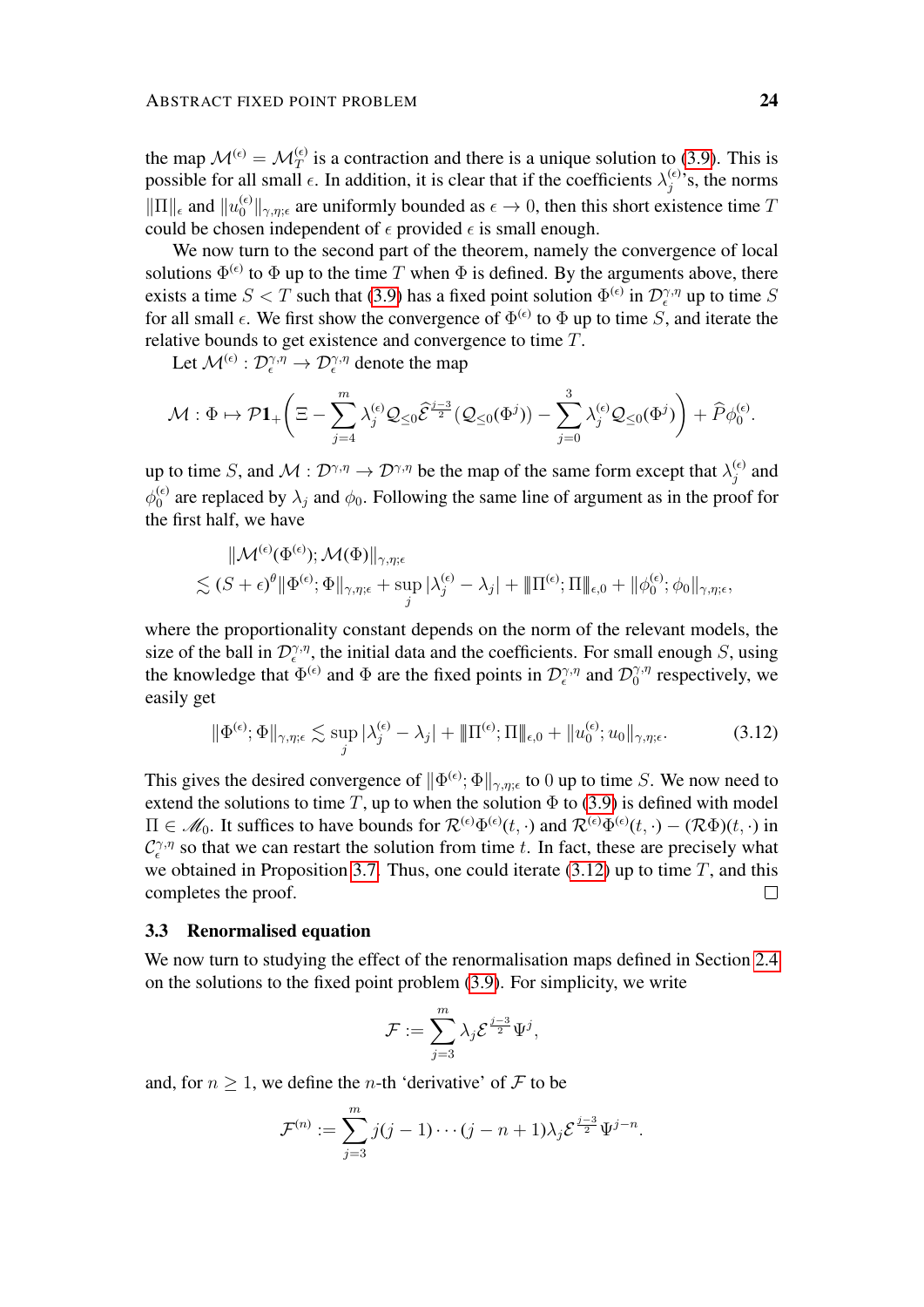If  $(\bar{\Pi}, \bar{f})$  is an admissible model and  $\gamma \in (1, \frac{6}{5})$  $\frac{6}{5}$ ), then the solution to the fixed point problem [\(3.9\)](#page-21-0) in  $\mathcal{D}_{\epsilon}^{\gamma,\eta}$  necessarily has the form

<span id="page-24-2"></span>
$$
\Phi = \Psi + \varphi \cdot \mathbf{1} - \mathcal{I}(\mathcal{F}) - \lambda_2 \mathcal{I}(\Psi^2) - \varphi \cdot \mathcal{I}(\mathcal{F}') + \varphi' \cdot X = \Psi + U,\tag{3.13}
$$

where U denotes the part that contains all basis vectors except  $\Psi$ . Therefore, the right hand side of [\(3.9\)](#page-21-0) (including all terms with homogeneities up to 0) can be written as

$$
\mathcal{H}(z) = \Xi - \sum_{j=4}^{m} \lambda_j \hat{\mathcal{E}}^{\frac{j-3}{2}} \Phi^j - \sum_{j=0}^{3} \lambda_j \Phi^j
$$
\n
$$
= \Xi - \mathcal{F} - \lambda_2 \Psi^2 - \varphi \cdot \mathcal{F}' - \frac{1}{2} \varphi^2 \cdot \mathcal{F}'' - (\lambda_1 + 2\varphi \lambda_2) \Psi + \mathcal{F}' \mathcal{I}(\mathcal{F})
$$
\n
$$
+ \lambda_2 \mathcal{F}' \mathcal{I}(\Psi^2) + \varphi \cdot \mathcal{F}' \mathcal{I}(\mathcal{F}') + \varphi \cdot \mathcal{F}'' \mathcal{I}(\mathcal{F}) + 2\lambda_2 \Psi \mathcal{I}(\mathcal{F}) - \varphi' \mathcal{F}' X - \frac{1}{6} \varphi^3 \cdot \mathcal{F}'''
$$
\n
$$
+ \left( \lambda_0 + \lambda_1 \varphi + \lambda_2 \varphi^2 + \sum_{j \ge 4} \sum_{n=4}^{j} \binom{j}{n} \varphi^n \overline{f}_z \big( \mathcal{E}_0^{\frac{j-3}{2}} (\Psi^{j-n} U(z)^n) \big) \right) \cdot \mathbf{1}.
$$
\n(3.14)

We then have the following theorem, the proof of which is essentially the same as that in [\[HQ15,](#page-50-10) Sec. 5], so we omit the details here.

**Theorem 3.13.** Let  $\phi_0 \in C^1$ ,  $\epsilon \geq 0$ , and  $\hat{\xi}$  be a smooth space-time function. Let  $(\Pi, f) = \mathscr{L}_{\epsilon}(\widehat{\xi})$  *be the canonical model as in Section 2,*  $M = (M_0, M^{\text{Wick}})$ *, and*  $(\Pi^M, f^M) = M \mathscr{L}_{\epsilon}(\xi)$  *be the renormalised model described in Section [2.4.](#page-11-1) If*  $\Phi \in \mathcal{D}_{\epsilon}^{\gamma, \eta}$ *is the local solution to the fixed point problem* [\(3.9\)](#page-21-0) *for the model* ( $\Pi^M$ ,  $f^{\tilde{M}}$ ), *then the function*  $u = \mathcal{R}^M \Phi$  *is the classical solution to the PDE* 

$$
\partial_t u = \Delta u - \sum_{j=4}^m \lambda_j \epsilon^{\frac{j-3}{2}} H_j(u; C_1) - \sum_{j=0}^3 \lambda_j H_j(u; C_1) - (Cu + C' + 6\lambda_2 \lambda_3 C_2) + \hat{\xi}
$$
(3.15)

with initial data  $\phi_0$ , and the constants  $C$  and  $C'$  are given by

<span id="page-24-1"></span>
$$
C = \sum_{n=2}^{m-1} (n+1)^2 n! \cdot \lambda_{n+1}^2 C_n + \sum_{n=3}^{m-2} (n+2)! \cdot \lambda_n \lambda_{n+2} C_n ,
$$
  
\n
$$
C' = \sum_{n=3}^{m-1} (n+1)! \cdot \lambda_n \lambda_{n+1} C'_n .
$$
\n(3.16)

# <span id="page-24-0"></span>4 Convergence of the renormalised models

In this section, we will show how to choose the correct constants so that the action of the renormalisation maps built in Section [2.4](#page-11-1) on the canonical model yields convergence to a limit, and we will also identify the limiting model. The identification of the limiting equation will be given in Section [5.](#page-38-0)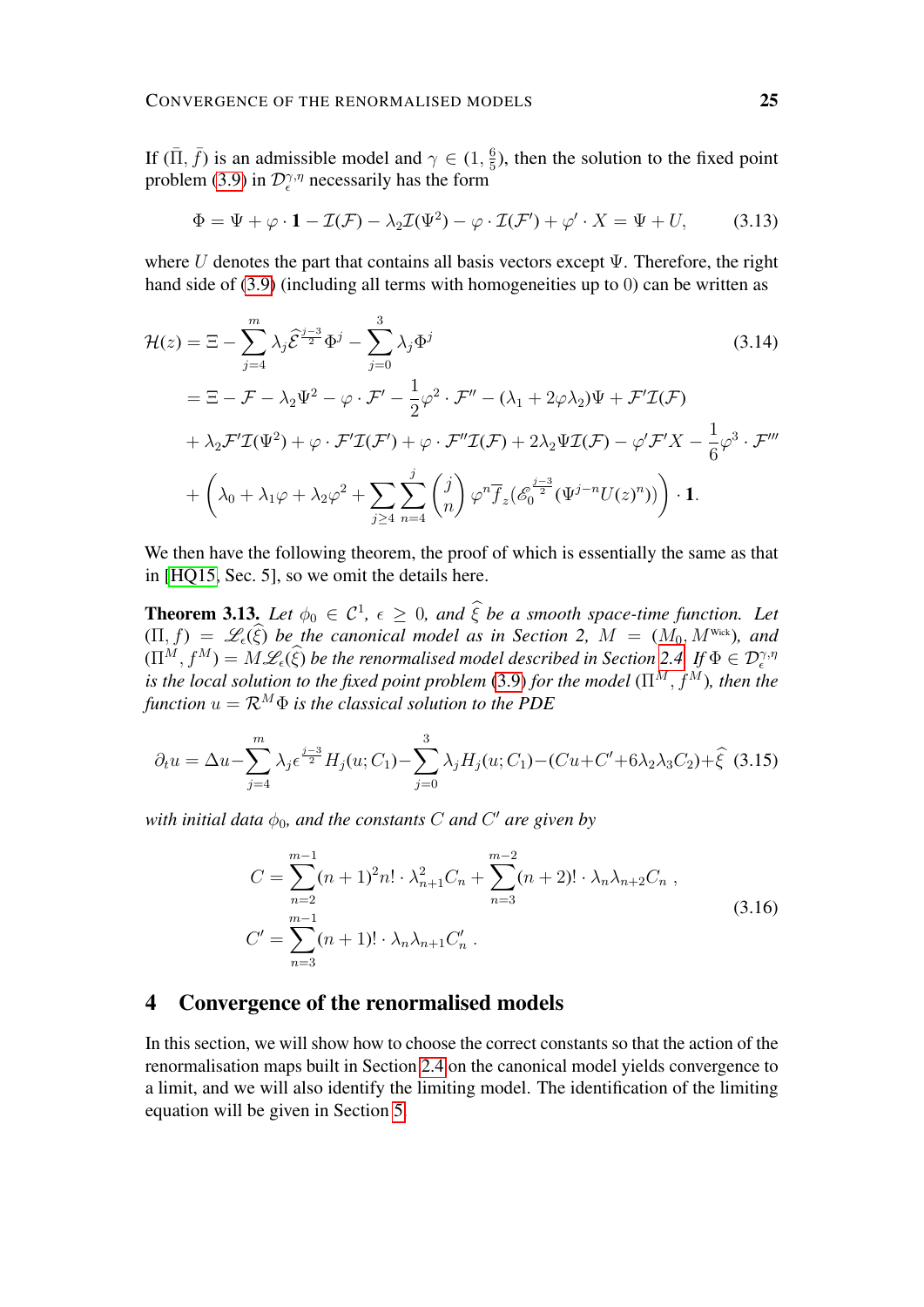#### 4.1 Main statement and convergence criterion

Let  $\xi$  denote space-time white noise on  $\mathbf{R} \times \mathbf{T}^3$ . Fix a smooth compactly supported function  $\rho : \mathbf{R}^{1+3} \to \mathbf{R}$  integrating to 1, and set

<span id="page-25-0"></span>
$$
\rho_{\epsilon}(t,x) = \epsilon^{-5} \rho(t/\epsilon^2, x/\epsilon), \qquad \xi_{\epsilon} = \rho_{\epsilon} * \xi,
$$
\n(4.1)

where '\*' denotes space-time convolution. Then, the correlation of  $\xi_{\epsilon}$  is

$$
\mathbf{E}\xi_{\epsilon}(s,x)\xi_{\epsilon}(t,y)=\int_{\mathbf{R}}\int_{\mathbf{T}^3}\rho_{\epsilon}(s-u,x-z)\rho_{\epsilon}(t-u,y-z)dzdu.
$$

If the noise  $\hat{\xi}$  is obtained from the convolution of the space time white noise defined on  $\mathbf{R} \times (\epsilon^{-1} \mathbf{T})^3$  with the mollifier  $\rho$ , then we actually have

$$
\xi_{\epsilon}(t,x) \stackrel{\text{law}}{=} \epsilon^{-\frac{5}{2}} \widehat{\xi}(t/\epsilon^2, x/\epsilon).
$$

From now on, we will always assume that the noise  $\xi_{\epsilon}$  relates to  $\xi$  by [\(4.1\)](#page-25-0). When we consider scale  $\alpha < 1$  later, we simply replace  $\epsilon$  by  $\epsilon^{\alpha}$  in that expression. We also let

$$
K_{\epsilon} = K * \rho_{\epsilon}, \qquad G_{\epsilon} = K_{\epsilon} * K_{\epsilon},
$$

where K coincides the heat kernel in  $\{|z| < 1\}$ , has compact support, and annihilates polynomials up to degree 3, as introduced at the beginning of Section [2.2.](#page-9-0) We have the following easy proposition.

<span id="page-25-2"></span>Proposition 4.1. *We have*

$$
D^{\ell}K_{\epsilon}(z) \lesssim (|z| + \epsilon)^{-3-|\ell|}, \qquad G_{\epsilon}(z) \lesssim (|z| + \epsilon)^{-1},
$$

*uniformly over all*  $\epsilon$  < 1 *and space-time points* z *with*  $|z|$  < 1*.* 

**Remark 4.2.** Here,  $\ell = (\ell_0, \ell_1, \ell_2, \ell_3)$  is a multi-index, and  $|\ell| = 2\ell_0 + \sum_{i=1}^3 \ell_i$  reflects the parabolic scaling. In what follows, we will always use the notation  $\left| \cdot \right|$  to denote the parabolic degree of such indices.

The main theorem of this section is the following.

<span id="page-25-1"></span>**Theorem 4.3.** *Let*  $M_{\epsilon} \in \Re$  *denote the renormalisation map* 

$$
M_{\epsilon} = \left(\exp\left(-\sum_{n\geq 2} C_n^{(\epsilon)} L_n - \sum_{n\geq 3} C_n'^{(\epsilon)} L_n'\right), \exp\left(-C_1^{(\epsilon)} L_1\right)\right),\,
$$

with  $L_n$  and  $L'_n$  as in Section [2.4.](#page-11-1) Let  $\mathscr{L}_\epsilon(\xi_\epsilon)$  be canonical lift of  $\xi_\epsilon$  to the regularity *structure* T *as in Section [2.3,](#page-11-2) and consider the sequence of models*

$$
\mathfrak{M}_{\epsilon}:=M_{\epsilon}\mathscr{L}_{\epsilon}(\xi_{\epsilon})\ .
$$

Then, there exists a choice of constants  $C_n^{(\epsilon)}$ ,  $C_n''^{(\epsilon)}$ , and a random model  $\mathfrak{M} \in \mathscr{M}_0$  such *that*

$$
\|\mathfrak{M}_{\epsilon};\mathfrak{M}\|_{\epsilon,0}\to 0
$$

*in probability as*  $\epsilon \to 0$ *. Furthermore, the limiting model*  $\mathfrak{M} = (\widehat{\Pi}, \widehat{f})$  *satisfies*  $\widehat{\Pi}_z \tau = 0$ *for every*  $z$  *and every basis vector*  $\tau$  *that contains an occurrence of*  $\mathcal{E}^{\beta}$  *for some*  $\beta > 0$ .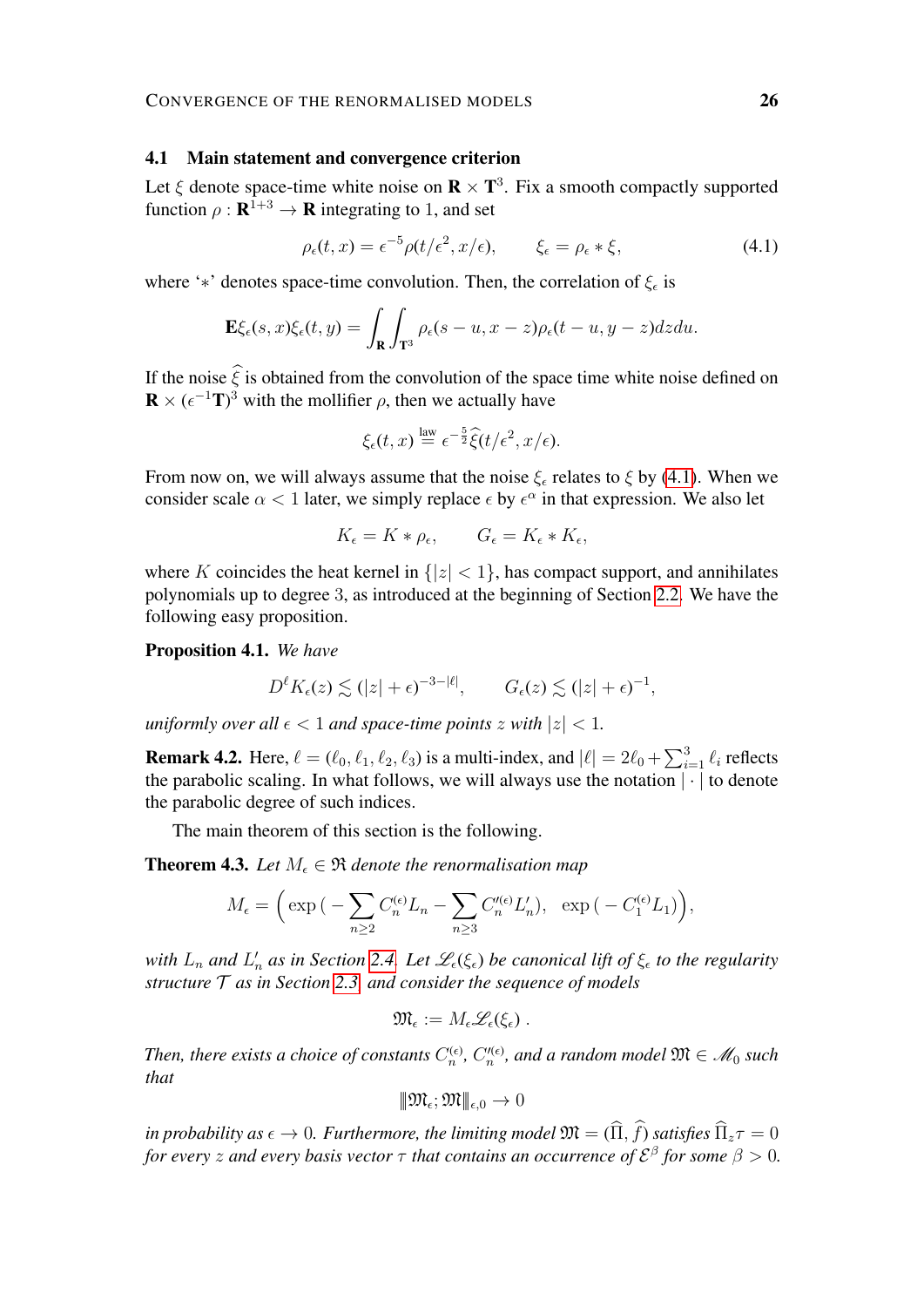The readers may have already realised that with proper choices of  $C_1^{(\epsilon)}$  $C_1^{(\epsilon)}$  and  $C_2^{(\epsilon)}$  $\frac{1}{2}$ the action of the model  $\mathfrak{M}_{\epsilon}$  on basis vectors without an appearance of  $\mathcal{E}$  is exactly as those in the regularised  $\Phi_3^4$  equation (see [\[Hai14b,](#page-50-0) Section 10] for details). Thus, the action of the limiting model M on those basis vectors is precisely the same as that of the limiting  $\Phi_3^4$  model.

However, the effect of the models  $\mathfrak{M}_{\epsilon}$  on symbols that contain  $\mathcal{E}$ 's is more complicated. In order to prove Theorem [4.3,](#page-25-1) we first give a useful criterion for the convergence of models in  $\mathcal{M}_{\epsilon}$ . The proof of this criterion is essentially the same as Propositions 6.2 and 6.3 in [\[HQ15\]](#page-50-10), so we only give the statement without proofs.

<span id="page-26-3"></span>**Proposition 4.4.** *Let*  $(T, \mathcal{G})$  *be the regularity structure given in Section [2,](#page-8-0) and consider a family of random models*  $(\widehat{\Pi}^{\epsilon}, \widehat{f}^{\epsilon})$  *in*  $\mathcal{M}_{\epsilon}$ . Assume there exists  $\theta > 0$  such that for *every test function*  $\varphi \in \mathcal{B}$ *, every*  $\tau \in \mathcal{W}$  *with*  $|\tau| < 0$ *, every space-time point* z and  $every \lambda \in (0,1)$ , there exists a random variable  $(\hat{\Pi}_z \tau)(\varphi_z^{\lambda})$  such that

$$
\mathbf{E} |(\widehat{\Pi}_{z}^{\epsilon} \tau)(\varphi_{z}^{\lambda})|^{2} \lesssim \lambda^{2|\tau|+\theta}, \qquad \mathbf{E} |(\widehat{\Pi}_{z}^{\epsilon} \tau - \widehat{\Pi}_{z} \tau)(\varphi_{z}^{\lambda})|^{2} \lesssim \epsilon^{\theta} \lambda^{2|\tau|+\theta}. \tag{4.2}
$$

Assume furthermore that for every  $\mathcal{E}^{\beta}(\tau)\in\mathcal{W}$  with  $\beta+|\tau|>0,$  one has

<span id="page-26-2"></span><span id="page-26-1"></span><span id="page-26-0"></span>
$$
\mathbf{E}|D^{\ell}\hat{f}_z^{\epsilon}(\mathscr{E}_0^{\beta}\tau)| \lesssim \epsilon^{|\tau|+\beta-|\ell|+\theta} \tag{4.3}
$$

*for some positive*  $\theta$ *, and that for any*  $\tau \in \mathcal{U}$ *, one has the bound* 

$$
\mathbf{E} |(\widehat{\Pi}_{z}^{\epsilon} \tau)(\psi_{z}^{\lambda})| \lesssim \lambda^{\zeta + \theta} \epsilon^{|\tau| - \zeta}, \quad \zeta = \frac{6}{5}, \tag{4.4}
$$

*for all test functions*  $\psi \in \mathcal{B}$  *that annihilate affine functions, uniformly over*  $\lambda \in (0, \epsilon)$ *. Then, there exists a random model*  $(\widehat{\Pi}, \widehat{f}) \in \mathscr{M}_0$  such that  $\|\widehat{\Pi}^{\epsilon}, \widehat{\Pi}\|_{\epsilon;0} \to 0$  in probability  $as \epsilon \rightarrow 0$ .

**Remark 4.5.** Later, we will consider  $(\hat{\Pi}^{\epsilon}, \hat{f}^{\epsilon}) = M_{\epsilon} \mathcal{L}_{\epsilon}(\xi_{\epsilon})$  as in Theorem [4.3](#page-25-1) with proper renormalisation constants  $C_i^{(\epsilon)}$  $j^{(ε)}$ 's defined in the next subsection. It is straightforward to see that they indeed belong to  $\mathcal{M}_{\epsilon}$ . For the limiting model  $\mathfrak{M}$ , its action on basis vectors without any appearance of  $\mathcal E$  is exactly the same as in the standard  $\Phi_3^4$  equation (in fact, these are precisely the terms that appears in  $\Phi_3^4$ ). Its action on terms containing a factor of  $\mathcal{E}^{\beta}$  will yield 0. Thus, in addition to [\(4.3\)](#page-26-0), [\(4.4\)](#page-26-1), it suffices to prove the second bound in [\(4.2\)](#page-26-2) for  $\tau$  containing at least one factor of  $\mathcal{E}$ , and with  $\Pi_z \tau = 0.$ 

#### 4.2 Graphical notations and preliminary bounds

The remainder of this section is devoted to the proof that the random models  $M_{\epsilon} \mathscr{L}_{\epsilon}(\xi)$ as in Theorem [4.3](#page-25-1) do indeed satisfy the convergence criterion of Proposition [4.4.](#page-26-3) Since we are in a translation invariant setting, it suffices bound the random variables  $(\hat{\Pi}_{0}^{\epsilon}\tau)(\varphi_{0}^{\lambda})$  for various basis vectors  $\tau$ . All these random variables belong to some finite order Wiener chaos. Following [\[HP14,](#page-50-14) [HQ15\]](#page-50-10), we use a graphical notation to represent the kernels for homogeneous Wiener chaos of finite order. Each node in the graph represents a space-time variable in  $\mathbb{R}^{1+3}$ : the special green node  $\bullet$  represents the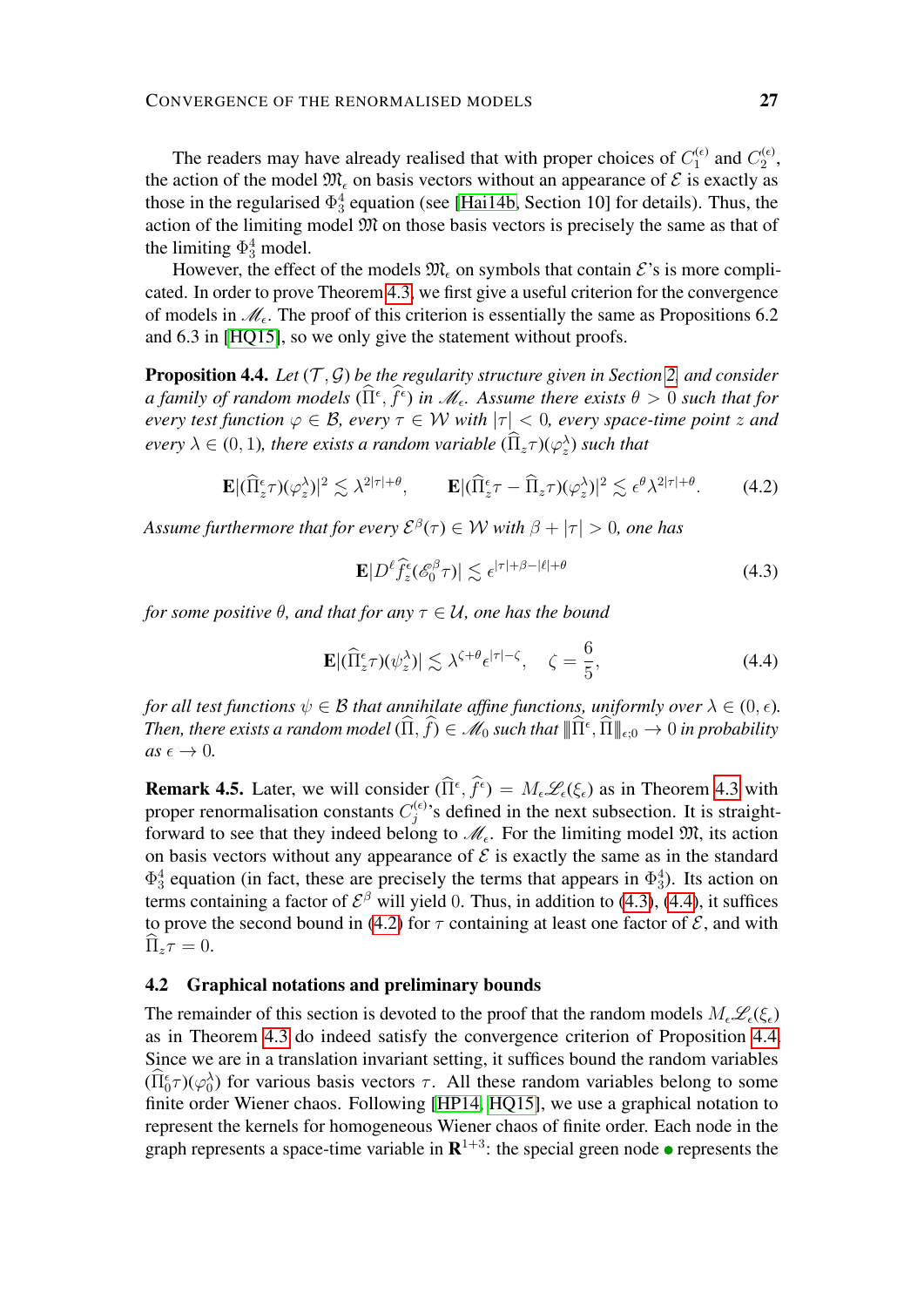origin, which is fixed, the nodes  $\circ$  represent the arguments in the kernel representation for homogeneous Wiener chaos, and the remaining nodes • represent variables to be integrated out.

Each plain arrow  $\longrightarrow$  represents the kernel  $K(z'-z)$ , where z and z' are starting and ending points of the arrow. A dotted arrow -----> represents the kernel  $K_{\epsilon}$  with the same orientation as before, and a bold green arrow  $\longrightarrow$  represents a generic test function in B rescaled by a factor  $\lambda$ . In addition, we use the barred arrow  $\longrightarrow$ to represent a factor  $K(z'-z) - K(-z)$ , where as before z and z' denote starting and ending points of the arrow. Finally, a double barred arrow  $-\rightarrow$  represents the factor  $K(z'-z) - K(-z) - x' \cdot DK(-z)$ , where  $z = (t, x)$ ,  $z' = (t', x')$ , and the differentiation  $DK$  is with respect to space variable only.

With these notations, it follows for example that for  $\tau = \Psi \mathcal{I}(\Psi^3)$  and the canonical model  $\Pi^{\epsilon} = \mathscr{L}_{\epsilon}(\xi_{\epsilon})$ , we have the expression



Here, the first term represents the component in the fourth homogeneous Wiener chaos (see [\[Nua06,](#page-50-15) Ch.1.1.2]), the next two terms represent the component in the second homogeneous chaos, and the last term is the component in the zeroth homogeneous chaos. The variance of the first two terms above, for example, are bounded (up to some constant multiple) by

<span id="page-27-2"></span><span id="page-27-1"></span> $+$   $\leq t$ ,  $\leq t$ ,  $\leq t$ ,  $\leq t$ ,  $\leq t$ ,  $\leq t$ ,  $\leq t$ ,  $\leq t$ ,  $\leq t$ ,  $\leq t$ ,  $\leq t$ ,  $\leq t$ ,  $\leq t$ ,  $\leq t$ ,  $\leq t$ ,  $\leq t$ ,  $\leq t$ ,  $\leq t$ ,  $\leq t$ ,  $\leq t$ ,  $\leq t$ ,  $\leq t$ ,  $\leq t$ ,  $\leq t$ ,  $\leq t$ ,  $\leq t$ ,  $\leq t$ ,

To bound this and similar quantities, it is convenient to label the edges of the graph to reflect the singularity of the corresponding kernel, and to give a bound of the whole object in terms of simple power counting of the labels. For this purpose, and in order to be able to use the bounds obtained in [\[HQ15\]](#page-50-10), we introduce *labelled graphs* to represent bounds for quantities like  $\mathbf{E} |(\hat{\Pi}_{0}^{\epsilon}\tau)(\varphi_{0}^{\lambda})|^{2}$ .

In a labelled graph, each edge  $e = (x_{v-}, x_{v+})$  comes with a pair of numbers  $(a_e, r_e) \in \mathbf{R}^+ \times \mathbb{Z}$ , and the orientation of the edge really matters only if  $r_e > 0$ . As before, edges e are associated to kernels  $J_e$ , with  $a_e$  measuring the singularity of the kernel in question in the sense that we assume that each  $J_e$  is compactly supported and satisfies a bound of the type

<span id="page-27-0"></span>
$$
|D^k J_e(z)| \lesssim |z|^{-a_e - |k|} \,, \tag{4.7}
$$

for every multiindex  $k$ . The precise factor represented by each edge then furthermore depends on the value  $r_e$ . If  $r_e = 0$ , then the corresponding edge simply represents a factor  $J_e(x_{v-}, x_{v+}) = J_e(x_{v+} - x_{v-})$ . We simply write  $a_e$  instead of  $(a_e, 0)$  in this case.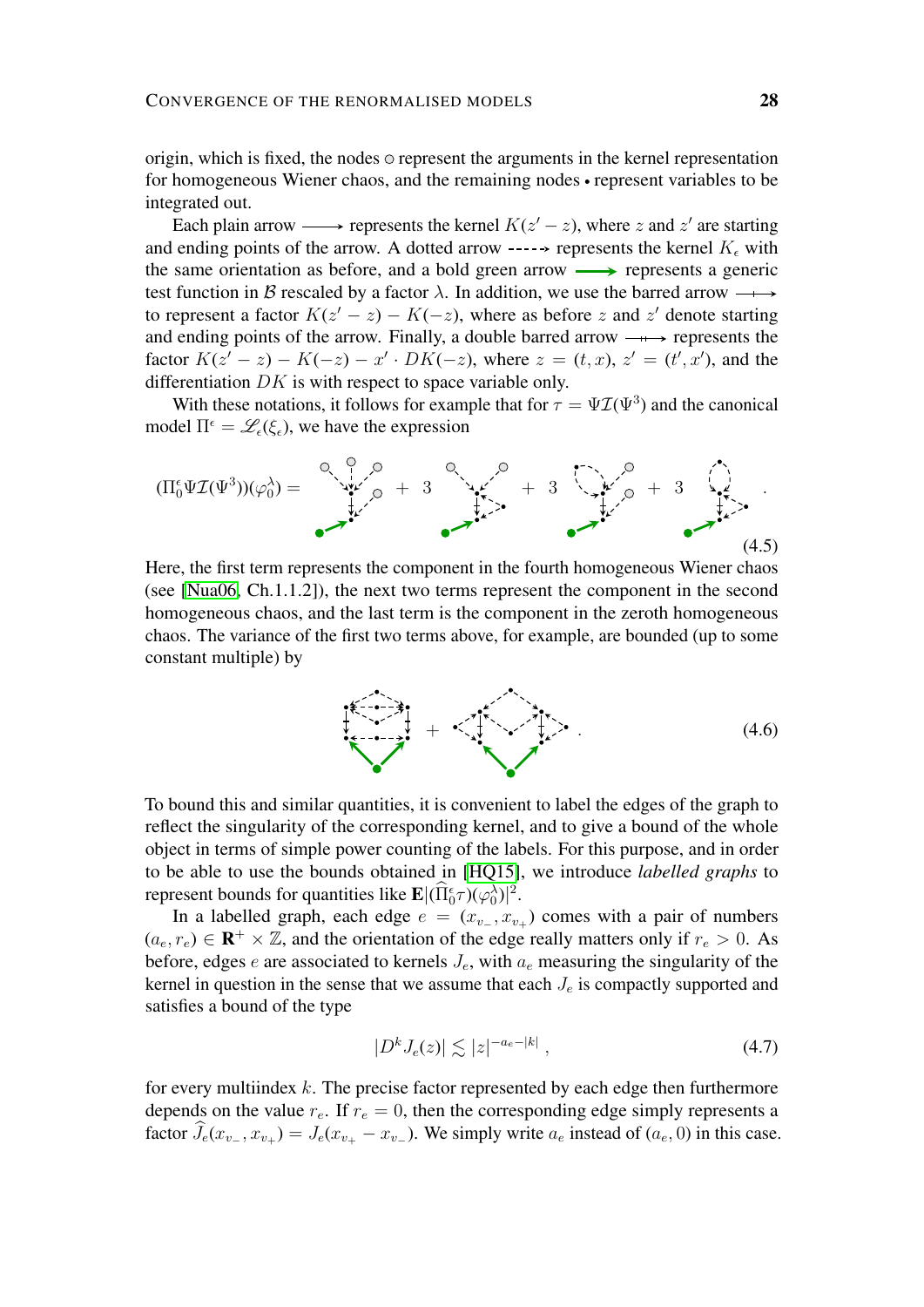If  $r_e > 0$ , then the corresponding edge represents a factor

<span id="page-28-1"></span>
$$
\widehat{J}_e(x_{v_-}, x_{v_+}) = J_e(x_{v_+} - x_{v_-}) - \sum_{|k|_{\mathfrak{s}} < |r_e|} \frac{x_{v_+}^k}{k!} D^k J_e(-x_{v_-}).\tag{4.8}
$$

On the other hand, if  $r_e < 0$ , then the edge corresponds to a factor  $J_e(x_{v-}, x_{v+}) =$  $(\mathscr{R}J_e)(x_{v+} - x_{v-})$ , where  $\mathscr{R}J_e$  denotes the *renormalised* distribution

<span id="page-28-2"></span>
$$
(\mathscr{R}J_e)(\varphi) = \int J_e(x) \Big(\varphi(x) - \sum_{|k|_\mathfrak{s} < |r_e|} \frac{x^k}{k!} \varphi(0)\Big) \, dx \; . \tag{4.9}
$$

Since we will always consider situations where no two edges with  $r_e < 0$  meet and all  $J_e$  are smooth functions, the meaning of the factor ( $\mathscr{R}J_e$ )( $x_{v_+} - x_{v_-}$ ) is unambiguous.

Unlike in [\[HQ15\]](#page-50-10), each labelled graph does in our case represent a sequence of multiple integrals depending on a parameter  $\epsilon \in (0, 1]$ . To keep track of some of that dependency, we consider graphs with both 'plain' and 'dotted' edges. If an edge is plain, then the corresponding kernel  $J_e$  is allowed to depend on  $\epsilon$  (to make that dependency clear we will also sometimes write  $J_e^{(\epsilon)}$ , but the bounds [\(4.7\)](#page-27-0) are assumed to hold uniformly in  $\epsilon \in (0, 1]$ . If an edge is dotted however, then the corresponding kernel  $J_e^{(\epsilon)}$  is assumed to satisfy the bound

$$
|D^k J_e^{(\epsilon)}(z)| \lesssim (|z| + \epsilon)^{-a_e - |k|},
$$

uniformly in  $\epsilon \in (0, 1]$ . There are two additional edges (in boldface) connecting to the origin that represent a factor  $\varphi^{\lambda}(x_v, 0)$ . The origin is denoted by  $\{0\} \subset \mathcal{V}$ , and we denote by  $v_{\star,1}$  and  $v_{\star,2}$  the two vertices that connect to 0 by the edges representing test functions. Finally, we set

$$
\mathcal{V}_{\star} = \{0, v_{\star,1}, v_{\star,2}\}, \qquad \mathcal{V}_{0} = \mathcal{V} \setminus \{0\}.
$$

Thus, as a consequence of Proposition [4.1,](#page-25-2) the quantity in [\(4.6\)](#page-27-1) can be represented by



With all these notations at hand, for a labelled graph  $G$  and the collection of kernels  $J_e$ , we let  $I_{\lambda}^{\mathcal{G}}$  $\frac{Q}{\lambda}$  denote the number

<span id="page-28-3"></span>
$$
I_{\lambda}^{\mathcal{G}} = \int_{(\mathbf{R}^4)^{\mathcal{V}_0}} \prod_{e \in \mathcal{E}} \widehat{J}_e(x_{e_-}, x_{e_+}) dx, \tag{4.10}
$$

where 4 reflects the space-time dimension. In order to determine the right scale of the quantity  $I_\lambda^{\mathcal{G}}$  $\overline{\mathcal{L}}$ , we introduce some additional notations. For any subset  $\overline{\mathcal{V}} \subset \mathcal{V}$ , we let

$$
\mathcal{E}^{\uparrow}(\bar{\mathcal{V}}) = \{ e \in \mathcal{E} : \mathcal{E} \cap \bar{\mathcal{V}} = e_-, r_e > 0 \};
$$
  

$$
\mathcal{E}^{\downarrow}(\bar{\mathcal{V}}) = \{ e \in \mathcal{E} : \mathcal{E} \cap \bar{\mathcal{V}} = e_+, r_e > 0 \};
$$
  

$$
\mathcal{E}_0(\bar{\mathcal{V}}) = \{ e \in \mathcal{E} : \mathcal{E} \cap \mathcal{V} = e \};
$$
  

$$
\mathcal{E}(\bar{\mathcal{V}}) = \{ e \in \mathcal{E} : \mathcal{E} \cap \mathcal{V} \neq \phi \}.
$$

<span id="page-28-0"></span>Consider a labelled graph  $\mathcal{G} = (\mathcal{V}, \mathcal{E})$  satisfying the following properties.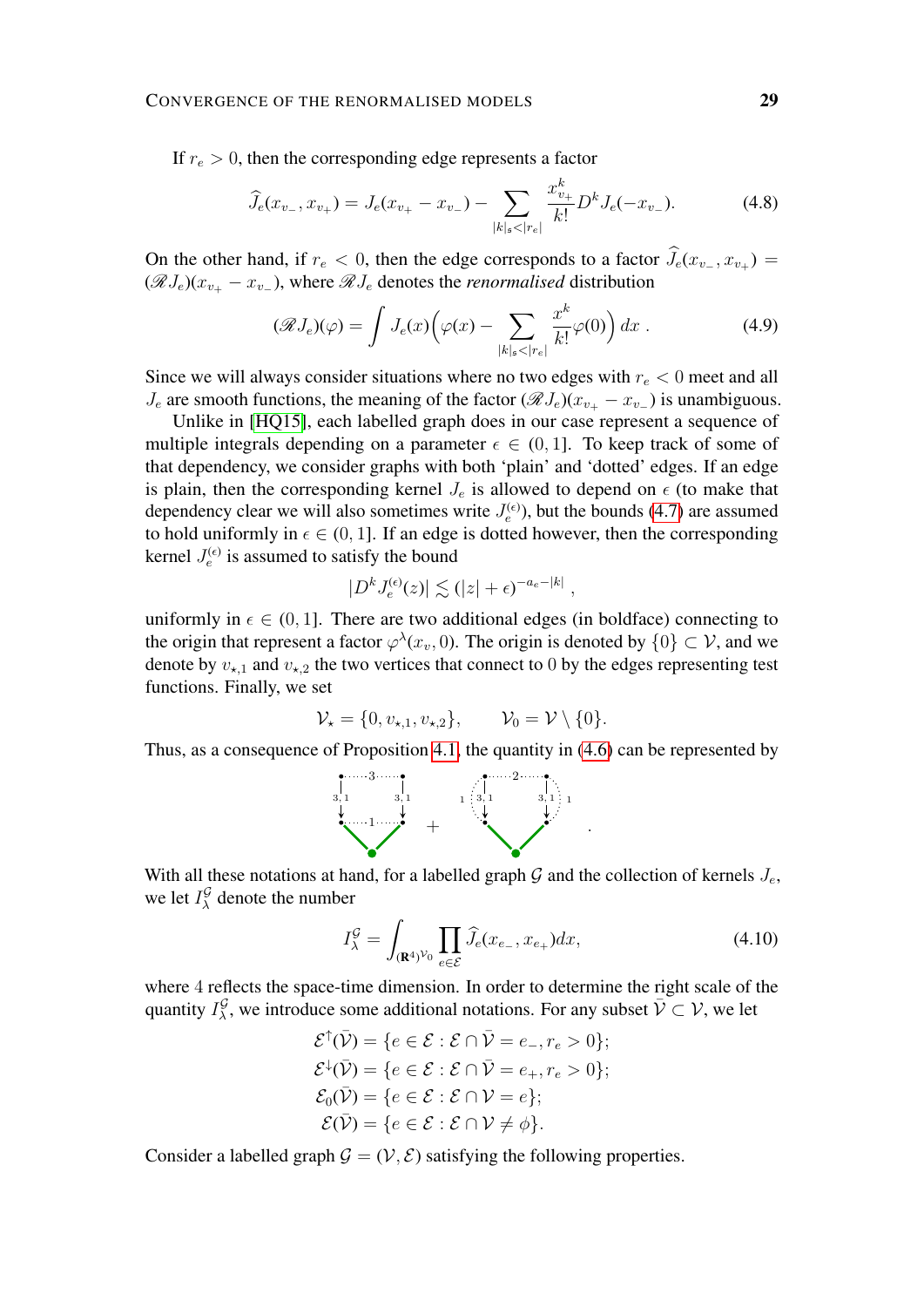**Assumption 4.6.** *The labelled graph*  $\mathcal{G} = (\mathcal{V}, \mathcal{E})$  *satisfies the following properties.* 

- *1. For every edge*  $e \in \mathcal{E}$ , one has  $a_e + (r_e \wedge 0) < 5$ ;
- *2. For every subset*  $\overline{V} \subset V$  *of cardinality at least* 3*, one has*

$$
\sum_{e \in \mathcal{E}_0(\bar{\mathcal{V}})} a_e < 5(|\bar{\mathcal{V}}| - 1);
$$

*3. For every subset*  $\bar{V} \subset V$  containing 0 and of cardinality at least 2, one has

$$
\sum_{e \in \mathcal{E}_0(\mathcal{V})} a_e + \sum_{e \in \mathcal{E}^\dagger(\bar{\mathcal{V}})} (a_e + r_e - 1) - \sum_{e \in \mathcal{E}^\dagger(\bar{\mathcal{V}})} r_e < 5(|\bar{\mathcal{V}}| - 1);
$$

4. For every non-empty subset  $\bar{\mathcal{V}} \subset \mathcal{V} \setminus \mathcal{V}_{\star}$ , one has

$$
\sum_{e \in \mathcal{E}(\bar{\mathcal{V}}) \setminus \mathcal{E}^{\downarrow}(\bar{\mathcal{V}})} a_e + \sum_{e \in \mathcal{E}^{\uparrow}(\bar{\mathcal{V}})} - \sum_{e \in \mathcal{E}^{\downarrow}(\bar{\mathcal{V}})} (r_e - 1) > 5|\mathcal{V}|.
$$

It turns out that this assumption on the graph  $G$  is sufficient to guarantee that the quantity  $I_\lambda^{\mathcal{G}}$  $\frac{G}{\lambda}$  has the correct scaling behavior for small  $\lambda$ . This is the content of the following theorem, proved in [\[HQ15\]](#page-50-10).

Theorem 4.7. *Let* G *be a graph that satisfies Assumption [4.6,](#page-28-0) and its edges represent kernels that satisfy the definitions and bounds in* [\(4.7\)](#page-27-0)*,* [\(4.8\)](#page-28-1) *and* [\(4.9\)](#page-28-2)*. If* I G λ *denotes the quantity defined in* [\(4.10\)](#page-28-3)*, then one has*

<span id="page-29-0"></span>
$$
I^{\mathcal{G}}_{\lambda} \lesssim \lambda^{\alpha} \tag{4.11}
$$

*uniformly over*  $\lambda \in (0,1)$ , where  $\alpha = 5|\mathcal{V} \setminus \mathcal{V}_\star| - \sum_{e \in \mathcal{E}} a_e$ , and the proportionality *constant depends on the graph and magnitudes of norms of the corresponding kernels.*

**Remark 4.8.** The proportionality constant in [\(4.11\)](#page-29-0) is a constant multiple of  $\prod_e ||J_e||_{a_e, p_e}$ for suitable values  $p_e$  depending on the structure of the graph, where

<span id="page-29-1"></span>
$$
||J||_{a,p} := \sup_{|z| \le 1, |\ell| \le p} |z|^{a+|\ell|} |D^{\ell} J(z)|,
$$

where we assumed that the kernels are supported in the parabolic unit ball. Since these quantities are finite, we will simply omit them in all the bounds below.

Before we prove the bounds in Proposition [4.4,](#page-26-3) we first choose values of the constants  $C_n^{(\epsilon)}$  and  $C_n''^{(\epsilon)}$  that appear in the statement of Theorem [4.3.](#page-25-1) With the graphic notations, the constant  $C_1^{(\epsilon)}$  $j_1^{(\epsilon)}$  is given by

$$
C_1^{(\epsilon)} = \int \int K_\epsilon^2(t, x) dx dt = G_\epsilon(0) = \left(\sum_{\bullet}^{\bullet} \right), \qquad C_0^{(\epsilon)} = \epsilon C_1^{(\epsilon)}.
$$
 (4.12)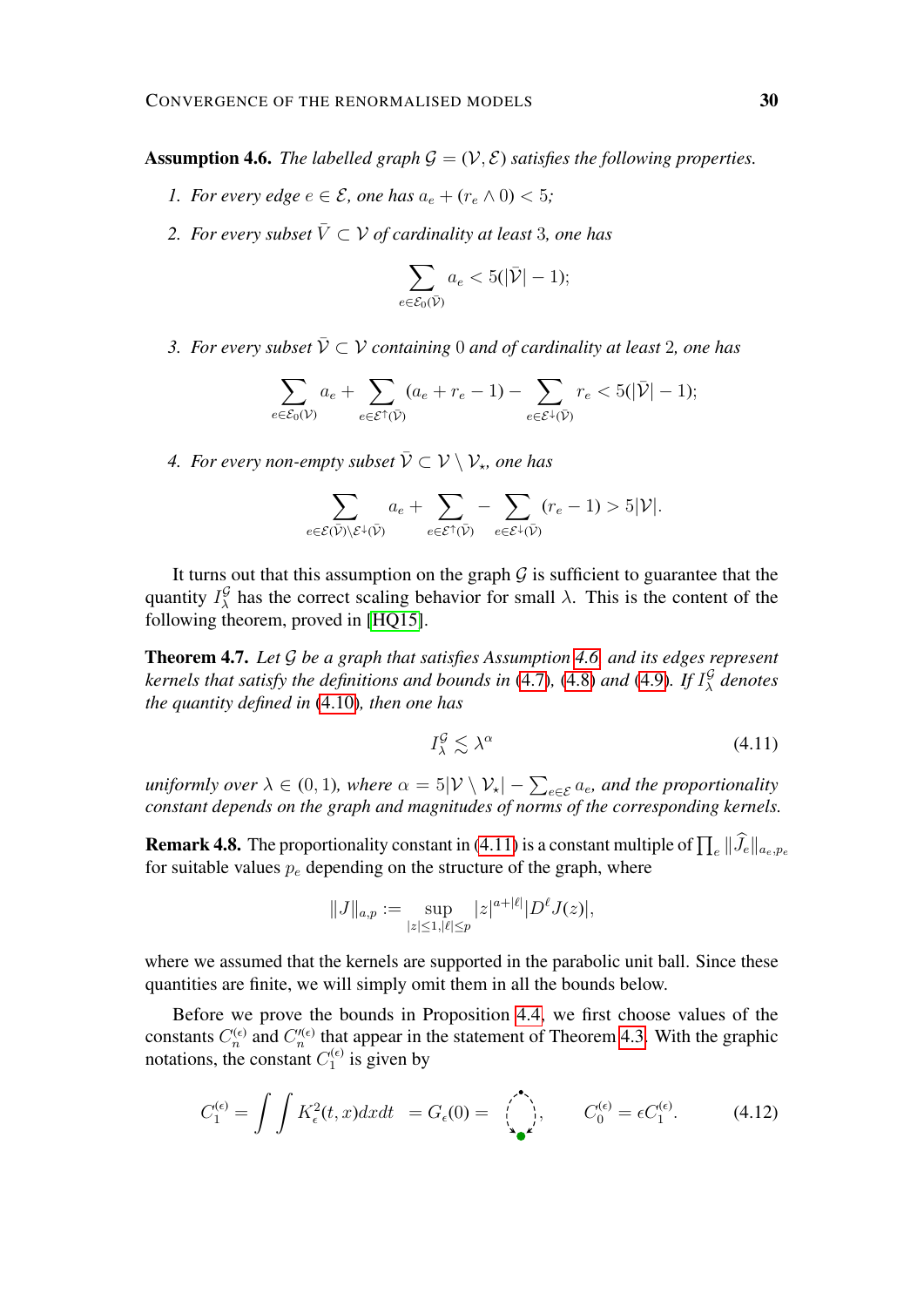It is easy to see that, for this definition of  $C_1^{(\epsilon)}$  $\hat{\Pi}^{\epsilon}$  and the renormalised model  $\hat{\Pi}^{\epsilon}$ , the expression  $(\Pi_0^{\epsilon} \Psi \mathcal{I}(\Psi^3))(\varphi_0^{\lambda})$  only contains the first two terms in [\(4.5\)](#page-27-2), and its variance

is indeed bounded by [\(4.6\)](#page-27-1). For  $n \geq 2$ , we define  $C_n^{(\epsilon)}$  and  $C_n''^{(\epsilon)}$  by

$$
C_n^{(\epsilon)} = \epsilon^{n-2} \int K(z) G_{\epsilon}^n(z) dz = \epsilon^{n-2} \sum_{k=-\infty}^{\infty} n \ge 2 , \qquad (4.13)
$$
  
\n
$$
C_n^{\prime(\epsilon)} = \epsilon^{n-\frac{5}{2}} \int K(z) G_{\epsilon}^n(z) dz = \epsilon^{-\frac{1}{2}} C_n^{(\epsilon)}, \qquad n \ge 3 .
$$

It is not hard to check that

<span id="page-30-1"></span>
$$
C_1^{(\epsilon)} = \frac{C_0}{\epsilon} + \mathcal{O}(1), \quad C_0 = \int (P * \rho)^2(z) dz,
$$
  

$$
C_2^{(\epsilon)} = c_2 |\log \epsilon| + \mathcal{O}(1),
$$

while for  $n \geq 3$ , we have

$$
C_n^{(\epsilon)} = C_n + \mathcal{O}(\epsilon), \quad C_n = \int P(z)(P_\rho * P_\rho)^n(z)dz,
$$

where  $P_{\rho} = P * \rho$ .  $C_n$  is finite for  $n \geq 3$  since the integrand decays like  $|z|^{-(n+3)}$  for large z.

### 4.3 First order renormalisation bounds

We are now ready to prove Theorem [4.3.](#page-25-1) In view of Proposition [4.4,](#page-26-3) it suffices to check the bound [\(4.2\)](#page-26-2) for all terms that appear in the right hand side of [\(3.14\)](#page-24-2), and the bounds [\(4.3\)](#page-26-0) and [\(4.4\)](#page-26-1) for relevant terms with positive homogeneities.

We first prove the bound [\(4.2\)](#page-26-2) for terms from  $\mathcal{F}^{(n)}$  for  $n = 0, 1, 2, 3$ . These basis vectors are of the form

<span id="page-30-0"></span>
$$
\tau = \mathcal{E}^{\frac{k}{2}} \Psi^{k+3-n}.
$$

The case  $k = 0$  has been treated in the standard  $\Phi_3^4$ , so we only need to consider  $k \geq 1$ . For the canonical model  $\Pi^{\epsilon}$ , we have

$$
\Pi_z^{\epsilon} \tau = \epsilon^{\frac{k}{2}} (\Pi_z^{\epsilon} \Psi)^{k+3-n}.
$$
\n(4.14)

If we choose  $C_1^{(\epsilon)}$  $1<sup>(c)</sup>$  according to [\(4.12\)](#page-29-1), then the effect of our renormalisation procedure is precisely to turn the products in [\(4.14\)](#page-30-0) into Wick products, so that

$$
(\widehat{\Pi}_{0}^{\epsilon}\tau)(\varphi_{0}^{\lambda})=\epsilon^{\frac{k}{2}}\qquad \qquad \bullet \qquad \qquad \bullet
$$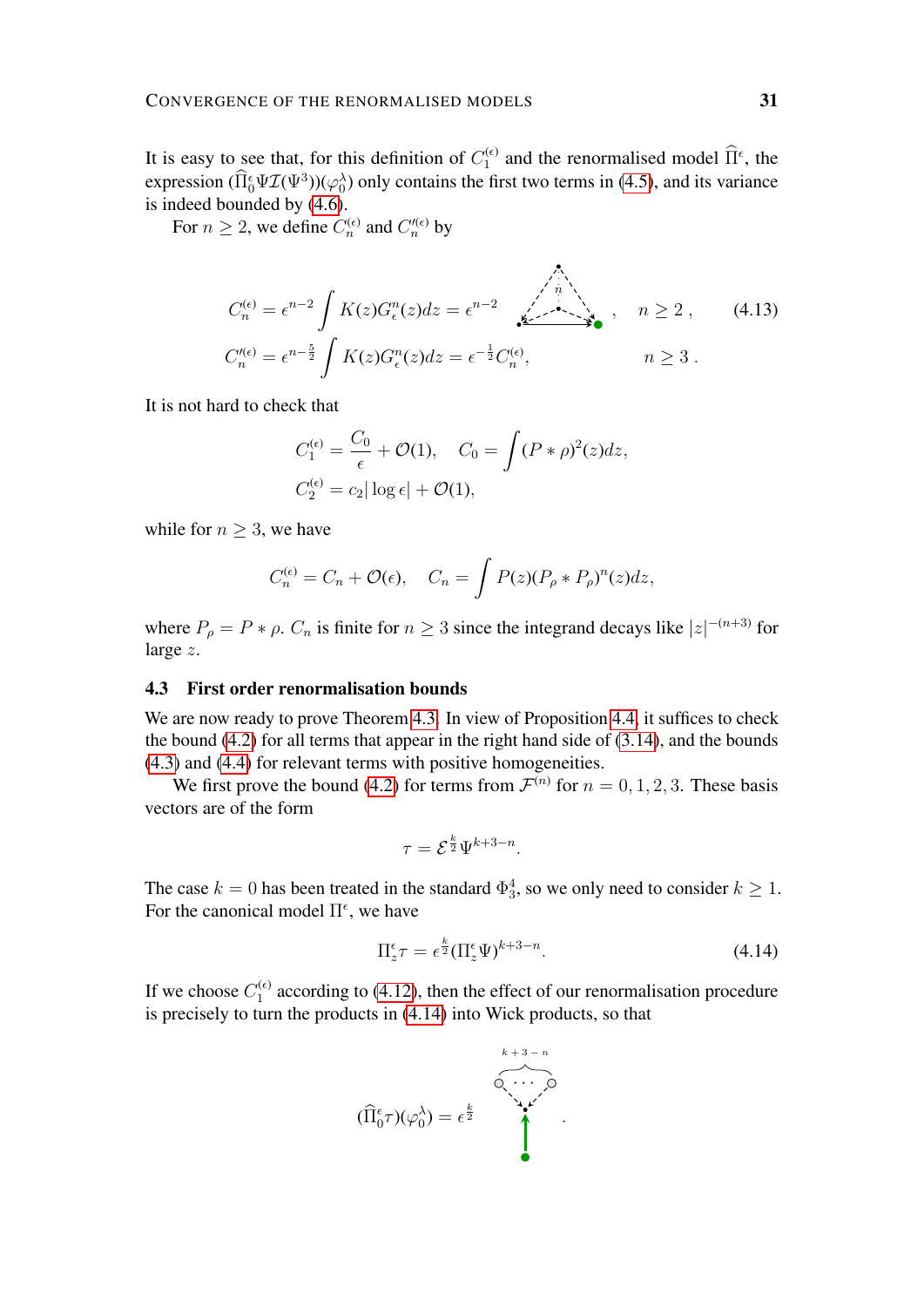The right hand side belongs to the homogeneous Wiener chaos of order  $(k + 3 - n)$ , and as a consequence, we can bound its second moment by

$$
\mathbf{E} |(\widehat{\Pi}_{0}^{\epsilon} \tau)(\varphi_{0}^{\lambda})|^{2} \lesssim \epsilon^{k} \sum_{k=1}^{\infty} \epsilon^{k+3-n} \lesssim \epsilon^{\delta} \sum_{k=1}^{\infty} \epsilon^{k+1}.
$$

which satisfies [\(4.2\)](#page-26-2) since

$$
2|\tau| = n - 3 - 2(k + 3 - n)\kappa < n - 3 - \delta \;,
$$

if  $\delta$  is small enough. The bound for  $\mathcal{E}^{\frac{k}{2}}(\Psi^{k+2})X$  follows in exactly the same way. We have thus proved the bound [\(4.2\)](#page-26-2) for  $\tau = \mathcal{E}^{\frac{k}{2}}(\Psi^{k+3-n})$  and  $\tau = \mathcal{E}^{\frac{k}{2}}(\Psi^{k+2})X$ .

### 4.4 Second order renormalisation bounds

We now turn to basis vectors coming from the terms  $\mathcal{F}'\mathcal{I}(\mathcal{F})$ ,  $\mathcal{F}'\mathcal{I}(\mathcal{F}')$  and  $\mathcal{F}''\mathcal{I}(\mathcal{F})$ . All these basis elements have the form

$$
\tau = \mathcal{E}^a(\Psi^k \mathcal{I}(\mathcal{E}^b \Psi^n)),
$$

with the precise values of a and b depending on the element. For each  $k$  and  $n$ , the element

$$
(\widehat{\Pi}_0^{\epsilon}\tau)(\varphi_0^{\lambda})
$$

can be decomposed into homogeneous Wiener chaoses of orders

<span id="page-31-0"></span>
$$
k + n - 2\ell, \qquad \ell = 0, 1, \cdots, k \wedge n.
$$

By examining the homogeneities, we notice that all the  $\mathcal{E}^{\beta}$ 's appearing in these elements play the role of multiplication by  $\epsilon^{\beta}$  both under the canonical model and the Wick renormalised model. Thus, for the Wick model  $\Pi_0^{\text{Wick}}(\varphi_0^{\lambda})$ , its component in the  $(k +$  $n - 2\ell$ )-th homogeneous chaos is given by

$$
\ell! \binom{k}{\ell} \binom{n}{\ell} \cdot \epsilon^{a+b} \left\{ \begin{matrix} 0 & \cdots & 0 \\ \vdots & \ddots & \vdots \\ 0 & \cdots & \ddots & \vdots \end{matrix} \right\}_{k-\ell} \tag{4.15}
$$

Note that the above expression is for the Wick renormalised model, and does not include effect of the map  $M_0$  defined in Section [2.4.](#page-11-1) We now discuss the convergence for these basis elements for different values of  $k$ , n and  $\ell$ .

Remark 4.9. [\(4.15\)](#page-31-0) suggests that the bounds below will in general include a labelled graph introduced above as well as a factor of a positive power of  $\epsilon$ . With an abuse use of notation, in what follows, we will use  $G$  to denote a labelled graph multiplied a certain power of  $\epsilon$  (see for example [\(4.16\)](#page-32-0) below).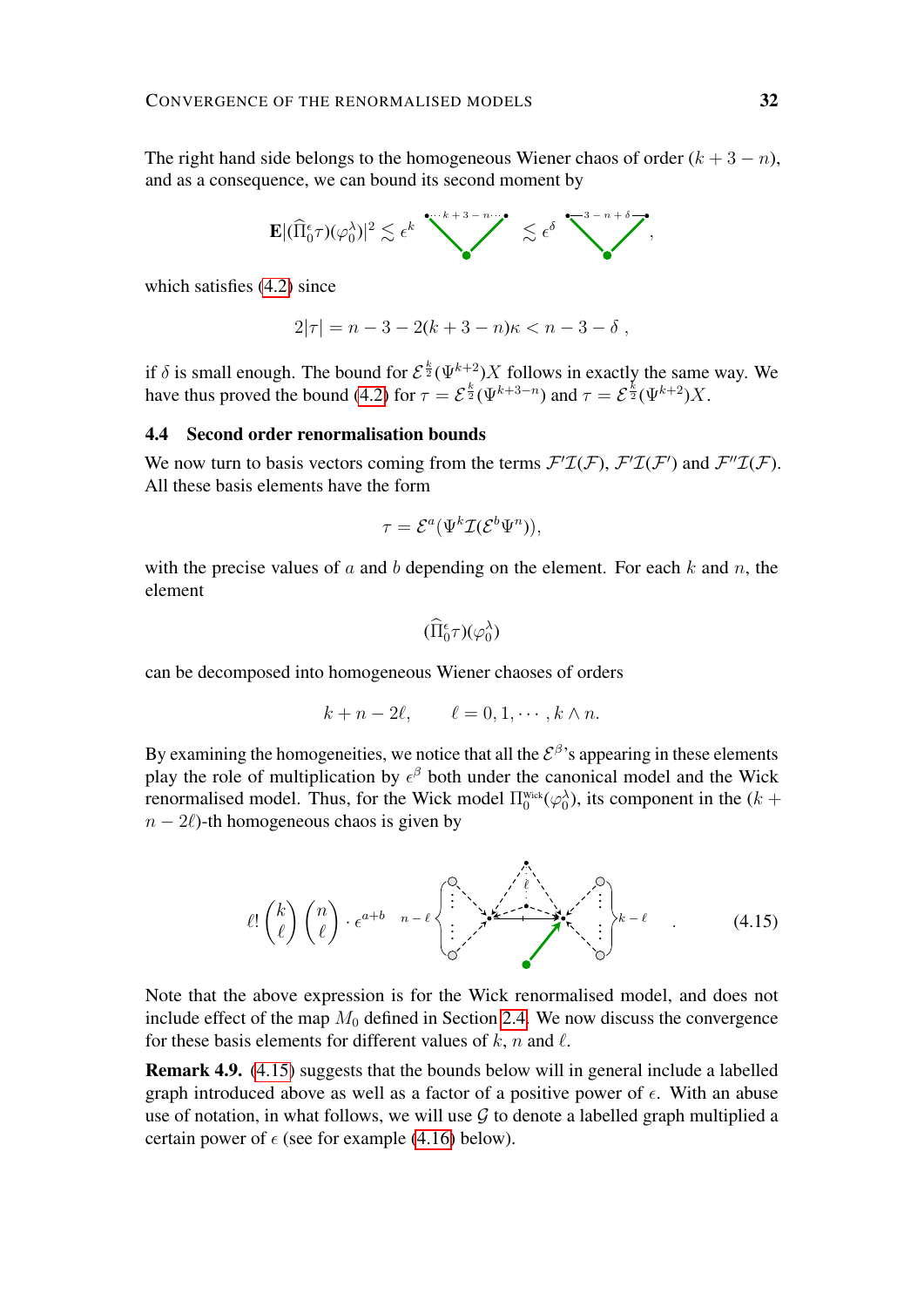# 4.4.1  $k + n - 2\ell \geq 2$

We show below that in this case, there is no need for renormalisation beyond Wick ordering. For simplicity, we focus on the elements from the term  $\mathcal{F}'\mathcal{I}(\mathcal{F})$ , and the bounds for other basis vectors follow in essentially the same way. Such basis elements have the form and homogeneity

$$
\tau_{k,n} = \mathcal{E}^{\frac{k}{2}-1}(\Psi^k \mathcal{I}(\mathcal{E}^{\frac{n-3}{2}} \Psi^n)), \qquad |\tau_{k,n}| = -\frac{1}{2} - (k+n)\kappa.
$$

If  $k + n - 2\ell > 2$ , then as a consequence of the expression [\(4.15\)](#page-31-0), the second moment of the component of  $(\prod_{0}^{\epsilon} \tau_{k,n})(\varphi_0^{\lambda})$  in the  $(k+n-2\ell)$ -th homogeneous chaos is bounded by the graph

<span id="page-32-0"></span>G = k+n−5 n − ` k − ` ` 3, 1 3, 1 ` . (4.16)

According to [\(4.2\)](#page-26-2) and the homogeneity of  $|\tau_{k,n}|$ , we need to bound the graph by

<span id="page-32-1"></span>
$$
|I_{\lambda}^{\mathcal{G}}| \lesssim \epsilon^{\delta} \lambda^{-1-\delta} \tag{4.17}
$$

for some small positive  $\delta$ . The assumption that there is a positive appearance of  $\mathcal E$  gives the condition

$$
k \ge 2, \quad n \ge 3, \quad k + n \ge 6.
$$

In order to get the bound [\(4.17\)](#page-32-1), we need to assign powers of  $\epsilon$ 's to different edges of the graph to reduce the singularity of each edge to make the whole graph integrable. The assignments are different for various values of  $k$ , n and  $\ell$ .

For  $\ell = 0$ , we can assign  $(n - 3)$  powers of  $\epsilon$  to the upper edge and  $(k - 2 - \delta)$ powers to the lower edge, so we obtain the bound



and the Assumption [4.6](#page-28-0) can be easily checked. Thus, one gets the bound [\(4.17\)](#page-32-1) if  $\delta$  is sufficiently small. For  $\ell = 1$ , we still assign  $(n - 3)$  powers of  $\epsilon$  to the upper edge and  $(k - 2 - \delta)$  powers to the lower one, but this time the graph is reduced to

$$
\mathcal{G} \lesssim \epsilon^{\delta} \stackrel{\stackrel{1}{\downarrow}}{\underbrace{\downarrow}} \cdots \stackrel{\stackrel{2}{\downarrow}}{\downarrow} \lesssim \epsilon^{\delta} \stackrel{\stackrel{1}{\downarrow} \stackrel{1}{\downarrow}}{\underbrace{\downarrow}} \cdots \stackrel{\stackrel{2}{\downarrow}}{\downarrow} \cdots \tag{4.19}
$$

Again, one can check that the conditions in Assumption [4.6](#page-28-0) are all satisfied for this graph.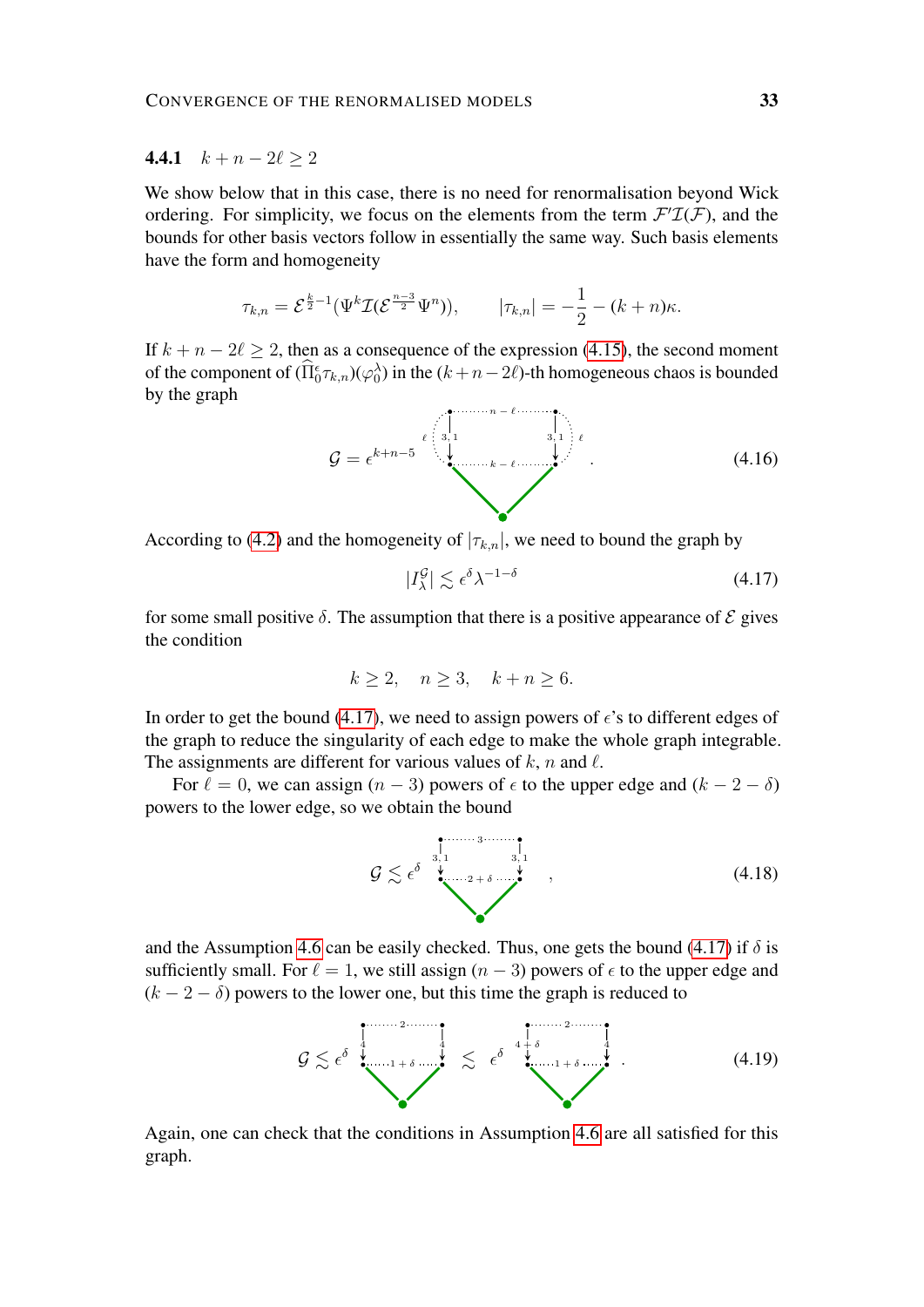We now turn to the situation when  $\ell \geq 2$ . By assigning  $(\ell - 2 + \delta)$  powers of  $\epsilon$  to both the leftmost and the rightmost edge with weight  $\ell$ , we reduce the graph to

$$
\mathcal{G} \lesssim \epsilon^{k+n-2\ell-1-2\delta} \stackrel{\stackrel{\scriptstyle{\bullet}}{\circ}}{\underset{\scriptstyle{\bullet}\atop{\scriptstyle{\bullet}\atop{\scriptstyle{\bullet}\atop{\scriptstyle{\bullet}\atop{\scriptstyle{\bullet}\atop{\scriptstyle{\bullet}\atop{\scriptstyle{\bullet}\atop{\scriptstyle{\bullet}}}}}}}}^{\scriptstyle{\bullet}\atop{\scriptstyle{\bullet}\atop{\scriptstyle{\bullet}\atop{\scriptstyle{\bullet}\atop{\scriptstyle{\bullet}\atop{\scriptstyle{\bullet}\atop{\scriptstyle{\bullet}\atop{\scriptstyle{\bullet}\atop{\scriptstyle{\bullet}\atop{\scriptstyle{\bullet}\atop{\scriptstyle{\bullet}\atop{\scriptstyle{\bullet}}}}}}}}}}}\frac{\stackrel{\scriptstyle{\bullet}}{\circ}}{\underset{\scriptstyle{\bullet}\atop{\scriptstyle{\bullet}\atop{\scriptstyle{\bullet}\atop{\scriptstyle{\bullet}\atop{\scriptstyle{\bullet}\atop{\scriptstyle{\bullet}\atop{\scriptstyle{\bullet}\atop{\scriptstyle{\bullet}}}}}}}}}}(4.20)
$$

and the assumption  $k + n - 2\ell > 2$  guarantees there is still a positive power of  $\epsilon$  left. If  $\ell = n$ , then we assign  $(k - n - 1 - 3\delta)$  powers to the lower edge, and we assign  $(k - n + 1 - 3\delta)$  powers to the lower edge if  $\ell = n - 1$ . The graphs we get in these cases becomes

$$
\mathcal{G} \lesssim \epsilon^{\delta} \sum_{\substack{\mathbf{v} \text{ is a } 1+\delta \\ \mathbf{v} \text{ is a } 1+\delta}}^{\mathbf{v} \text{ is a } 1+\delta} \lesssim \epsilon^{\delta} \sum_{\substack{\mathbf{v} \text{ is a } 1+\delta \\ \mathbf{v} \text{ is a } 1+\delta}}^{\mathbf{v} \text{ is a } 1+\delta} (\ell=n), \quad \mathcal{G} \lesssim \epsilon^{\delta} \sum_{\substack{\mathbf{v} \text{ is a } 1+\delta \\ \mathbf{v} \text{ is a } 1+\delta}}^{\mathbf{v} \text{ is a } 1+\delta} (\ell=n-1) .
$$

In both cases, one can easily verify Assumption [4.6](#page-28-0) and conclude the desired bounds.

We finally turn to  $n - \ell \geq 2$ . In this case, we assign powers of  $\epsilon$ 's in the following way:

- 1.  $(n \ell 2)$  powers to the upper edge;
- 2.  $(1 3\delta)$  powers to the left edge:
- 3. and  $(k \ell)$  powers to the lower edge.

The condition  $n - \ell \geq 2$  guarantees that all the powers assigned above are positive, and there is still a  $\delta$  power of  $\epsilon$  left. In fact, we get the reduced graph

$$
\epsilon^{\delta} \overset{4}{\overset{4}{\star}} \overset{2\delta}{\overset{5}{\star}} \overset{5}{\overset{1}{\star}} \overset{\delta}{(n-\ell \geq 2)} \tag{4.21}
$$

Again, it is straightforward to check the Assumption [\(4.6\)](#page-28-0) for this graph, and thus the bound [\(4.17\)](#page-32-1) is satisfied for small enough  $\delta$ . This finishes the proof of the case  $k + n - 2\ell \geq 2$  for elements from  $\mathcal{F}'\mathcal{I}(\mathcal{F})$ . The case for the elements from the terms  $F'L(F')$  and  $F''L(F)$  can be treated in essentially the same way, and we do not repeat the details here.

# 4.4.2  $k = n = \ell$

The basis elements in this category includes the following types:

$$
\mathcal{E}^{\frac{n}{2}-1}(\Psi^n\mathcal{I}(\mathcal{E}^{\frac{n}{2}-1}\Psi^n)),\quad \mathcal{E}^{\frac{n-1}{2}}(\Psi^n\mathcal{I}(\mathcal{E}^{\frac{n-3}{2}}\Psi^n)),\quad \mathcal{E}^{\frac{n}{2}-1}(\Psi^n\mathcal{I}(\mathcal{E}^{\frac{n-3}{2}}\Psi^n)).
$$

The homogeneities are just below 0 for the first two elements, and just below  $-\frac{1}{2}$  $rac{1}{2}$  for the third one. For  $\ell = n$ , the 0-th chaos component of the modelled distribution on these elements are just constants.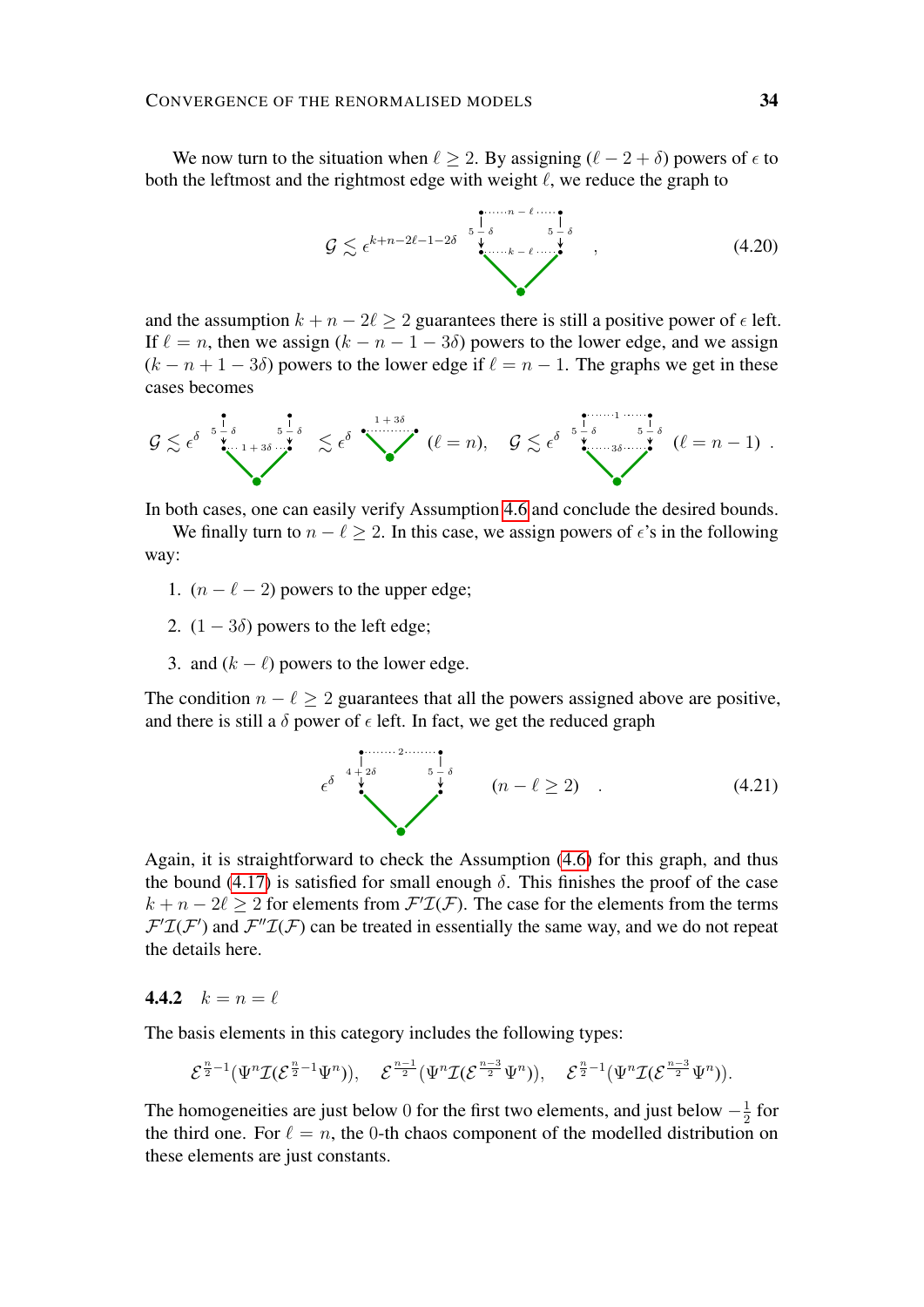We first treat the first two elements. For both of them, the contribution to the 0-th chaos of  $(\hat{\Pi}_0^{\epsilon}\tau)(\varphi_0^{\lambda})$  is given by

$$
n! \cdot \epsilon^{n-2} \xrightarrow{\lambda_n} - n! \cdot C_n^{(\epsilon)} = -n! \cdot \epsilon^{n-2} \xleftarrow{\lambda_n}, \quad (4.22)
$$

where the equality comes from the definition of the kernel  $\rightarrow \rightarrow \bullet$  as well as  $C_n^{(\epsilon)}$  in [\(4.13\)](#page-30-1). Since there is a strictly positive power of  $\epsilon$ , by assigning  $(n - 2 - \delta)$  powers to the dotted line in the above graph, we deduce that this object can be bounded by the graph

$$
\mathcal{G} = \epsilon^{\delta} \stackrel{\bullet \cdots 2 + \delta \cdots \bullet}{\bullet} \tag{4.23}
$$

It is then clear that one has  $I^{\mathcal{G}}_{\lambda} \leq \epsilon^{\delta} \lambda^{-\delta}$ , which satisfies the bound [\(4.17\)](#page-32-1). We now turn to the third element  $\mathcal{E}^{\frac{n}{2}-1}(\Psi^n\mathcal{I}(\mathcal{E}^{\frac{n-3}{2}}\Psi^n))$ . The expression of the 0-th chaos is essentially the same as the previous two, except that one replaces  $\epsilon^{n-2}$  by  $\epsilon^{n-\frac{5}{2}}$ , as well as the renormalisation constant  $C_n^{(\epsilon)}$  by  $C_n^{\prime(\epsilon)}$ . Noting from [\(4.13\)](#page-30-1) that

$$
C_n^{\prime(\epsilon)} = \epsilon^{-\frac{1}{2}} C_n^{(\epsilon)},\tag{4.24}
$$

we obtain the expression of the 0-th chaos component of the element  $(\hat{\Pi}_0^{\epsilon}\tau)(\varphi_0^{\lambda})$  (up to the sign) as

$$
n! \cdot \epsilon^{n-2} \xleftarrow[n]{\qquadn \atop n \rightarrow \infty} \lesssim \epsilon^{\delta} \xrightarrow{\bullet \cdots \frac{5}{2} + \delta \cdots}, \quad n \ge 3,
$$

where the above bound follows from assigning  $n - \frac{5}{2} - \delta$  powers of  $\epsilon$  to the kernels represented by the dotted lines. This expression is bounded by  $\epsilon^{\delta} \lambda^{-\frac{1}{2}-\delta}$ , and corresponds to the correct homogeneity (below  $-\frac{1}{2}$  $\frac{1}{2}$ ) if  $\delta$  is sufficiently small. We have thus proved the bound [\(4.17\)](#page-32-1) for the case  $k = n = \ell$ .

# 4.4.3  $k = n + 1, \ell = n$

We now deal with the case  $k = n + 1$  and  $\ell = n$ , which belongs to the first order homogeneous chaos. There are two situations in this case; the first one includes basis vectors of the form

$$
\tau = \mathcal{E}^{\frac{n-1}{2}}(\Psi^{n+1}\mathcal{I}(\mathcal{E}^{\frac{n-3}{2}}\Psi^n)), \qquad |\tau| = -\frac{1}{2} - (2n+1)\kappa.
$$

The 1-st chaos component of  $(\hat{\Pi}_0^{\epsilon} \tau)(\varphi_0^{\lambda})$  is given by

$$
(n+1)! \left( \epsilon^{n-2} \left( \begin{array}{c} 0 \\ \epsilon^{n-2} \end{array} \begin{array}{c} 0 \\ \epsilon^{n-1} \end{array} \right) = -(n+1)! \cdot \epsilon^{n-2} \left( \begin{array}{c} 0 \\ \epsilon^{n-1} \end{array} \right), (4.25)
$$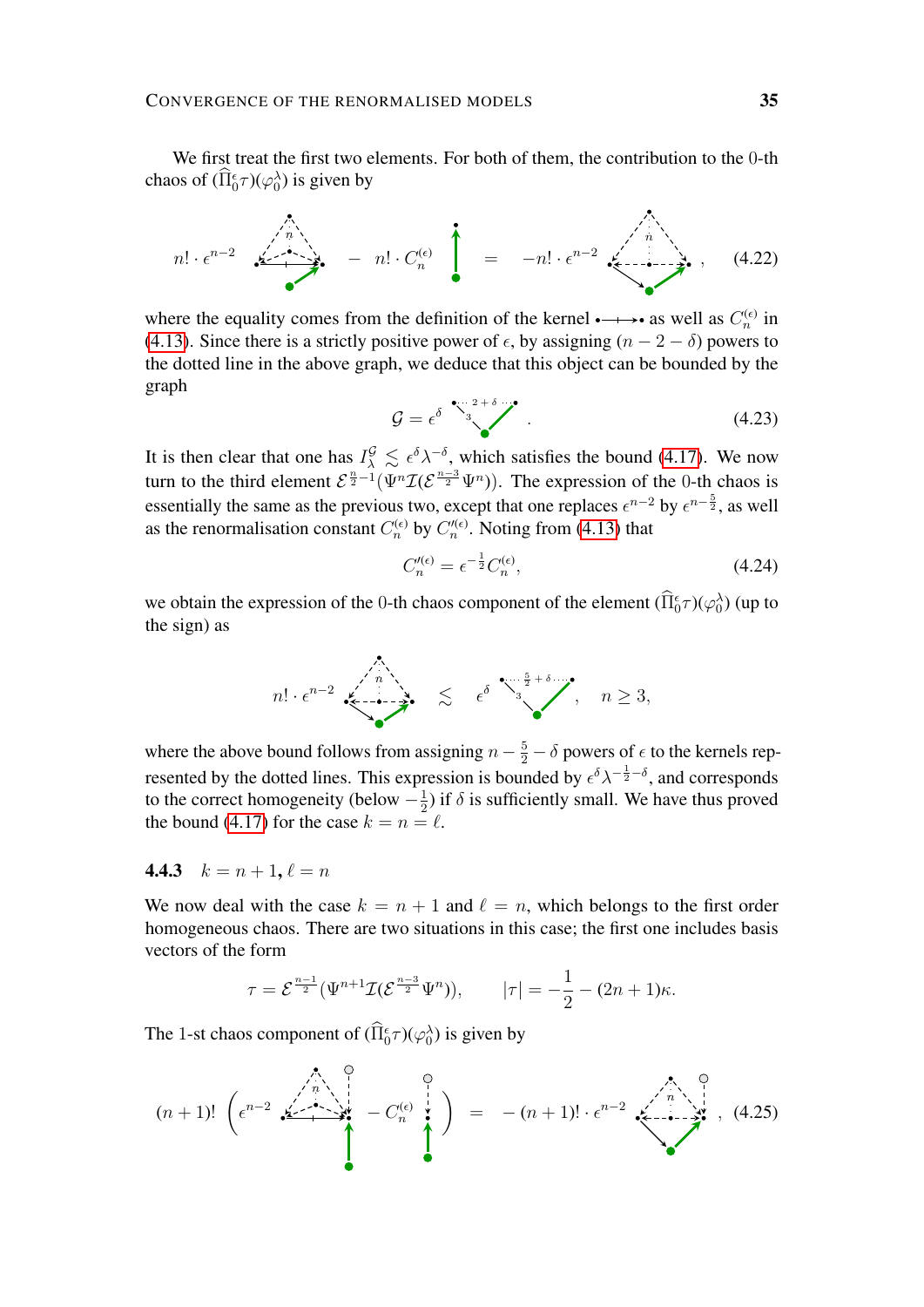where we have used the expression of  $C_n^{(\epsilon)}$  in [\(4.13\)](#page-30-1). The second moment of this expression is then bounded (up to a constant multiple) by the graph

$$
\mathcal{G} = \epsilon^{2n-4} \sum_{i=3}^{n} \sum_{\mathbf{0}\neq 3\neq i}^{n} \lesssim \epsilon^{2\delta} \left(2+\delta \sum_{i=3}^{n} \sum_{\mathbf{0}\neq 3\neq i}^{n} \delta \right), \tag{4.26}
$$

which clearly satisfies the bound

$$
I_{\lambda}^{\mathcal{G}} \lesssim \epsilon^{2\delta} \lambda^{-1-2\delta}.
$$

The exponent on  $\lambda$  will be bigger than twice the homogeneity of  $\tau$  for small enough  $\delta$ . Thus, the bound [\(4.17\)](#page-32-1) holds for the element  $\mathcal{E}^{\frac{n-1}{2}}(\Psi^{n+1}\mathcal{I}(\mathcal{E}^{\frac{n-3}{2}}\Psi^n)).$ 

The second situation for  $k = n + 1$  includes the basis elements

$$
\tau = \mathcal{E}^{\frac{n-1}{2}}(\Psi^{n+1}\mathcal{I}(\mathcal{E}^{\frac{n}{2}-1}\Psi^n)) \quad \text{or} \quad \tau = \mathcal{E}^{\frac{n}{2}}(\Psi^{n+1}\mathcal{I}(\mathcal{E}^{\frac{n-3}{2}}\Psi^n)).
$$

In both cases, we have  $|\tau| = -(2n+1)\kappa$ , just below 0. Since there is no renormalisation beyond Wick ordering on these elements, the 1-st chaos component of  $(\hat{\Pi}_0^{\epsilon}\tau)(\varphi_0^{\lambda})$  (for both of them) is given by

(n + 1)! · n− <sup>3</sup> 2 . . . . . .n . (4.27)

The second moment of this expression is bounded by the graph



which immediately gives

$$
I_{\lambda}^{\mathcal{G}} \lesssim \epsilon^{\delta} \lambda^{-3\delta}.
$$

Since the homogeneities for these two  $\tau$ 's are below 0, we thus conclude the bound [\(4.17\)](#page-32-1) for this case.

# 4.4.4  $n = k + 1, \ell = k$

We now turn to this last case. To keep notations consistent, we switch  $n$  to  $n + 1$  and write the symbols as  $\mathcal{E}^a(\Psi^n \mathcal{I}(\mathcal{E}^b \Psi^{n+1}))$  and  $\ell = n$ . The symbols in this category that need a mass renormalisation are of the form

$$
\tau = \mathcal{E}^{\frac{n}{2}-1}(\Psi^n \mathcal{I}(\mathcal{E}^{\frac{n}{2}-1}\Psi^{n+1})), \quad |\tau| = -\frac{1}{2} - (2n+1)\kappa, \quad n \ge 3.
$$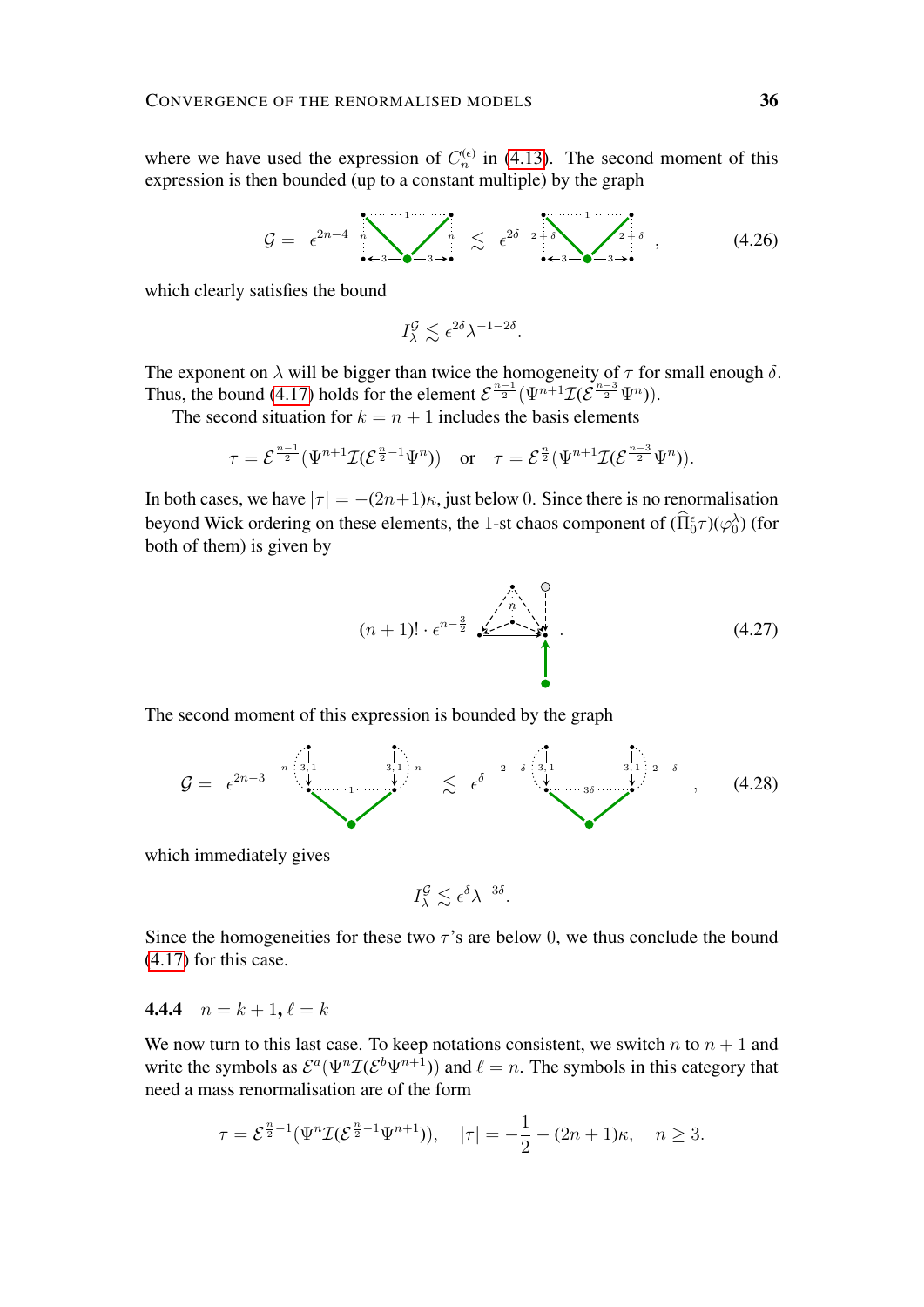The component in the 1-st Wiener chaos of the object  $(\hat{\Pi}_{0}^{\epsilon}\tau)(\varphi_{0}^{\lambda})$  is given by

$$
(n+1)! \left( \epsilon^{n-2} \begin{array}{c} \wedge \\ \wedge \\ \wedge \end{array} \begin{array}{c} \wedge \\ \wedge \\ \wedge \end{array} \begin{array}{c} \wedge \\ \wedge \\ \wedge \end{array} \begin{array}{c} \wedge \\ \wedge \\ \wedge \end{array} \begin{array}{c} \wedge \\ \wedge \\ \wedge \end{array} \begin{array}{c} \wedge \\ \wedge \\ \wedge \end{array} \begin{array}{c} \wedge \\ \wedge \\ \wedge \end{array} \begin{array}{c} \wedge \\ \wedge \\ \wedge \end{array} \begin{array}{c} \wedge \\ \wedge \end{array} \begin{array}{c} \wedge \\ \wedge \end{array} \begin{array}{c} \wedge \\ \wedge \end{array} \begin{array}{c} \wedge \\ \wedge \end{array} \begin{array}{c} \wedge \\ \wedge \end{array} \begin{array}{c} \wedge \\ \wedge \end{array} \begin{array}{c} \wedge \\ \wedge \end{array} \begin{array}{c} \wedge \\ \wedge \end{array} \begin{array}{c} \wedge \wedge \\ \wedge \end{array} \begin{array}{c} \wedge \wedge \\ \wedge \end{array} \begin{array}{c} \wedge \wedge \\ \wedge \end{array} \begin{array}{c} \wedge \wedge \\ \wedge \end{array} \begin{array}{c} \wedge \wedge \\ \wedge \end{array} \begin{array}{c} \wedge \wedge \\ \wedge \end{array} \begin{array}{c} \wedge \wedge \\ \wedge \end{array} \begin{array}{c} \wedge \wedge \\ \wedge \end{array} \begin{array}{c} \wedge \wedge \\ \wedge \end{array} \begin{array}{c} \wedge \wedge \\ \wedge \end{array} \begin{array}{c} \wedge \wedge \\ \wedge \end{array} \begin{array}{c} \wedge \wedge \\ \wedge \end{array} \begin{array}{c} \wedge \wedge \\ \wedge \end{array} \begin{array}{c} \wedge \wedge \\ \wedge \end{array} \begin{array}{c} \wedge \wedge \\ \wedge \end{array} \begin{array}{c} \wedge \wedge \\ \wedge \end{array} \begin{array}{c} \wedge \wedge \wedge \wedge \wedge \\ \wedge \end{array} \begin{array}{c} \wedge \wedge \wedge \wedge \wedge \wedge \
$$

The second moment of the last term above is relatively easier to to treat. In fact, it is bounded by the graph

$$
\mathcal{G} = \epsilon^{n-2} \left[ \begin{array}{ccc} \mathbf{1} & \mathbf{1} & \mathbf{1} & \mathbf{1} \\ \mathbf{1} & \mathbf{1} & \mathbf{1} & \mathbf{1} \\ \mathbf{1} & \mathbf{1} & \mathbf{1} & \mathbf{1} \end{array} \right]^{n} \quad \lesssim \quad \epsilon^{2\delta - 2 + \delta} \left[ \begin{array}{ccc} \mathbf{1} & \mathbf{1} & \mathbf{1} & \mathbf{1} \\ \mathbf{1} & \mathbf{1} & \mathbf{1} & \mathbf{1} \\ \mathbf{1} & \mathbf{1} & \mathbf{1} & \mathbf{1} \end{array} \right]^{2 + \delta} \quad (4.30)
$$

which clearly gives the desired bound  $I^{\mathcal{G}}_{\lambda} \leq \epsilon^{2\delta} \lambda^{-1-2\delta}$ . For the two terms in the parenthesis, by the definition of  $C_n^{(\epsilon)}$ , their difference can be expressed by the graph

 n−2 , (4.31)

where • www • denotes the renormalised distribution/kernel  $\mathcal{R}(KG_{\epsilon}^{n})$ , which has degree  $n + 3$ . Thus, the second moment of this object is bounded by

$$
\epsilon^{2n-4} \quad {}^{n+3,-1} \quad \begin{array}{ccc}\n \stackrel{\cdots}{\sim} & \epsilon^{2\delta} & \stackrel{\cdots}{\sim} & \epsilon^{2\delta+6,-1} \\
 \downarrow^{n+3,-1} & \stackrel{\smile}{\sim} & \epsilon^{2\delta+6,-1} \\
 \end{array} \tag{4.32}
$$

Again, one can verify that Assumption [4.6](#page-28-0) is satisfied, and thus one has

$$
I_\lambda^{\mathcal{G}} \lesssim \epsilon^{2\delta} \lambda^{-1-2\delta},
$$

which vanishes at the right homogeneities if  $\delta$  is sufficiently small.

We now turn to the other two terms in this category, which are of the forms

$$
\mathcal{E}^{\frac{n}{2}-1}(\Psi^n\mathcal{I}(\mathcal{E}^{\frac{n-1}{2}}\Psi^n)), \qquad \mathcal{E}^{\frac{n-1}{2}}(\Psi^n\mathcal{I}(\mathcal{E}^{\frac{n}{2}-1}\Psi^n)),
$$

and both have homogeneities just below 0. For both symbols, the components of  $(\hat{\Pi}_0^{\epsilon}\tau)(\varphi_0^{\lambda})$  in the 1-st chaos can be expressed by

$$
(n+1)! \cdot \epsilon^{n-\frac{3}{2}} \underbrace{\sum_{i=1}^{n} \cdots \sum_{i=1}^{n}}_{\bigcirc} \tag{4.33}
$$

whose second moment is bounded by the graph

$$
\mathcal{G} = \epsilon^{2n-3} \quad \begin{matrix} \begin{matrix} 1 & 1 & 1 & 1 \\ 0 & 1 & 1 \\ 0 & 0 & 0 \end{matrix} \end{matrix} \quad \begin{matrix} 1 & 1 & 1 \\ 0 & 1 & 1 \\ 0 & 0 & 0 \end{matrix} \end{matrix} \quad \begin{matrix} \begin{matrix} 1 & 1 & 1 \\ 0 & 1 & 1 \\ 0 & 0 & 0 \end{matrix} \end{matrix} \quad \begin{matrix} \begin{matrix} 1 & 1 & 1 \\ 0 & 1 & 1 \\ 0 & 0 & 0 \end{matrix} \end{matrix} \tag{4.34}
$$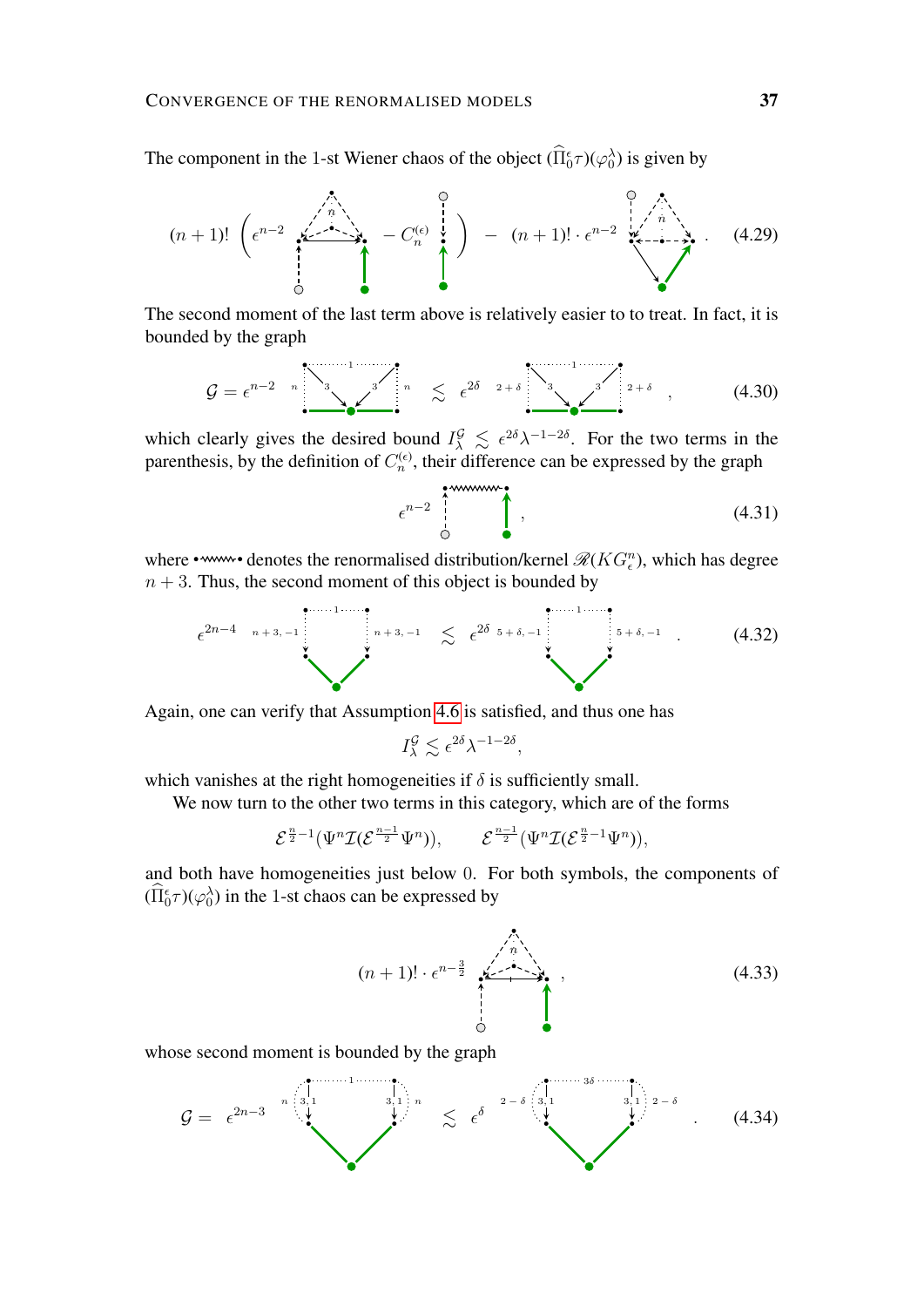Again, this object vanishes at the correct homogeneity. This concludes the proof of the bound [\(4.17\)](#page-32-1) for all symbols with negative homogeneity that contains a strictly positive appearance of  $\mathcal{E}$ .

# 4.5 The bounds [\(4.3\)](#page-26-0) and [\(4.4\)](#page-26-1)

We first deal with the bound [\(4.3\)](#page-26-0) on  $\hat{f}^{\epsilon}$ . By inspection of the formal right hand side of the abstract equation, we need to prove [\(4.3\)](#page-26-0) for  $\beta = \frac{j-1}{2}$  $\frac{-1}{2}$  and formal symbols  $\tau$  of the form

$$
\tau = \Psi^{j+2-n} \underbrace{\left(\mathcal{I}(\mathcal{E}^{\frac{q-1}{2}} \Psi^{q+2})\right)^a \left(\mathcal{I}(\mathcal{E}^{\frac{q-1}{2}} \Psi^{q+1})\right)^b X^c}_{\sigma}, \qquad n \ge 4, \quad a+b+c \le n.
$$

Since  $\hat{f}_z^{\epsilon} = f_z^{\text{Wick}}$ , and that the Wick renormalised model  $(\Pi^{\text{Wick}}, f^{\text{Wick}})$  satisfies the relation [\(2.11\)](#page-11-0), we have

$$
\widehat{f}_z^{\epsilon}(\mathscr{E}_0^{\frac{j-1}{2}}\tau) = -\epsilon^{\frac{j-1}{2}}(\Pi_z^{\text{Wick}}\Psi^{j+2-n})(z)(\Pi_z^{\text{Wick}}\sigma)(z),
$$

where  $\sigma$  is the basis vector as indicated above. Since the homogeneity of  $\sigma$  is strictly positive, the expression above is 0 if any of the factors of  $\sigma$  has a positive power. Thus, the only situation we need to consider for the bound on  $\hat{f}_z^{\epsilon}$  ( $\mathcal{E}_0^{\frac{j-1}{2}}\tau$ ) is  $\tau = \Psi^{j+2-n}$ , and as a consequence, we get

$$
D^{\ell} \hat{f}_z^{\epsilon} ( \mathscr{E}_0^{\frac{j-1}{2}} (\Psi^{j+2-n}) ) = - \epsilon^{\frac{j-1}{2}} ( D^{\ell} \Pi_0^{\text{Wick}} \Psi^{j+2-n} ) (z).
$$

By the definition of  $\Pi^{\text{Wick}}$ , the right hand side above can be expressed as a Hermite polynomial, each term being proportional to

$$
\epsilon^{\frac{j-1}{2}}(C_1^{(\epsilon)})^k(D^{\ell}\Psi_{\epsilon}^{j+2-n-2k})(z)=\epsilon^{\frac{j-1}{2}}(C_1^{(\epsilon)})^k\sum_{\sum|q_i|=|\ell|}(D^{q_1}\Psi_{\epsilon})(z)\cdots(D^{q_{j+2-n-2k}}\Psi_{\epsilon})(z).
$$

<span id="page-37-0"></span>where we have written  $\Psi_{\epsilon} = \Pi_0 \Psi = K * \xi_{\epsilon}$  for simplicity. Now, taking expectation on the right hand side above, using generalised Hölder's inequality, and the fact that  $C_1^{\epsilon} \sim \epsilon^{-1}$ , we get

$$
\mathbf{E}|D^{\ell}\hat{f}_z^{\epsilon}(\mathcal{E}_0^{\frac{j-1}{2}}(\Psi^{j+2-n}))| \lesssim \max_{k \le \frac{1}{2}(j+2-n)} \epsilon^{\frac{j-1}{2}-k} \sum_{\sum |q_i|=|\ell|} \prod_i (\mathbf{E}|D^{q_i}\Psi_{\epsilon}|^{j+2-n-2k})^{\frac{1}{j+2-n-2k}}.
$$
\n(4.35)

By equivalence of moments in Wiener chaos, each of the above factor is equivalent to  $\mathbf{E}|(D^{q_i}\Psi_{\epsilon})(z)|$ , which could be bounded by

<span id="page-37-1"></span>
$$
\mathbf{E}|(D^{q_i}\Psi_{\epsilon})(z)| \lesssim (\mathbf{E}|(D^{q_i}\Psi_{\epsilon})(z)|^2)^{\frac{1}{2}} \lesssim \epsilon^{-\frac{1}{2}-|q_i|},\tag{4.36}
$$

where we have used  $\mathbf{E} | (D^{q_i} K * \xi_{\epsilon})|^2 \lesssim \epsilon^{-1-2|q_i|}$ . Combining [\(4.35\)](#page-37-0) and [\(4.36\)](#page-37-1), we get

$$
\mathbf{E} |D^\ell \widehat{f_z^\epsilon}(\mathscr{E}_0^{\frac{j-1}{2}} (\Psi^{j+2-n}))| \lesssim \epsilon^{\frac{j-1}{2} - \frac{j+2-n}{2} - |\ell|},
$$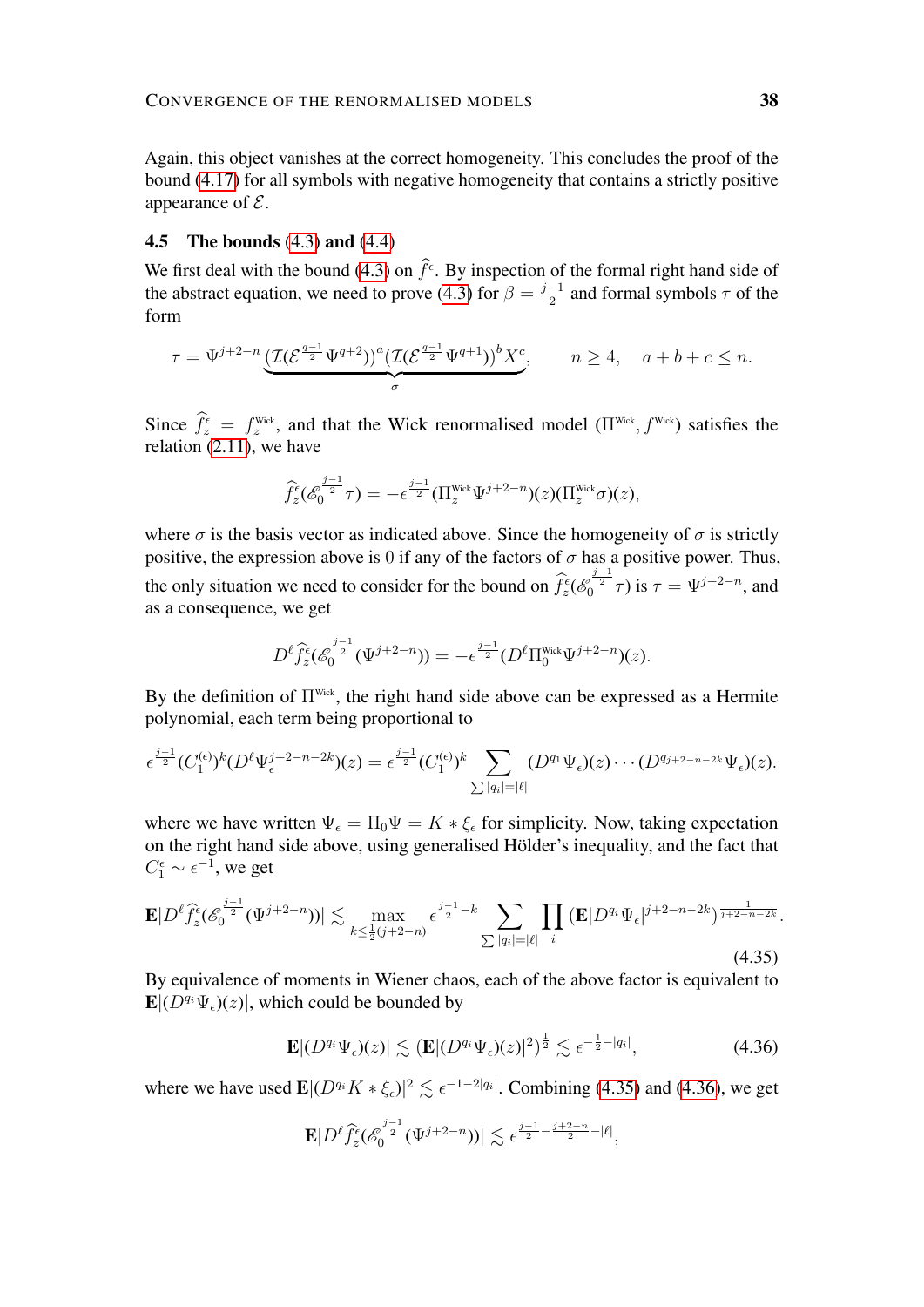where we used the fact that there are totally  $j + 2 - n - 2k$  factors in the product, and  $\sum |q_i| = |\ell|.$  Since  $|\tau| < -\frac{j+2-n}{2}$  $\frac{2-n}{2}$ , this establishes the bound [\(4.3\)](#page-26-0).

We now turn to the bound [\(4.4\)](#page-26-1) for  $\tau \in \mathcal{U}$ , which includes  $\Psi$ ,  $\mathcal{I}(\mathcal{E}^{\frac{j-1}{2}}\Psi^{j+2})$ ,  $\mathcal{I}(\mathcal{E}^{\frac{j-1}{2}}\Psi^{j+1})$ , 1 and X. The bound is trivial for 1 and X, and is also straightforward for Ψ. The treatment for the rest two basis elements are similar, and we only give details for  $\tau = \mathcal{I}(\mathcal{E}^{\frac{j-1}{2}} \Psi^{j+2})$ . Since the test function  $\psi$  annihilates affine functions, we have

(Πb z τ )(ψ λ z ) = j−1 2 . . . . . . <sup>j</sup> + 2 . (4.37)

It then follows that we have the bound

$$
\mathbf{E} |(\widehat{\Pi}_{z}^{\epsilon}\tau)(\psi_{z}^{\lambda})|^{2} \lesssim \epsilon^{j-1} \qquad \qquad \downarrow \qquad \qquad \searrow \qquad \epsilon^{2(|\tau|-\zeta)} \qquad \qquad \downarrow \qquad \searrow \qquad \epsilon^{2(|\tau|-\zeta)} \qquad \qquad \downarrow \qquad (4.38)
$$

Since  $2\zeta \in (2, 3)$  and  $2|\tau| = 1 - 2(j + 2)\kappa$ , the conditions for Assumption [4.6](#page-28-0) can be verified straightforwardly, and thus one obtains

$$
\mathbf{E} |(\widehat{\Pi}_{z}^{\epsilon}\tau)(\psi_{z}^{\lambda})|^{2} \lesssim \lambda^{1-2|\tau|+2\zeta} \epsilon^{2|\tau|-2|\zeta|} = \lambda^{2\zeta+\theta} \epsilon^{2|\tau|-2|\zeta|}
$$

for some positive  $\theta$ . The bound for  $\tau = \mathcal{I}(\mathcal{E}^{\frac{j-1}{2}}\Psi^{j+1})$  follows in essentially the same way.

# <span id="page-38-0"></span>5 Identification of the limits

We are now ready to address the main theme of the article: identifying the large scale limits of microscopic models under various assumptions on  $V$ . As mentioned in the introduction, we will see that the large scale limit of these near-critical models are described by  $\Phi_3^4$  as long as V is symmetric, but described by either  $\Phi_3^3$  or OU processes when asymmetry is present.

The intuitive explanation of why this is so is that  $\langle V \rangle$  is really only a 0-th order approximation to the "real" effective potential felt by the system at large scales. Since pitchfork bifurcations are structurally unstable, one would indeed expect higher-order corrections to  $\langle V \rangle$  to turn this into a saddle-node bifurcation for generic non-symmetric potentials.

The following picture illustrates our results, with the light shaded curve representing the symmetric case and the black curve representing the generic case when  $\langle V \rangle$ undergoes a pitchfork bifurcation. Here, the field  $\Phi$  is represented on the horizontal axis and the bifurcation parameter  $\theta$  on the vertical axis (with positive direction pointing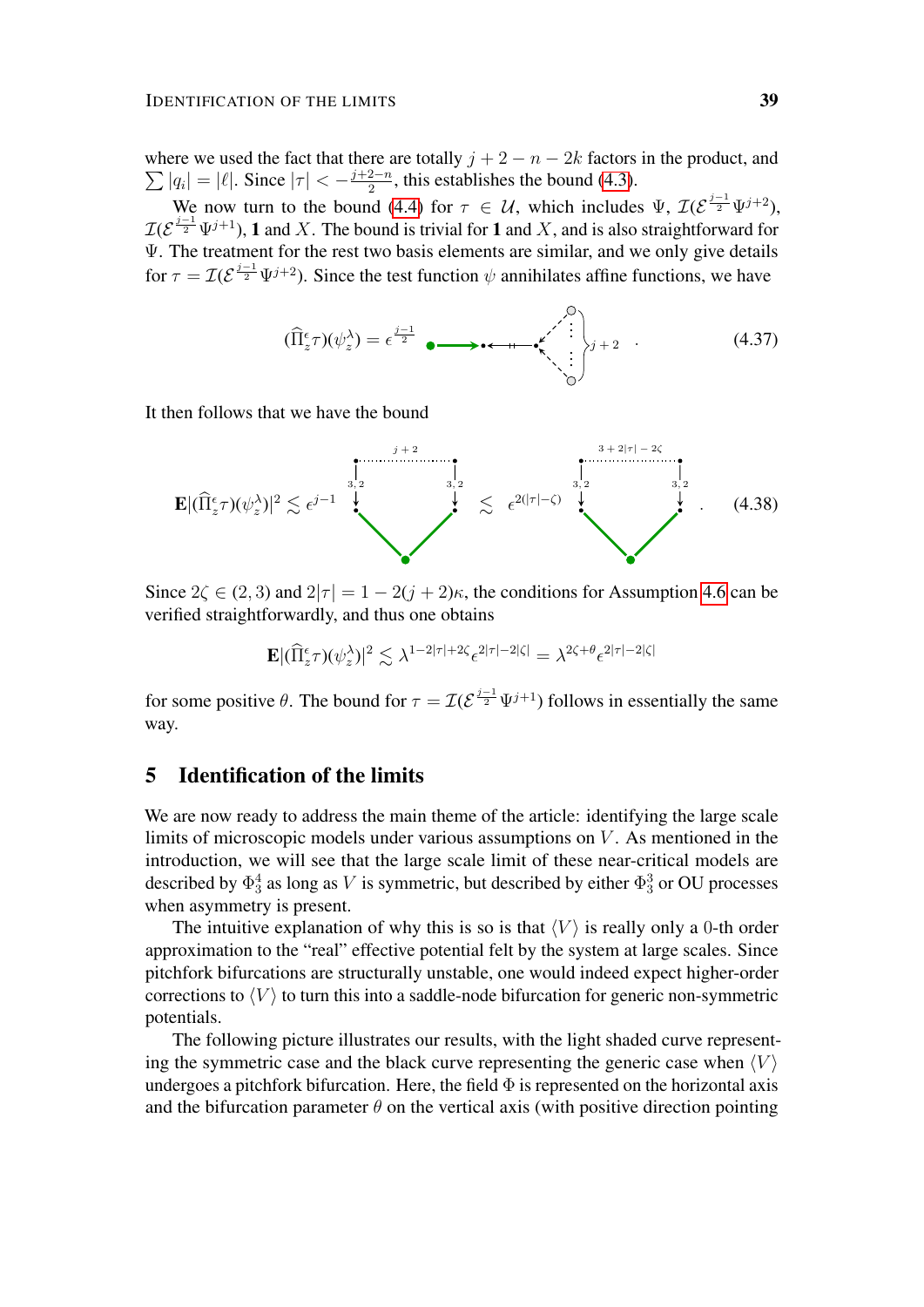

The reason why, in the symmetric case, we see the bifurcation at  $\theta \approx -\epsilon |\log \epsilon|$  rather than  $\theta \approx \epsilon$  is due to the additional mass renormalisation appearing in  $\Phi_3^4$ . In the generic case where  $\langle V \rangle$  is asymmetric (and the quantity A defined in [\(1.10\)](#page-4-1) is non-zero), we can see that the asymmetry separates one local minimum from two other critical points, and creates a saddle-node bifurcation. It turns out that this bifurcation then occurs at  $\theta = c^* \epsilon^{\frac{2}{3}} + \mathcal{O}(\epsilon^{\frac{8}{9}})$  for an explicitly given constant  $c^*$ .

The weak noise regime is similar to the weakly nonlinear regime, except that the critical  $\theta$  at which one sees a pitchfork or saddle-node bifurcation is different. We will formulate precisely and prove these results below, starting with the weakly nonlinear regime.

# 5.1 Weakly nonlinear regime

Let  $\tilde{u}$  be a process on a large torus satisfying

$$
\partial_t \tilde{u} = \Delta \tilde{u} - \epsilon V'_{\theta}(\tilde{u}) + \hat{\xi},
$$

and the re-centered and rescaled process  $u_{\epsilon}$  to be

$$
u_{\epsilon^{\alpha}} = \epsilon^{-\frac{\alpha}{2}} (\tilde{u}(t/\epsilon^{2\alpha}, x/\epsilon^{\alpha}) - h),
$$

where  $\alpha$  is the scale, and h is a small parameter depending on  $\epsilon$ , both to be chosen later. By setting  $\delta = \epsilon^{\alpha}$ , it is easy to see that  $u_{\delta}$  satisfies the equation

$$
\partial_t u_\delta = \Delta u_\delta - \delta^{\frac{1}{\alpha} - \frac{5}{2}} V_\theta'(\delta^{\frac{1}{2}} u_\delta + h) + \delta^{-\frac{5}{2}} \hat{\xi}(t/\delta^2, x/\delta).
$$

Note that the noise term is equivalent in law to  $\xi * \rho_{\delta}$  for some mollifier  $\rho$  rescaled at size  $\delta$ , expanding  $V'_{\theta}$  with respect to Hermite polynomials, we get

$$
\partial_t u_\delta = \Delta u_\delta - \delta^{\frac{1}{\alpha}-1} \sum_{j=0}^m \widehat{a}_j^{(h)}(\theta) \cdot \delta^{\frac{j-3}{2}} H_j(u_\delta; C_1^{(\delta)}) + \xi_\delta, \tag{5.1}
$$

where

<span id="page-39-0"></span>
$$
\widehat{a}_j^{(h)}(\theta) = \sum_{k=j}^m \binom{k}{j} \widehat{a}_k(\theta) \cdot h^{k-j}.
$$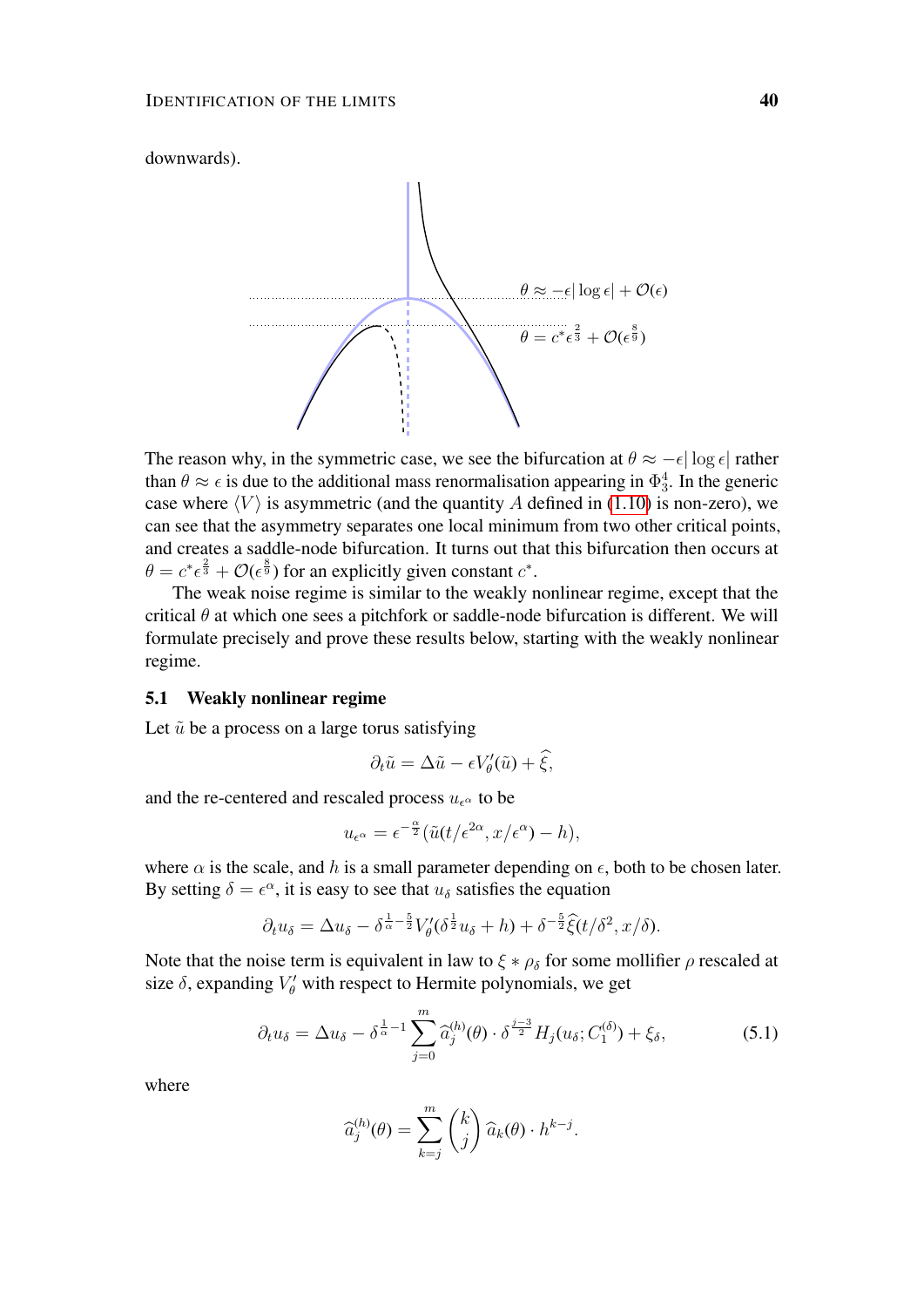We now fix  $\gamma \in (1, \frac{6}{5})$  $\frac{6}{5}$ ),  $\eta \in (-\frac{m+1}{2m})$  $\frac{n+1}{2m}, \frac{1}{2}$  $\frac{1}{2}$ ), and we shall lift the above equation to the abstract  $\mathcal{D}_{\xi}^{\gamma,\eta}$  space associated to the model  $\mathfrak{M}_{\delta} = M_{\delta} \mathscr{L}_{\delta}(\xi_{\delta})$  as in Theorem [4.3.](#page-25-1) We also let  $\phi_0^{(\delta)} \in C^{\gamma, \eta}_{\delta}$  such that  $\|\phi_0^{(\delta)}\|$  $\phi_0^{(\delta)}$ ;  $\phi_0 \|_{\gamma, \eta; \delta} \to 0$  for some  $\phi_0 \in \mathcal{C}^{\eta}$ . The corresponding abstract fixed point equation then has the form

$$
\Phi^{(\delta)} = \mathcal{P}\mathbf{1}_{+}\left(\Xi - \sum_{j=4}^{m} \lambda_j^{(\delta)} \mathcal{Q}_{\leq 0} \widehat{\mathcal{E}}^{\frac{j-3}{2}} \mathcal{Q}_{\leq 0}((\Phi^{(\delta)})^j) - \sum_{j=0}^{3} \lambda_j^{(\delta)} \mathcal{Q}_{\leq 0}((\Phi^{(\delta)})^j)\right) + \widehat{P}\phi_0^{(\delta)}.
$$
\n(5.2)

Comparing the right hand sides of [\(3.15\)](#page-24-1) and [\(5.1\)](#page-39-0), we should choose the coefficients  $\lambda_i^{(\delta)}$  $_j^{(0)}$ 's to be

$$
\lambda_j^{(\delta)} = \delta^{\frac{1}{\alpha}-1} \cdot \hat{a}_j^{(h)}(\theta), \qquad j \ge 3;
$$
  
\n
$$
\lambda_2^{(\delta)} = \delta^{\frac{1}{\alpha}-\frac{3}{2}} \cdot \hat{a}_2^{(h)}(\theta);
$$
  
\n
$$
\lambda_1^{(\delta)} = \delta^{\frac{1}{\alpha}-2} \cdot \hat{a}_1^{(h)}(\theta) - \delta^{\frac{2}{\alpha}-2} C_{\delta,\theta,h};
$$
  
\n
$$
\lambda_0^{(\delta)} = \delta^{\frac{1}{\alpha}-\frac{5}{2}} \cdot \hat{a}_0^{(h)}(\theta) - \delta^{\frac{2}{\alpha}-\frac{5}{2}} C'_{\delta,\theta,h} - 6 \lambda_2^{(\delta)} \lambda_3^{(\delta)} C_2^{(\delta)},
$$

where

$$
C_{\delta,\theta,h} = \sum_{n=2}^{m-1} (n+1)^2 n! \cdot (\widehat{a}_{n+1}^{(h)}(\theta))^2 \cdot C_n^{(\delta)} + \sum_{n=3}^{m-2} (n+2)! \cdot \widehat{a}_n^{(h)}(\theta) \cdot \widehat{a}_{n+2}^{(h)}(\theta) \cdot C_n^{(\delta)}
$$
  
=  $18\widehat{a}_3^2 c_2 |\log \delta| + \mathcal{O}(1);$   

$$
C'_{\delta,\theta,h} = \sum_{n=3}^{m-1} (n+1)! \cdot \widehat{a}_n^{(h)}(\theta) \cdot \widehat{a}_{n+1}(\theta) C_n^{(\delta)} = A + \mathcal{O}(\delta, \theta, h),
$$

Here, the quantity  $A$  is given by

<span id="page-40-0"></span>
$$
A = \sum_{n=3}^{m-1} (n+1)! \cdot \hat{a}_n \hat{a}_{n+1} C_n,
$$
\n(5.3)

and  $C_n$ 's are the limits of  $C_n^{(\delta)}$ 's (recall that they do converge to a finite limit for  $n \geq 3$ ). It is then clear that the reconstructed solution  $u_{\delta} = \widehat{\mathcal{R}}^{\delta} \Phi^{(\delta)}$  exactly solves [\(5.1\)](#page-39-0) with initial condition  $\phi_0^{(\delta)}$  $\mathcal{O}_0^{(0)}$ . Here, we have used the notation  $\mathcal{O}(a, b)$  to denote  $\mathcal{O}(a \vee b)$ .

By Theorem [4.3,](#page-25-1) there exists a limiting model  $\mathfrak{M} \in \mathscr{M}_0$  such that  $\|\mathfrak{M}_{\delta}; \mathfrak{M}\|_{\delta;0} \to 0.$ If  $\lambda_i^{(\delta)}$  $j_j^{(0)}$  converges to some  $\lambda_j \in \mathbf{R}$  for each j, then by Theorem [3.12,](#page-21-1) we will have  $\|\Phi^{(\delta)};\Phi\|_{\gamma,\eta;\delta}\to 0$ , where  $\Phi\in\mathcal{D}^{\gamma,\eta}$  associated to the model  $\mathfrak{M}$  solves the fixed point equation

<span id="page-40-1"></span>
$$
\Phi = \mathcal{P}\mathbf{1}_{+}\left(\Xi - \sum_{j=4}^{m} \lambda_j \mathcal{Q}_{\leq 0} \widehat{\mathcal{E}}^{\frac{j-3}{2}} (\mathcal{Q}_{\leq 0}(\Phi^j)) - \sum_{j=0}^{3} \lambda_j \mathcal{Q}_{\leq 0}(\Phi^j)\right) + \widehat{P}\phi_0.
$$
 (5.4)

The continuity of the reconstruction operator thus implies  $u_{\delta} \to u = \widehat{\mathcal{R}} \Phi$  in  $\mathcal{C}^{\eta}$ . In what follows, we will choose the small parameter h as well as the scale  $\alpha$  in a proper way such that the coefficients  $\lambda_i^{(\delta)}$  $j^{(0)}$ 's do converge to the desired limiting values under various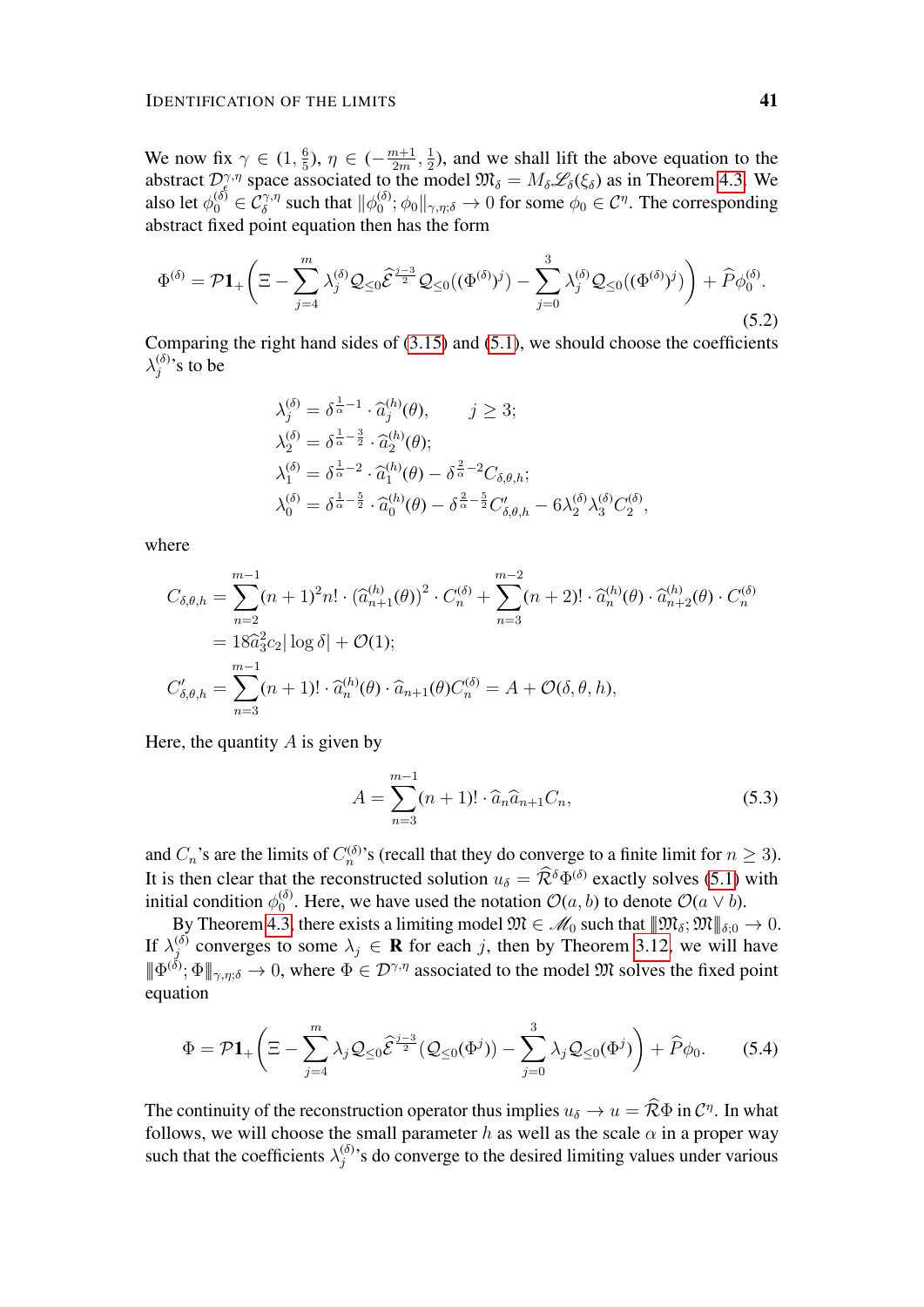assumptions on V. Once these limiting values  $\lambda_j$ 's are known, we can immediately derive the limiting equation that u solves. We will also always assume that  $u_{\delta}$  solves [\(5.1\)](#page-39-0) on [0, T]  $\times$  T<sup>3</sup> with initial condition  $\phi_0^{(\delta)}$  $\binom{0}{0}$ .

We now assume that  $\langle V_{\theta} \rangle$  satisfies a pitchfork bifurcation at (0, 0). Then, by the conditions [\(1.8\)](#page-3-2) and [\(1.9\)](#page-4-2), the coefficients  $\hat{a}_j^{(h)}$  $j_j^{(h)}(\theta)$  on the right hand side of [\(5.1\)](#page-39-0) satisfy

<span id="page-41-0"></span>
$$
\begin{aligned}\n\widehat{a}_j^{(h)}(\theta) &= \widehat{a}_j + \mathcal{O}(\theta, h), \qquad j \ge 3; \\
\widehat{a}_2^{(h)}(\theta) &= 3\widehat{a}_3 h + \mathcal{O}(\theta, h^2); \\
\widehat{a}_1^{(h)}(\theta) &= 3\widehat{a}_3 h^2 + \widehat{a}_1' \theta + \mathcal{O}(\theta^2, \theta h, h^3); \\
\widehat{a}_0^{(h)}(\theta) &= \widehat{a}_3 h^3 + \widehat{a}_1' \theta h + \frac{\widehat{a}_0''}{2} \cdot \theta^2 + \mathcal{O}(\theta^3, \theta h^2, h^4),\n\end{aligned} \tag{5.5}
$$

As already mentioned in the introduction, whether one could obtain  $\Phi_3^4$  in the large scale limit depends on whether the quantity A defined in [\(5.3\)](#page-40-0) is 0. In the case  $A = 0$ , we have the following theorem.

**Theorem 5.1.** *Let*  $A = 0$ *. If we set*  $\alpha = 1$ *,*  $h = 0$ *, and* 

$$
\theta = \theta(\epsilon) = \frac{18\widehat{a}_3^2 c_2}{\widehat{a}_1'} \cdot \epsilon |\log \epsilon| + \lambda \epsilon + o(\epsilon),
$$

*then*  $u_{\epsilon}$  converges in probability in  $C^{\eta}([0,T] \times \mathbf{T}^{3})$  to the  $\Phi_{3}^{4}(\widehat{a}_{3})$  *family of solutions*<br>indexed by ) with initial condition  $\phi$ *indexed by*  $\lambda$  *with initial condition*  $\phi$ *.* 

*Proof.* Since  $\alpha = 1$ , we actually have  $\epsilon = \delta$ . From [\(5.5\)](#page-41-0), we immediately deduce that

$$
\lambda_j^{(\epsilon)} \to \widehat{a}_j, \qquad j \ge 3.
$$

Since  $h = 0$ , we have  $\hat{a}_2(\theta) \sim \epsilon \log \epsilon$ , which gives  $\lambda_2^{(\epsilon)} \sim \epsilon^{\frac{1}{2}} \log \epsilon \to 0$ . For  $\lambda_0^{(\epsilon)}$  $\mathfrak{g}_0^{(\epsilon)}$ , we have

$$
\widehat{a}_0(\theta) \sim \epsilon^2 \log^2 \epsilon, \qquad \lambda_2^{(\epsilon)} = \mathcal{O}(\epsilon^{\frac{1}{2}} \log \epsilon),
$$

so the only problematic term is  $C'_{\epsilon,\theta}$ . But note that  $A = 0$ , this term also vanishes, so we also have  $\lambda_0^{(\epsilon)} \to 0$ .

We now turn to  $\lambda_1^{(\epsilon)}$ <sup>(e)</sup>. Note that both  $\hat{a}_1(\theta) \cdot \epsilon^{-1}$  and  $C_{\epsilon,\theta}$  diverge logarithmically, but<br>expanding class in  $\theta$  quarantees that these two divergent terms cancel the prefactor of the term  $\epsilon |\log \epsilon|$  in  $\theta$  guarantees that these two divergent terms cancel each other, so  $\lambda_1^{(\epsilon)}$  $\frac{1}{1}$  converges to some finite quantity  $\lambda_1$ , depending on the choice  $\lambda$  in front of the  $\epsilon$  term in  $\theta$ . This implies that when restricted to basis vectors without an appearance of  $\mathcal{E}$ , the formal right hand side of [\(5.4\)](#page-40-1) is identical as that of  $\Phi_3^4(\hat{a}_3)$  with a proporting term proper linear term.

Since the action of the model  $\mathfrak{M}$  on basis vectors without an appearance of  $\mathcal E$  are precisely the same as the limiting model in  $\Phi_3^4$ , and its action on symbols with  $\mathcal E$  yields 0, it then follows immediately that  $u = \hat{\mathcal{R}} \Phi$  for the limiting equation does coincide with the  $\Phi_3^4(\hat{a}_3)$  family. This completes the proof. with the  $\Phi_3^4(\hat{a}_3)$  family. This completes the proof.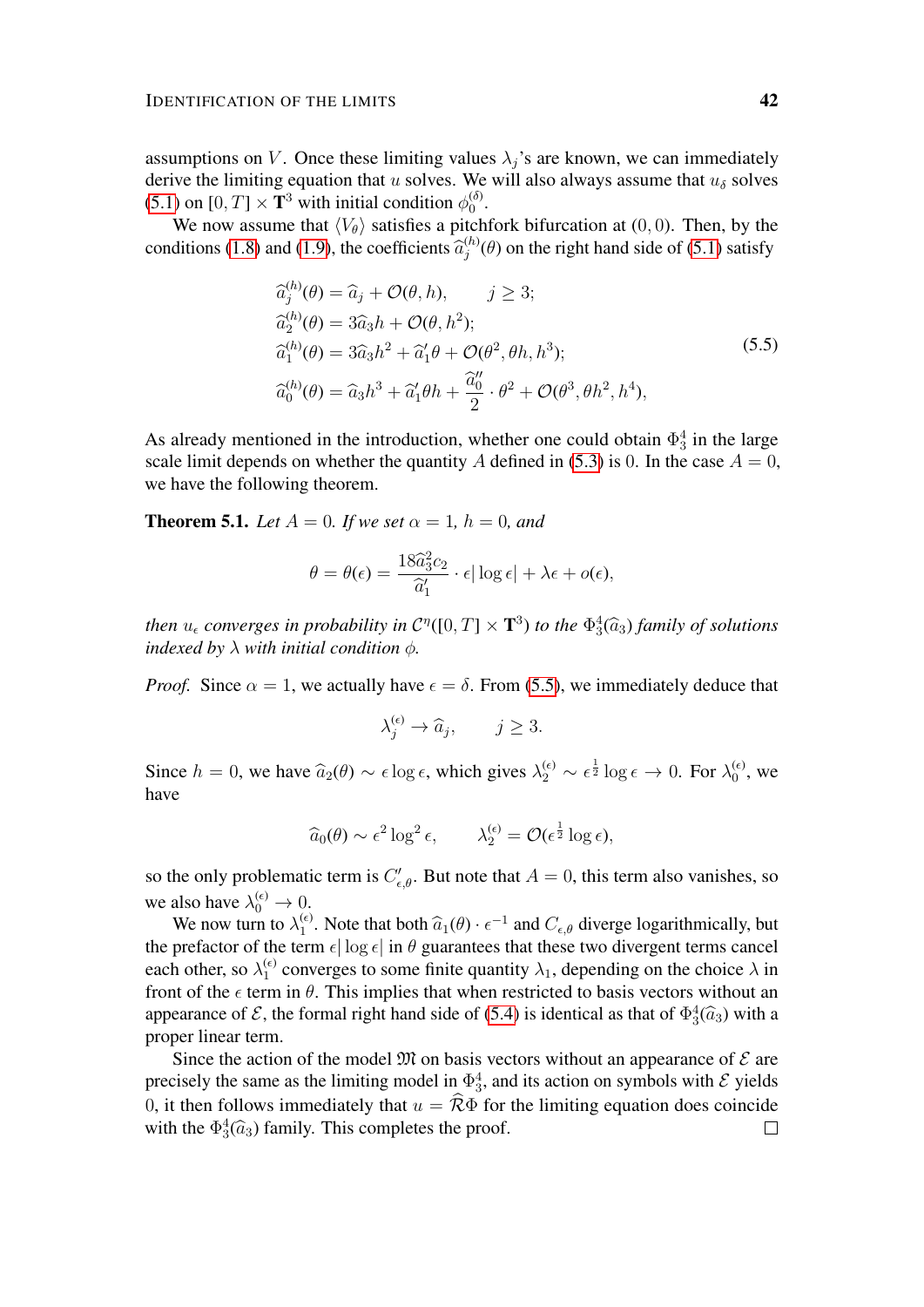Note that the leading order term of  $\theta(\epsilon)$  is negative since  $\hat{a}'_1 < 0$ . We now turn to assume trie case where  $A \neq 0$ . We could assume without loss of generality that the asymmetric case where  $A \neq 0$ . We could assume without loss of generality that  $A > 0$ . The main statement is the following.

<span id="page-42-0"></span>**Theorem 5.2.** *Let*  $A > 0$ *, and assume*  $\theta = \rho \epsilon^{\beta}$  *near the origin* ( $\rho > 0$ ).

*1.* If  $\beta < \frac{2}{3}$ , then there exists three distinct choices  $h_{\epsilon}^{(1)} < h_{\epsilon}^{(2)} < h_{\epsilon}^{(3)}$  such that *at scale*  $\alpha = \frac{1+\beta}{2}$  $rac{+\beta}{2}$ , both  $u_{\delta}^{(1)}$  $u_\delta^{(1)}$  and  $u_\delta^{(3)}$  $\delta^{(3)}$  converges in probability to u while  $u_{\delta}^{(2)}$ δ *converges in probability to* v*, where* u *and* v *solves the equations*

$$
\partial_t u = \Delta u - 2|\hat{a}'_1|\rho u + \xi, \qquad \partial_t v = \Delta v + |\hat{a}'_1|\rho v + \xi,
$$

*respectively, both with initial data*  $\phi_0$ *.* 

2. If  $\beta > \frac{2}{3}$ , then there exists a unique choice  $h_{\epsilon}$  such that at scale  $\alpha = \frac{5}{6}$  $\frac{5}{6}$ , the *process*  $u_{\delta}$  *converges in probability to the solution* u *of the equation* 

$$
\partial_t u = \Delta u - 3\left(\widehat{a}_3 A^2\right)^{\frac{1}{3}} u + \xi
$$

*with initial data*  $\phi_0$ *.* 

*3. If*  $\beta = \frac{2}{3}$  $\frac{2}{3}$  and  $\theta = \rho \epsilon^{\frac{2}{3}}$ , then there exists a critical value

<span id="page-42-1"></span>
$$
\rho^* = \frac{3}{|\widehat{a}'_1|} \cdot \left(\frac{\widehat{a}_3 A^2}{4}\right)^{\frac{1}{3}}
$$
\n(5.6)

*such that for*  $\rho < \rho^*$  (and resp.  $\rho > \rho^*$ ) there exist one (and three, resp.) *choices of h such that at scale*  $\alpha = \frac{5}{6}$  $\frac{5}{6}$ ,  $u_{\epsilon}$  *converges to one or three distinct O.U. processes.*

*For*  $\rho = \rho^*$ , there exist two distinct choices  $h_{\epsilon}^{(1)} < h_{\epsilon}^{(2)}$  such that for  $h = h_{\epsilon}^{(1)}$ , at *scale*  $\alpha = \frac{8}{9}$  $\frac{8}{9}$ ,  $u_{\epsilon}$  *converges to the solution u of the equation* 

$$
\partial_t u = \Delta u + 3 \left( \frac{\widehat{a}_3^2 A}{2} \right)^{\frac{1}{3}} : u^2 : + \xi,
$$

while for  $h=h^{(2)}_\epsilon,$   $u_{\epsilon^\alpha}$  still converges to O.U. at scale  $\alpha=\frac{5}{6}$  $\frac{5}{6}$ .

All the convergences above are in  $\mathcal{C}^{\eta}([0,T] \times \mathbf{T}^3)$ .

**Remark 5.3.** The situation for  $\beta = \frac{2}{3}$  $\frac{2}{3}$  and  $\rho < \rho^*$  (or  $\rho > \rho^*$ ) are similar to that of  $\beta > \frac{2}{3}$  (or  $\beta < \frac{2}{3}$ ), except that the coefficients in the limiting equations are different. The other difference is that in the case  $\rho > \rho^*$ , the three choices of h gives three different limiting O.U. processes, unlike when  $\beta < \frac{2}{3}$ , two of the three h's gives the same limiting equation.

We will give the proof of the above theorem for the most interesting case  $\beta = \frac{2}{3}$  $\frac{2}{3}$ and the proof for the other two situations are essentially the same but only simpler. We will make use of the following elementary lemma.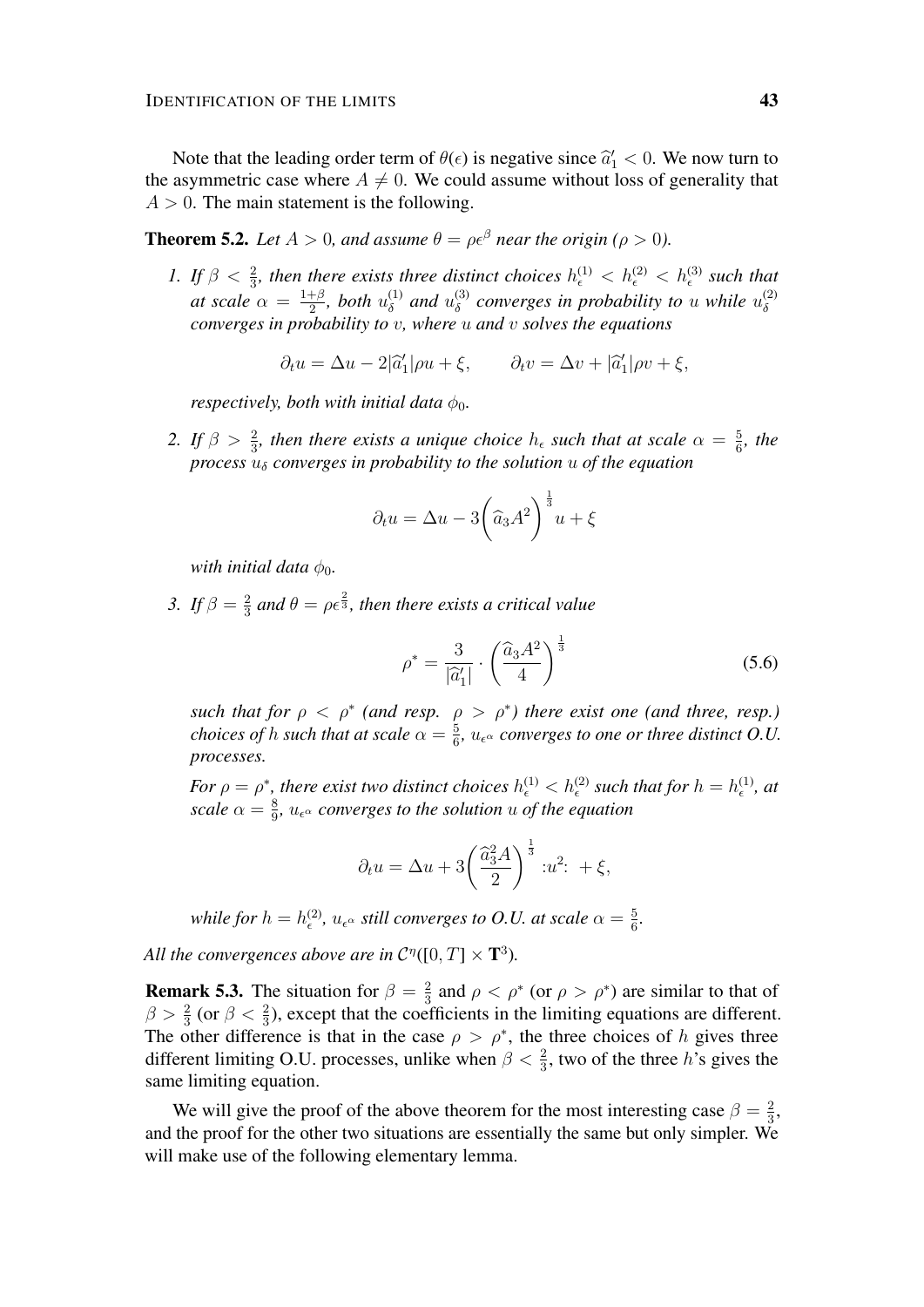**Lemma 5.4.** *Let*  $A > 0$ *. For any*  $\rho > 0$ *, let*  $f_{\rho}(r) = \hat{a}_3 r^3 + \rho \hat{a}_1^{\prime} r - A$ *. Let*  $\rho^*$  *be the* same as in (5.6). Then the equation  $f(r) = 0$  has one two or three distinct real roots *same as in* [\(5.6\)](#page-42-1)*. Then, the equation*  $f_o(r) = 0$  *has one, two, or three distinct real roots for*  $\rho < \rho^*$ ,  $\rho = \rho^*$  *and*  $\rho > \rho^*$ *, respectively. In particular, for*  $\rho = \rho^*$ *, the two roots*  $r_1 < r_2$  *satisfy* 

$$
r_1 = -\left(\frac{A}{2\widehat{a}_3}\right)^{\frac{1}{3}}, \qquad r_2 > \left(\frac{A}{2\widehat{a}_3}\right)^{\frac{1}{3}}.
$$

*Proof.* If  $f_o(r) = 0$  has exactly two distinct roots, then since  $A > 0$ , the smaller one must also be a local maximum for  $f_{\rho}$ . The value of  $\rho^*$  and that root could then be computed directly, and all other assertions follow.  $\Box$ 

### Proof of Theorem [5.2.](#page-42-0)

We only give details to the case when  $\beta = \frac{2}{3}$  $\frac{2}{3}$  so  $\theta = \rho \epsilon^{\frac{2}{3}}$ . For  $\rho = \rho^*$ , let  $r_1 < r_2$ be the two roots to the equation  $f_{\rho^*}(r) = 0$ , and set

$$
\alpha_1 = \frac{8}{9}, \qquad \theta \sim \rho^* \delta_1^{\frac{3}{4}}, \qquad h_\delta^{(1)} = r_1 \delta_1^{\frac{3}{8}} = r_1 \epsilon^{\frac{1}{3}};
$$
  

$$
\alpha_2 = \frac{5}{6}, \qquad \theta \sim \rho^* \delta_2^{\frac{4}{5}}, \qquad h_\delta^{(2)} = r_2 \delta_1^{\frac{2}{5}} = r_2 \epsilon^{\frac{1}{3}},
$$

For the choice of  $(\alpha_1, h^{(1)})$ , we deduce from the properties of  $\hat{a}_j^{(h)}$ <br>for all  $j \neq 2$  while  $\lambda_j^{(h)}(\theta)$ 's that  $\lambda_j^{(\delta_1)}\to 0$ for all  $j \neq 2$ , while

$$
\lambda_2^{(\delta_1)} \to -3\bigg(\frac{\widehat{a}_3^2 A}{2}\bigg)^{\frac{1}{3}}.
$$

The claim then follows immediately. For the choice  $(\alpha_2, h^{(2)})$ , we have  $\lambda_j^{(\delta_2)} \to 0$  for all  $j \neq 1$  and  $\lambda_1^{(\delta_2)}$  converges to some positive real number. Thus, the limiting process in this case is O.U..

For  $\rho < \rho^*$  and  $\rho > \rho^*$ , one should note that there exist one (or three, respectively) distinct real solutions to the equation

$$
f_{\rho}(r)=0.
$$

By setting  $\alpha = \frac{5}{6}$  $\frac{5}{6}$  and  $h_{\delta} = r\delta^{\frac{2}{5}} = r\epsilon^{\frac{1}{3}}$  with the roots r, one can show that all  $\lambda_j^{(\delta)}$  $j^{(0)}$ 's vanish in the limit except  $\lambda_1^{(\delta)}$  which converges to a finite quantity. The form of the limiting equation then follows immediately. The coefficient of the drift term can be found by computing the roots to  $f_{\rho}(r) = 0$ , but this is not important here. This completes the proof.

<span id="page-43-0"></span>**Remark 5.5.** One can also adjust  $\theta$  to the second order. In fact, for

$$
\theta = \rho_1 \epsilon^{\beta_1} + \rho_2 \epsilon^{\beta_2}
$$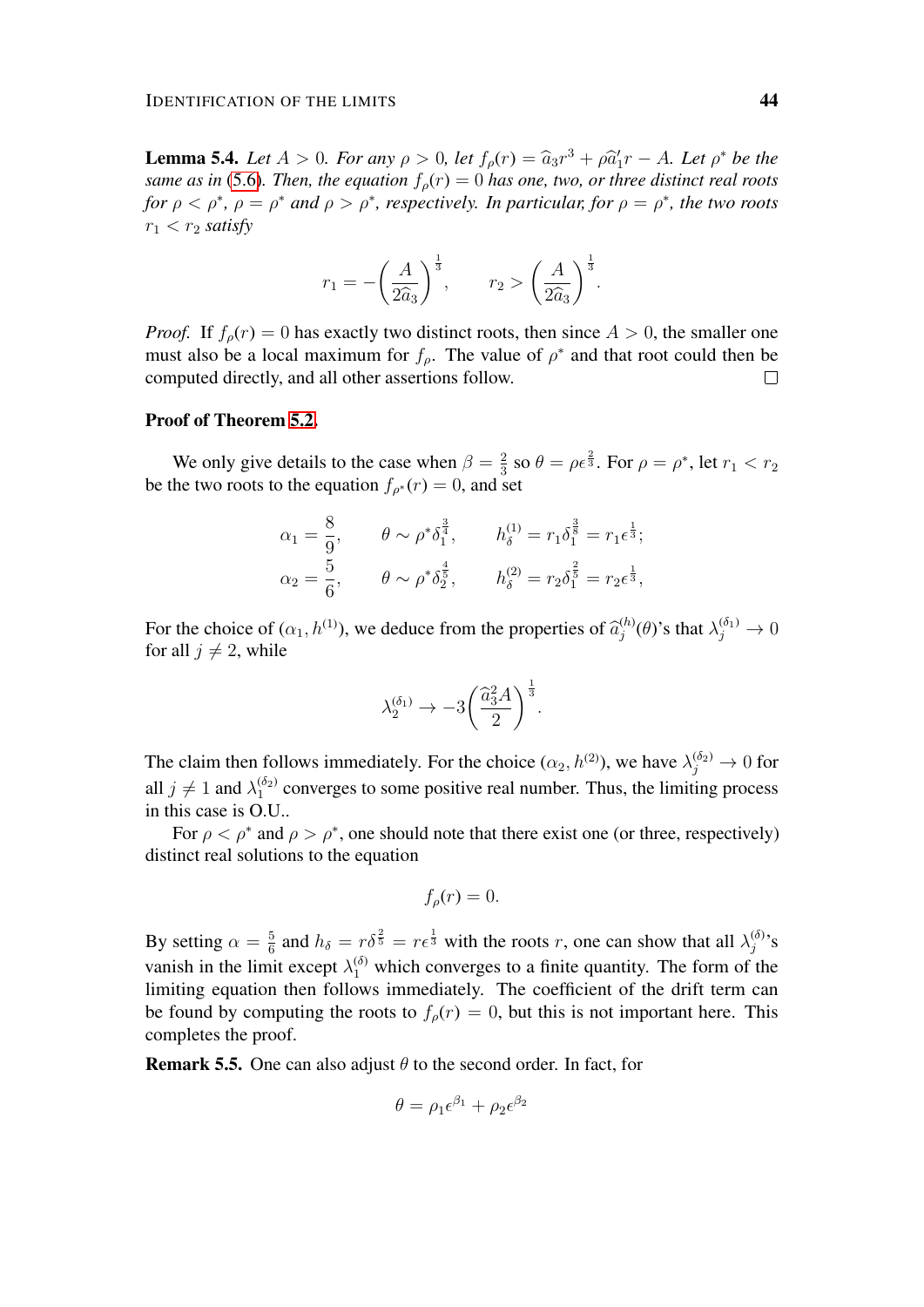with  $\beta_1 = \frac{2}{3}$  $\frac{2}{3}$  and  $\rho_1 = \rho^*$ , it is not difficult to show that if  $\beta_2 < \frac{8}{9}$  $\frac{8}{9}$  and  $\rho_2 > 0$ , then one still gets three OU's, but two of them are observed at larger scales than  $\frac{5}{6}$ . If  $\beta_2 \ge \frac{8}{9}$  $\frac{8}{9}$ then one can get  $\Phi_3^3$ . This can be illustrated by the following figure.



Here, each  $\bullet$  represents a stable OU process (the one with two arrows pointing to it indicates that the two limiting OU processes have the same coefficient), each represents an unstable OU process, and the green node  $\bullet$  represents a  $\Phi_3^3$  equation. The difference between the two green dots are that the limit represented by the one at the bottom represents a  $\Phi_3^3$  family parametrised by the coefficient  $\rho_2$ , while the one on the right has the canonical Wick product meaning. Finally, the numbers next to each node indicates the scale  $\alpha$ .

Note that for the branch containing the saddle-node bifurcation, the scale increases from  $\frac{1}{2}$  to  $\frac{8}{9}$  continuously with respect to the exponents ( $\beta_1$ ,  $\beta_2$ ). One can also obtain such a complete description for the symmetric case, but we omit the statement of the details for conciseness. Also, the reason that the three nodes  $\bullet$  on the right of the figure all exhibit scale  $\frac{5}{6}$  is that we only include the case when  $\rho_1 > 0$ . In fact, one can also recover the scales from  $\frac{1}{2}$  to  $\frac{5}{6}$  continuously by considering  $\beta_1 < \frac{2}{3}$  $rac{2}{3}$  and  $\rho_1 < 0$ .

**Remark 5.6.** We now very briefly discuss the case when  $\langle V_{\theta} \rangle$  has a stable extreme point or a saddle-node bifurcation near the origin. The proofs are much simpler than the pitchfork bifurcation case, so we do not give details here. In both cases, no re-centering is needed so  $h = 0$ .

If  $\langle V \rangle$  has a stable extreme point at the origin, then  $\hat{a}_1 \neq 0$ . In this case, we choose  $\alpha = \frac{1}{2}$  $\frac{1}{2}$  (so  $\delta = \epsilon^{\frac{1}{2}}$ ). Since we always assume  $\hat{a}_0 = 0$ , then as long as  $\theta = o(\epsilon)$ , all  $\lambda_j^{(\delta)}$  $j^{(0)}$ 's vanish in the limit except  $\lambda_1^{(\delta)} \to \hat{a}_1$ . Thus, the process  $u_{\delta}$  converges in probability to the limit the limit

$$
\partial_t u = \Delta u - \widehat{a}_1 u + \xi.
$$

In the case of saddle-node bifurcation when  $\hat{a}_0 = \hat{a}_1 = 0$  but  $\hat{a}_2 \neq 0$ , the correct scale here should be  $\alpha = \frac{2}{3}$ . Then, as long as  $\theta = o(\delta) = o(\epsilon^{\frac{3}{2}})$ , all  $\lambda_i^{(\delta)} \to 0$  except for  $\lambda_2^{(\delta)}$  $\frac{2}{3}$ . Then, as long as  $\theta = o(\delta) = o(\epsilon^{\frac{3}{2}})$ , all  $\lambda_j^{(\delta)} \to 0$  except for  $\lambda_2^{(\delta)}$ 2 which converges to  $\hat{a}_2$ . This gives the limiting equation

$$
\partial_t u = \Delta u - \widehat{a}_2 : u^2: + \xi.
$$

If  $\theta = \mathcal{O}(\epsilon^{\frac{3}{2}})$ , then the resulting limit is a  $\Phi_3^3$  family. Note that in the above two cases, no further renormalisation is needed beyond the usual Wick ordering, so they can actually be treated using the methods developed in [\[DPD03\]](#page-49-3) and [\[EJS13\]](#page-49-1).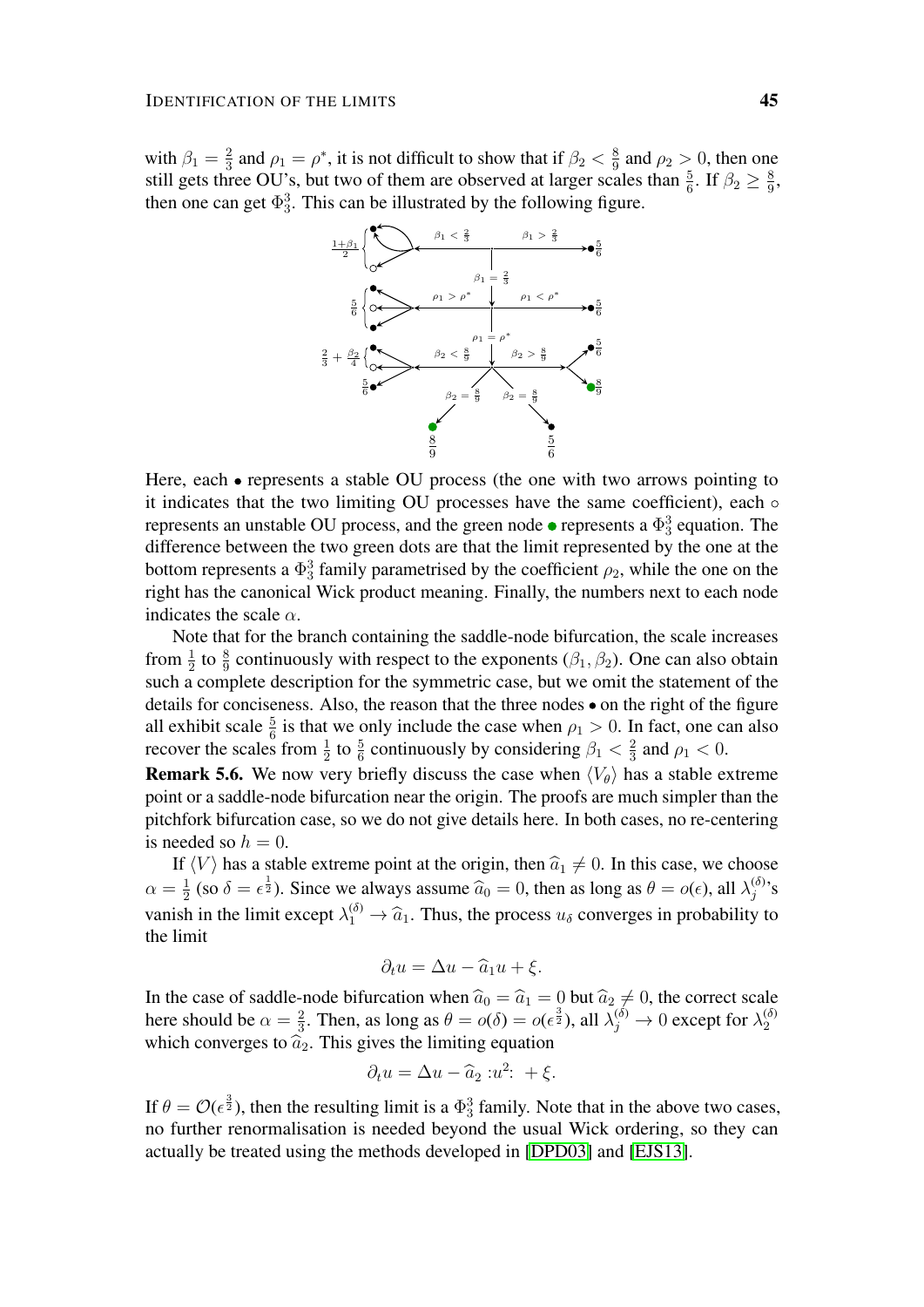# 5.2 Weak noise regime

We now consider the weak noise regime. Here, we assume  $V : \theta \mapsto V_{\theta}(\cdot)$  is smooth in  $\mathcal{C}^8$  functions so that it can be expanded near  $x = 0$  as in [\(1.15\)](#page-6-1). We also assume that V has a pitchfork bifurcation near the origin in the sense of [\(1.16\)](#page-6-2). Let  $\tilde{u}$  be the process satisfying

<span id="page-45-0"></span>
$$
\partial_t \tilde{u} = \Delta \tilde{u} - V_{\theta}'(\tilde{u}) + \epsilon^{\frac{1}{2}} \hat{\xi},
$$

and define  $u_{\epsilon^{\alpha}}$  to be

$$
u_{\epsilon^{\alpha}} = \epsilon^{-\frac{1+\alpha}{2}} (\tilde{u}(t/\epsilon^{2\alpha}, x/\epsilon^{\alpha}) - h).
$$

By setting  $\delta = \epsilon^{\alpha}$ , we see that  $u_{\delta}$  satisfies the equation

$$
\partial_t u_\delta = \Delta u_\delta - \sum_{j=0}^6 a_j^{(h)}(\theta) \delta^{\frac{j-1}{2\alpha} + \frac{j-5}{2}} u_\delta^j - \delta^{-\frac{1}{2\alpha} - \frac{5}{2}} F_{\theta,h}(\delta^{\frac{1}{2\alpha} + \frac{1}{2}} u_\delta) + \xi_\delta \tag{5.7}
$$

for certain function  $F_{\theta,h}$  satisfying  $|F_{\theta,h}(x)| \lesssim |x|^7$  uniformly over  $|\theta|, |h|, |x| < 1$ , and the coefficients  $a_i^{(h)}$  $j^{(n)}$ 's satisfy

<span id="page-45-3"></span>
$$
a_j^{(h)}(\theta) = \sum_{k=j}^{6} a_k(\theta) \binom{k}{j} \cdot h^{k-j} + \mathcal{O}(h^{7-j}), \qquad 0 \le j \le 6. \tag{5.8}
$$

Similar as before, we always assume [\(5.7\)](#page-45-0) starts with initial data  $\phi_0^{(\delta)} \in C_\delta^{\gamma,\eta}$  such that  $\|\phi_0^{(\delta)}\|$  $\phi_0^{(\delta)}$ ;  $\phi_0 \|_{\gamma,\eta;\delta} \to 0$  for some  $\phi_0 \in \mathcal{C}^{\eta}$ .

We still let  $\mathfrak{M}_{\delta} = M_{\delta} \mathcal{L}_{\delta}(\xi_{\delta})$  be the renormalised model as before,  $\mathcal{D}_{\delta}^{\gamma,\eta}$  $\widehat{\delta}^{\gamma,\eta}$  and  $\widehat{\mathcal{R}}^{\delta}$  be the associated space and reconstruction operator, and consider the abstract fixed point equation

<span id="page-45-1"></span>
$$
\Phi^{(\delta)} = \mathcal{P} \mathbf{1}_{+} \left( \Xi - \sum_{j=4}^{6} \lambda_j^{(\delta)} \mathcal{Q}_{\leq 0} \widehat{\mathcal{E}}^{\frac{j-3}{2}} \mathcal{Q}_{\leq 0} ((\Phi^{(\delta)})^j) - \sum_{j=0}^{3} \lambda_j^{(\delta)} \mathcal{Q}_{\leq 0} ((\Phi^{(\delta)})^j) - \delta^{-\frac{1}{2\alpha} - \frac{5}{2}} F_{\theta, h} (\delta^{\frac{1}{2\alpha} + \frac{1}{2}} \widehat{\mathcal{R}}^{\delta} \Phi^{\delta}) \cdot \mathbf{1} \right) + \widehat{P} \phi_0^{(\delta)}.
$$
\n(5.9)

Here, we allow the parameters  $\theta$  and h to depend on  $\delta$ , which is indeed the case we consider later. The following statement is an analogy to Theorem [3.12.](#page-21-1) It will be crucial to proving the convergence of  $u_{\delta}$  to corresponding limits in various situations.

<span id="page-45-2"></span>**Theorem 5.7.** Let  $\mathfrak{M}_{\delta} \in \mathcal{M}_{\delta}$  and  $\mathfrak{M} \in \mathcal{M}$  be as before, and let  $\alpha \leq 1$ . Suppose  $|F_{\theta,h}(x)| \lesssim |x|^7$  *near the origin uniformly over*  $|\theta|, |h| < 1$ *, and suppose for each j,* there exists  $\lambda_j \in \mathbf{R}$  such that  $\lambda_j^{(\delta)} \to \lambda_j$ . Then, there exists a short existence time T *such that there is a unique fixed point solution*  $\Phi \in \mathcal{D}^{\gamma,\eta}$  *to the equation* 

$$
\Phi = \mathcal{P}{\bf 1}_+\left(\Xi - \sum_{j=4}^6\lambda_j\mathcal{Q}_{\leq 0}\widehat{\mathcal{E}}^{\frac{j-3}{2}}(\mathcal{Q}_{\leq 0}(\Phi^j)) - \sum_{j=0}^3\lambda_j\mathcal{Q}_{\leq 0}(\Phi^j)\right) + \widehat{P}\phi_0.
$$

*Furthermore, for every small enough*  $\delta$ , there also exists a fixed point solution  $\Phi^{(\delta)}$   $\in$  $\mathcal{D}_{\delta}^{\gamma,\eta}$  $\delta^{\gamma,\eta}$  to [\(5.9\)](#page-45-1) up to the same time  $T$  such that  $\|\Phi^{(\delta)},\Phi\|_{\gamma,\eta;\delta,0}\to 0.$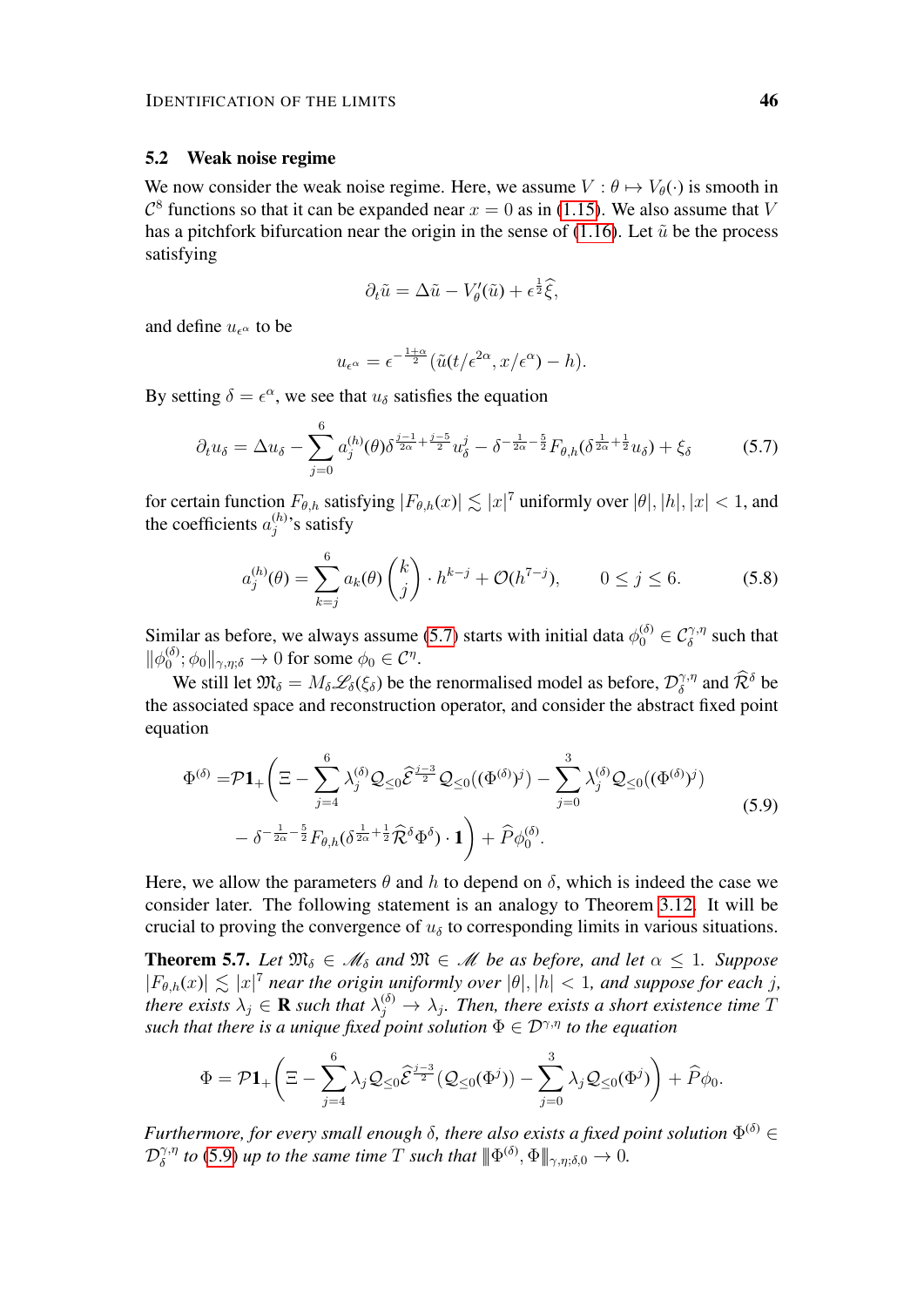<span id="page-46-0"></span>*Proof.* In view of Theorem [3.12,](#page-21-1) it suffices to prove that the map (up to some fixed time  $S$ )

$$
\Phi^{(\delta)} \mapsto \delta^{-\frac{1}{2\alpha} - \frac{5}{2}} \mathcal{P} \mathbf{1}_{+} (F_{\theta,h} (\delta^{\frac{1}{2\alpha} + \frac{1}{2}} \widehat{\mathcal{R}}^{\delta} \Phi^{\delta}) \cdot \mathbf{1}) \tag{5.10}
$$

is locally Lipschitz from  $\mathcal{D}_{\delta}^{\gamma,\eta}$  $\delta^{\gamma,\eta}$  to itself with a Lipschitz constant bounded by  $\delta^{\sigma}$  for some positive  $\sigma$ , uniformly over  $\theta$  and h. We need this uniformity because of the dependence of  $\theta$  and  $h$  on  $\delta$  in [\(5.9\)](#page-45-1).

To see [\(5.10\)](#page-46-0), we first note that if  $\Phi$  solves the fixed point equation [\(5.9\)](#page-45-1), then it necessarily has the form

$$
\Phi = \Psi + U(z),
$$

where U takes value in a subspace of  $\mathcal T$  spanned by 1 and elements with strictly positive homogeneities. As a consequence, we have

$$
(\widehat{\mathcal{R}}^{\delta}U)(z) = \langle U(z), \mathbf{1} \rangle \lesssim (\delta + \sqrt{|t|})^{\eta} ||U||_{\gamma, \eta; \delta}.
$$

It is also straightforward to show that

$$
|(\widehat{\mathcal{R}}\Psi)(z)| = |(K * \xi_\delta)(z)| \lesssim \delta^{-\frac{1}{2} - \kappa} \|\mathfrak{M}_\delta\|_{\delta}.
$$

Thus, combining the above two bounds together with the assumption of the behavior of  $F$  around 0, we deduce that the map

$$
\Phi^{(\delta)} \mapsto \delta^{-\frac{1}{2\alpha} - \frac{5}{2}} F_{\theta,h} (\delta^{\frac{1}{2\alpha} + \frac{1}{2}} \widehat{\mathcal{R}}^{\delta} \Phi^{\delta}) \cdot \mathbf{1}
$$

is locally Lipschitz continuous from  $\mathcal{D}_{\delta}^{\gamma,\eta}$  $\delta^{\gamma,\eta}_{\delta}$  to the space of continuous functions C with uniform topology, and that the local Lipschitz constant is proportional to  $\delta^{\sigma}$  for some  $\sigma > 0$  (independent of  $\theta$  and h). The additional operation by  $\mathcal{P}1_+$  (up to time S) makes the map [\(5.10\)](#page-46-0) locally Lipschitz from  $\mathcal{D}_{\delta}^{\gamma,\eta}$  $\delta^{\gamma,\eta}_{\delta}$  to itself, and the Lipschitz constant is bounded by  $(S\delta)^{\sigma}$ .

The rest of the proof follows in the same line as that in Theorem [3.12.](#page-21-1)  $\Box$ 

Suppose we have now chosen  $\lambda_i^{(\delta)}$ <sup>(δ)</sup>'s such that  $\hat{\mathcal{R}}^{\delta} \Phi^{(\delta)}$  exactly solves [\(5.7\)](#page-45-0). By the assumptions on the models and initial conditions, Theorem [5.7](#page-45-2) guarantees that as long as we can show that these  $\lambda_i^{(\delta)}$  $j^{(0)}$ 's converge to the desired limiting values, then the convergence of  $u_{\delta}$  to the limiting process with follow automatically as in the previous section.

Inspecting the right hand side of [\(3.15\)](#page-24-1), we see that in order for  $\hat{\mathcal{R}}^{\delta}\Phi^{(\delta)}$  to solve [\(5.7\)](#page-45-0), we need to set  $\lambda_i^{(\delta)}$  $j^{(0)}$ 's in the following way:

<span id="page-46-1"></span>
$$
\lambda_{6}^{(\delta)} = a_{6}^{(h)}(\theta) \cdot \delta^{\frac{5}{2\alpha}-1}, \qquad \lambda_{5}^{(\delta)} = a_{5}^{(h)}(\theta) \cdot \delta^{\frac{2}{\alpha}-1};
$$
\n
$$
\lambda_{4}^{(\delta)} = \delta^{\frac{3}{2\alpha}-1}(a_{4}^{(h)}(\theta) + 15a_{6}^{(h)}(\theta)C_{0} \cdot \delta^{\frac{1}{\alpha}});
$$
\n
$$
\lambda_{3}^{(\delta)} = \delta^{\frac{1}{\alpha}-1}(a_{3}^{(h)}(\theta) + 10a_{5}^{(h)}(\theta)C_{0} \cdot \delta^{\frac{1}{\alpha}});
$$
\n
$$
\lambda_{2}^{(\delta)} = \delta^{\frac{1}{2\alpha}-\frac{3}{2}}(a_{2}^{(h)}(\theta) + 6a_{4}^{(h)}(\theta)C_{0} \cdot \delta^{\frac{1}{\alpha}} + 45a_{6}^{(h)}(\theta)C_{0}^{2} \cdot \delta^{\frac{2}{\alpha}});
$$
\n
$$
\lambda_{1}^{(\delta)} = \delta^{-2}(a_{1}^{(h)}(\theta) + 3a_{3}^{(h)}(\theta)C_{0} \cdot \delta^{\frac{1}{\alpha}} + 15a_{5}^{(h)}(\theta)C_{0}^{2} \cdot \delta^{\frac{2}{\alpha}}) - C_{\delta};
$$
\n
$$
\lambda_{0}^{(\delta)} = \delta^{-\frac{1}{2\alpha}-\frac{5}{2}}(a_{0}^{(h)}(\theta) + a_{2}^{(h)}(\theta)C_{0} \cdot \delta^{\frac{1}{\alpha}} + 3a_{4}^{(h)}(\theta)C_{0}^{2} \cdot \delta^{\frac{2}{\alpha}} + 15a_{6}^{(h)}(\theta)C_{0}^{3} \cdot \delta^{\frac{3}{\alpha}})
$$
\n
$$
- C_{\delta}' - 6\lambda_{2}^{(\delta)}\lambda_{3}^{(\delta)}C_{2}^{(\delta)}, \qquad (5.11)
$$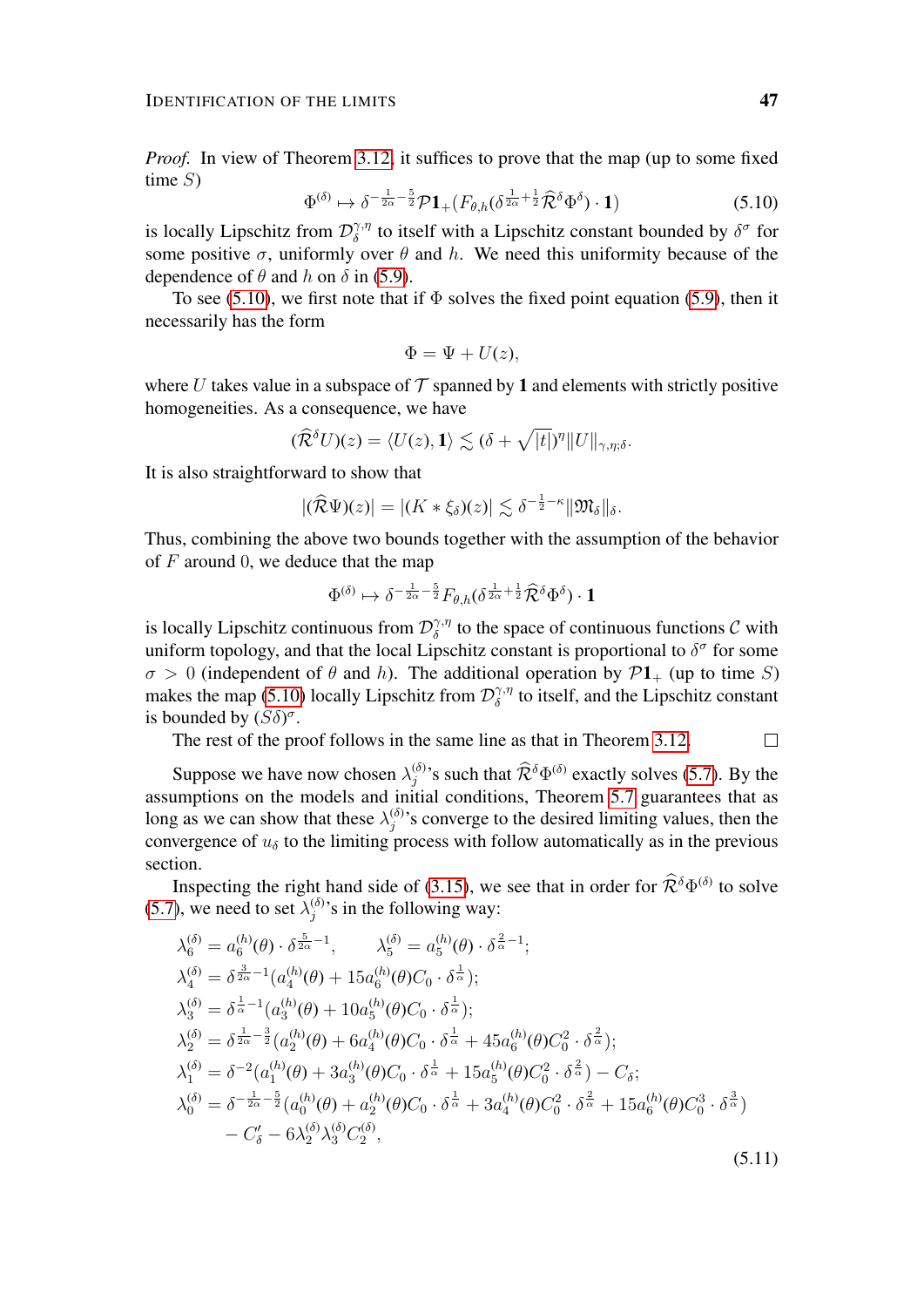where the constants  $C_{\delta}$  and  $C'_{\delta}$  are given by

$$
C_{\delta} = \sum_{n=2}^{5} (n+1)^2 n! \cdot (\lambda_{n+1}^{(\delta)})^2 C_n^{(\delta)} + \sum_{n=3}^{4} (n+2)! \cdot \lambda_n^{(\delta)} \lambda_{n+2}^{(\delta)} C_n^{(\delta)};
$$
  

$$
C_{\delta}' = \delta^{-\frac{1}{2}} \sum_{n=3}^{5} (n+1)! \cdot \lambda_n^{(\delta)} \lambda_{n+1}^{(\delta)} C_n^{(\delta)}
$$

The additional term  $F_{\theta,h} \cdot \mathbf{1}$  in [\(5.9\)](#page-45-1) does not affect the choice as it precisely gives the corresponding term in [\(5.7\)](#page-45-0) when hit with the reconstruction operator. The following statement gives the situation where we can observe  $\Phi_3^4$ .

<span id="page-47-0"></span>Theorem 5.8. *Suppose*

$$
B = a_4 + \frac{3a_0''a_3^2}{2a_1'^2} - \frac{a_2'a_3}{a_1'} = 0.
$$
 (5.12)

*Then, there exists*

$$
\theta(\epsilon) = -\frac{3a_3C_0}{a'_1} \cdot \epsilon + \frac{18a_3^2c_2}{a'_1} \cdot \epsilon^2 |\log \epsilon| + \lambda \epsilon^2, \qquad h(\epsilon) = \rho \epsilon + \mathcal{O}(\epsilon^2),
$$

such that at scale  $\alpha = 1$ , the solution  $u_{\epsilon}$  to [\(5.7\)](#page-45-0) with initial condition  $\phi_0^{(\epsilon)}$ 0 *converges in probability in*  $C^{\eta}([0,T] \times \mathbf{T}^3)$  *to the*  $\Phi_3^4(a_3)$  *family (with initial data*  $\phi_0$ ) with an *additional constant.*

*Proof.* At  $\alpha = 1$ , we have  $\delta = \epsilon$ . It is easy to see that if  $B = 0$ , then with the above choice of  $\theta$ , all  $\lambda_i^{(\epsilon)}$  $j_j^{(ε)}$ 's converge to a finite limit. In particular, we have

$$
\lambda_j^{(\epsilon)} \to 0 \ (j \ge 4), \qquad \lambda_3^{(\epsilon)} \to a_3, \qquad \lambda_2^{(\epsilon)} \to \lambda_2 = -\frac{3a'_2a_3C_0}{a'_1} + 3a_3\rho + 6a_4C_0.
$$

Since  $a_3 \neq 0$ , we can choose  $\rho$  such that  $\lambda_2 = 0$ . For  $\lambda_0^{(\epsilon)}$  $\binom{6}{0}$ , it is straightforward to show that it converges to a finite limiting  $\lambda_0$  whose value depends on  $\lambda$ . The assertion then follows from Theorem [5.7](#page-45-2) and the continuity of the reconstruction operators.  $\Box$ 

**Remark 5.9.** It is clear from the proof that the role of  $h$  is to kill the quadratic Wick term on the right hand side of the limiting equation. One could also set  $h = 0$ , but then the limiting equation will involve both a quadratic Wick term and a constant.

In the generic case when  $B \neq 0$ , we need to look at a different scale to observe a non-trivial limit. The critical value of  $\theta$  at which one sees a saddle-node bifurcation turns out to be

$$
\theta^*(\epsilon) = \rho_1^* \epsilon + \rho_2^* \epsilon^{\frac{4}{3}} + \rho_3^* \epsilon^{\frac{5}{3}} + \mathcal{O}(\epsilon^{\frac{16}{9}})
$$

<span id="page-47-2"></span>with

$$
\rho_1^* = \frac{3a_3C_0}{|a_1'|}, \quad \rho_2^* = \frac{9}{(12)^{1/3}|a_1'|}(a_3B^2C_0^4)^{\frac{1}{3}}, \quad \rho_3^* = 2BC_0\left(\frac{3\rho_2^*}{|a_1'|a_3}\right)^{\frac{1}{2}}.
$$
 (5.13)

<span id="page-47-1"></span>We then have the following theorem.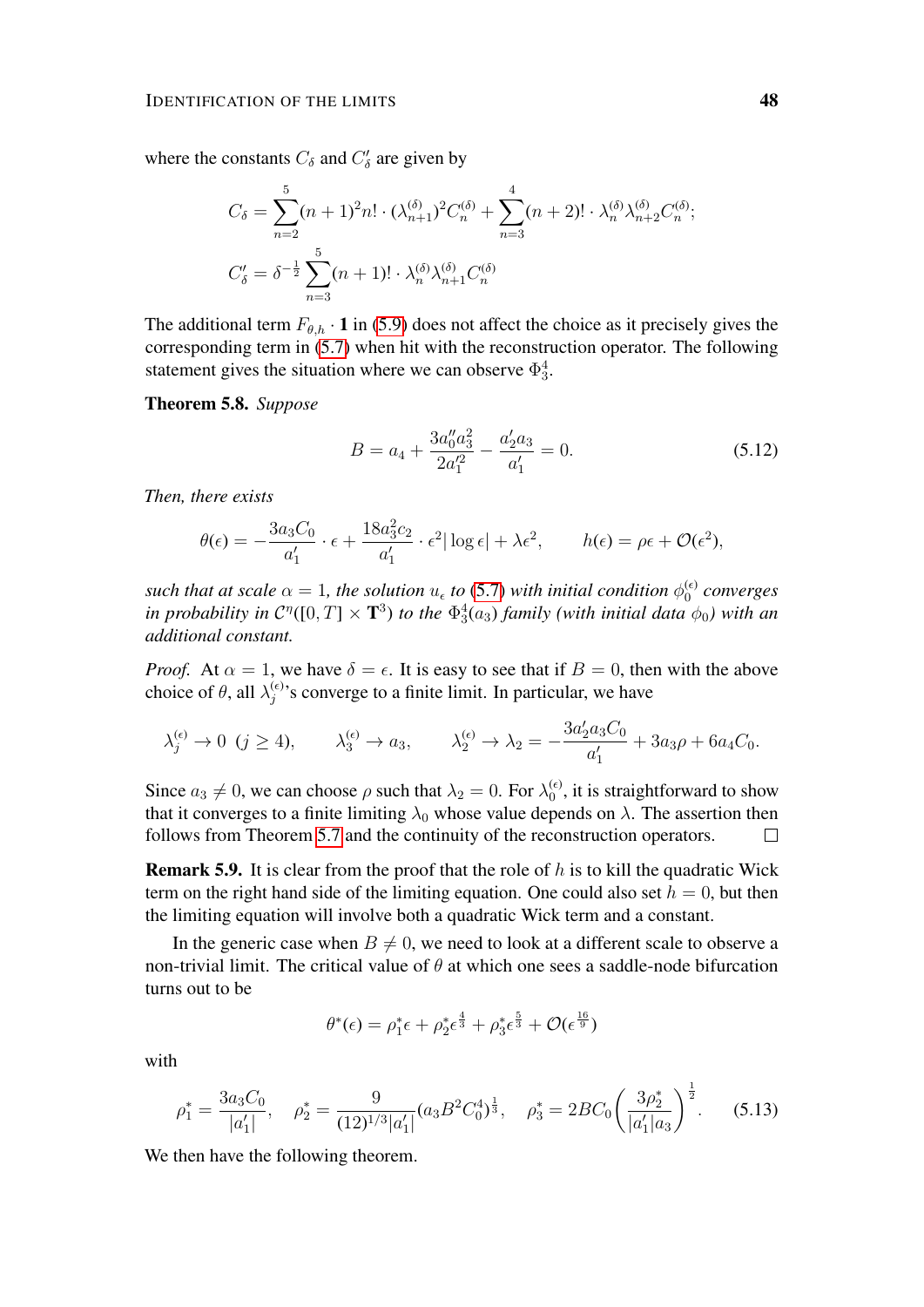**Theorem 5.10.** Suppose  $V_{\theta}$  is smooth (in  $\theta$ ) in the space of  $\mathcal{C}^8$  functions, and exhibits *pitchfork bifurcation at the origin. Suppose also*  $B \neq 0$ *. Let*  $u_{\epsilon}$ <sup> $\alpha$ </sup> *be the solution to the*  $PDE$  [\(5.7\)](#page-45-0) with initial data  $\phi_0^{(e^{i\alpha})}$  $\theta_0^{(\epsilon^{\alpha})}$ , and let  $\theta = \theta(\epsilon)$  be of the form

$$
\theta = \rho_1 \epsilon^{\beta_1} + \rho_2 \epsilon^{\beta_2} + \rho_3 \epsilon^{\beta_3} + \rho_4 \epsilon^{\beta_4}
$$

with  $0 < \beta_1 < \beta_2 < \beta_3 < \beta_4$  and  $\rho_j > 0$ . Let  $\rho_j^*$ 's be as in [\(5.13\)](#page-47-2). Then, we have the *following (with all the limiting processes starting with initial data*  $\phi_0$ ):



*Here, the notations are the same as in Remark [5.5:](#page-43-0) each represents a stable OU process, each represents an unstable OU process, and each green node represents a*  $\Phi_3^3$ *. Each black node* ● with two arrows pointing to it indicates that the two limiting *OU processes, obtained by shifting the field to the left and to the right, have the same coefficients. The numbers next to each dot indicates the scale* α *at which one observes the corresponding limit.*

*Proof.* The key in the proof is to show the convergence of  $\lambda_i^{(\delta)}$  $j^{(0)}$ 's as defined in [\(5.11\)](#page-46-1) to the desired limiting values at various choices of  $\alpha$  and  $h_{\epsilon}$ . In particular, for the  $\Phi_3^3$  limit, the coefficient of the quadratic Wick term is proportional to  $B^{\frac{1}{3}}$ . The details of the proof are very similar to those in Theorem [5.2,](#page-42-0) and is straightforward by the expression of the  $a_i^{(h)}$  $j_j^{(n)}$ 's in [\(5.8\)](#page-45-3), so we do not repeat them here.  $\Box$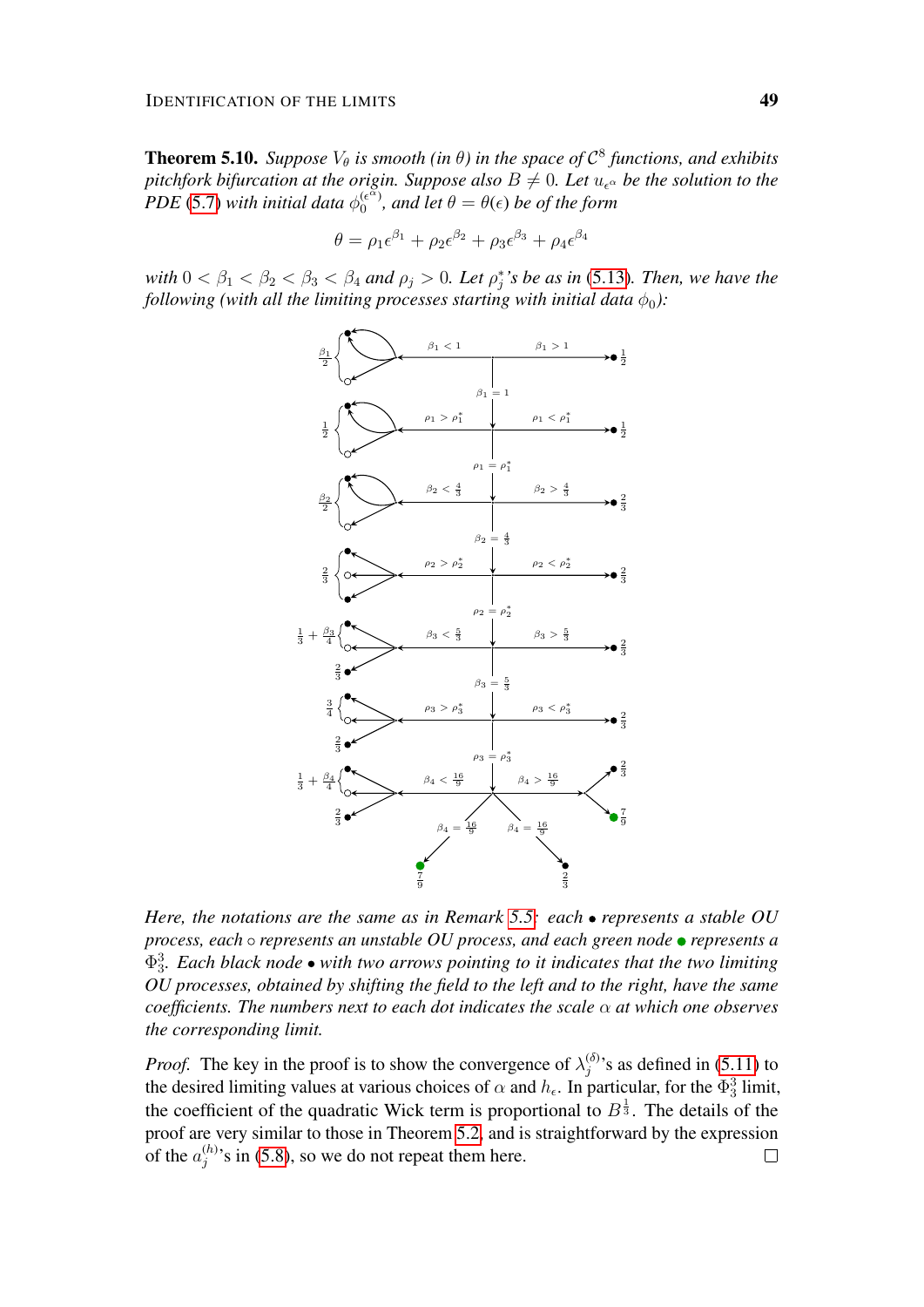**Remark 5.11.** If any of the  $\rho_i$ 's is negative, it will make  $\theta$  further away from the effective critical value  $\theta^*$  (but close to 0), and one could only see one stable OU in the limit. In fact, by including negative  $\rho_i$ 's, one will fill in the jump of the scale (from 1  $\frac{1}{2}$  to  $\frac{2}{3}$ ) on the right of the figure, and obtain a complete description (in terms of the continuous change of the scale) as the left side of the figure.

# References

- <span id="page-49-10"></span>[Aiz82] M. AIZENMAN. Geometric analysis of  $\varphi^4$  fields and Ising models. I, II. *Comm. Math. Phys.* 86, no. 1, (1982), 1–48.
- <span id="page-49-8"></span>[AR91] S. ALBEVERIO and M. RÖCKNER. Stochastic differential equations in infinite dimensions: solutions via Dirichlet forms. *Probab. Theory Related Fields* 89, no. 3, (1991), 347–386. [doi:10.1007/BF01198791](http://dx.doi.org/10.1007/BF01198791).
- <span id="page-49-11"></span>[BBS14] R. BAUERSCHMIDT, D. BRYDGES, and G. SLADE. Scaling limits and critical behaviour of the 4-dimensional *n*-component  $|\phi|^4$  spin model. *J. Stat. Phys.* 157, no. 4-5, (2014), 692–742.
- <span id="page-49-12"></span>[BPRS93] L. BERTINI, E. PRESUTTI, B. RÜDIGER, and E. SAADA. Dynamical fluctuations at the critical point: convergence to a nonlinear stochastic PDE. *Teor. Veroyatnost. i Primenen.* 38, no. 4, (1993), 689–741.
- <span id="page-49-0"></span>[CC13] R. CATELLIER and K. CHOUK. Paracontrolled Distributions and the 3-dimensional Stochastic Quantization Equation. *ArXiv e-prints* (2013). [arXiv:1310.6869](http://arxiv.org/abs/1310.6869).
- <span id="page-49-13"></span>[CW15] A. CHANDRA and H. WEBER. Stochastic pdes, regularity structures, and interacting particle systems. *ArXiv e-prints* (2015). [arXiv:1508.03616](http://arxiv.org/abs/1508.03616).
- <span id="page-49-2"></span>[DPD02] G. DA PRATO and A. DEBUSSCHE. Two-dimensional Navier-Stokes equations driven by a space-time white noise. *J. Funct. Anal.* 196, no. 1, (2002), 180–210. [doi:10.1006/jfan.2002.3919](http://dx.doi.org/10.1006/jfan.2002.3919).
- <span id="page-49-3"></span>[DPD03] G. DA PRATO and A. DEBUSSCHE. Strong solutions to the stochastic quantization equations. *Ann. Probab.* 31, no. 4, (2003), 1900–1916.
- <span id="page-49-1"></span>[EJS13] W. E, A. JENTZEN, and H. SHEN. Renormalized powers of Ornstein-Uhlenbeck processes and well-posedness of stochastic Ginzburg-Landau equations. *ArXiv e-prints* (2013). [arXiv:1302.5930](http://arxiv.org/abs/1302.5930).
- <span id="page-49-6"></span>[EO71] J.-P. ECKMANN and K. OSTERWALDER. On the uniqueness of the hamiltonian and of the representation of the CCR for the quartic Boson interaction in three dimensions. *Helv. Phys. Acta* 44, no. 7, (1971), 884–909.
- <span id="page-49-5"></span>[Fel74] J. FELDMAN. The  $\lambda \varphi_3^4$  field theory in a finite volume. *Comm. Math. Phys.* 37, no. 2, (1974), 93–120.
- <span id="page-49-7"></span>[FO76] J. FELDMAN and K. OSTERWALDER. The wightman axioms and the mass gap for weakly coupled  $(\phi^4)_3$  quantum field theories. *Ann. Phys.* **97**, no. 1, (1976), 80–135.
- <span id="page-49-9"></span>[Frö82] **J.** FRÖHLICH. On the triviality of  $\lambda \varphi_d^4$  theories and the approach to the critical point in d > 4 dimensions. *Nuclear Phys. B* 200, no. 2, (1982), 281–296. [doi:](http://dx.doi.org/10.1016/0550-3213(82)90088-8) [10.1016/0550-3213\(82\)90088-8](http://dx.doi.org/10.1016/0550-3213(82)90088-8).
- <span id="page-49-4"></span>[GJ73] J. GLIMM and A. JAFFE. Positivity of the  $\phi_3^4$  hamiltonian. *Fortschr. Physik.* 21, (1973), 327–376.